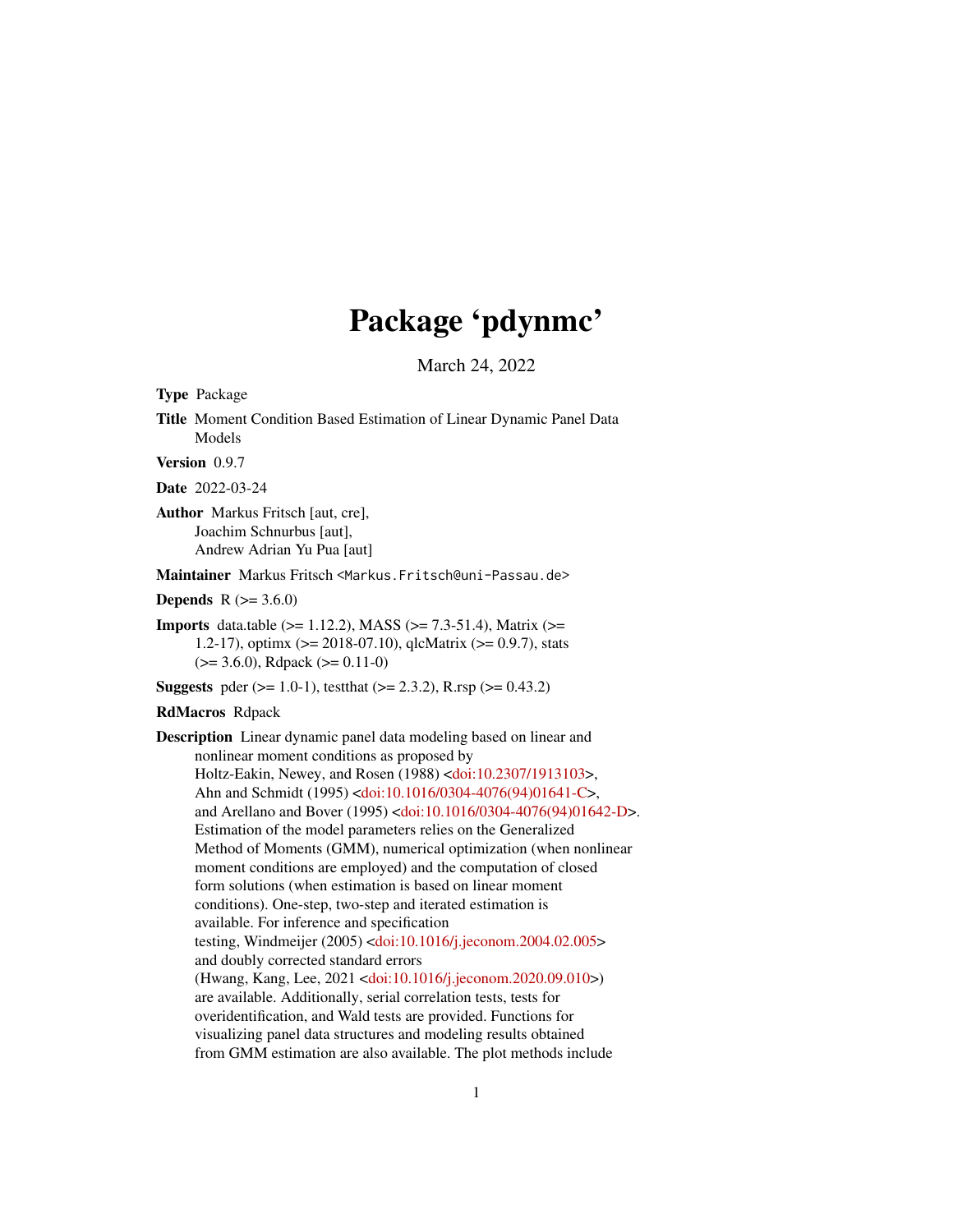functions to plot unbalanced panel structure, coefficient ranges and coefficient paths across GMM iterations (the latter is implemented according to the plot shown in Hansen and Lee, 2021 [<doi:10.3982/ECTA16274>](https://doi.org/10.3982/ECTA16274)). For a more detailed description of the functionality, please see Fritsch, Pua, Schnurbus (2021) [<doi:10.32614/RJ-2021-035>](https://doi.org/10.32614/RJ-2021-035).

License GPL  $(>= 2)$ 

URL <https://github.com/markusfritsch/pdynmc>

BugReports <https://github.com/markusfritsch/pdynmc/issues> VignetteBuilder R.rsp Encoding UTF-8 Classification/JEL C23, C26, C87 RoxygenNote 7.1.2 NeedsCompilation no Repository CRAN Date/Publication 2022-03-24 22:00:02 UTC

# R topics documented:

|                                                                                                                    | 3                       |
|--------------------------------------------------------------------------------------------------------------------|-------------------------|
|                                                                                                                    | $\overline{4}$          |
|                                                                                                                    | $\overline{\mathbf{5}}$ |
|                                                                                                                    | 6                       |
|                                                                                                                    | 7                       |
|                                                                                                                    | 8                       |
|                                                                                                                    | 10                      |
|                                                                                                                    | 11                      |
|                                                                                                                    | 13                      |
|                                                                                                                    | 14                      |
|                                                                                                                    | -16                     |
| $\text{minst.pdf}$                                                                                                 | 17                      |
|                                                                                                                    | -18                     |
|                                                                                                                    | 20                      |
|                                                                                                                    | 21                      |
|                                                                                                                    |                         |
|                                                                                                                    | -31                     |
|                                                                                                                    | 33                      |
|                                                                                                                    | 35                      |
|                                                                                                                    | 36                      |
|                                                                                                                    | 38                      |
|                                                                                                                    | 39                      |
| variable.names.pdynmc $\ldots \ldots \ldots \ldots \ldots \ldots \ldots \ldots \ldots \ldots \ldots \ldots \ldots$ | 40                      |
|                                                                                                                    | 42                      |
|                                                                                                                    | 43                      |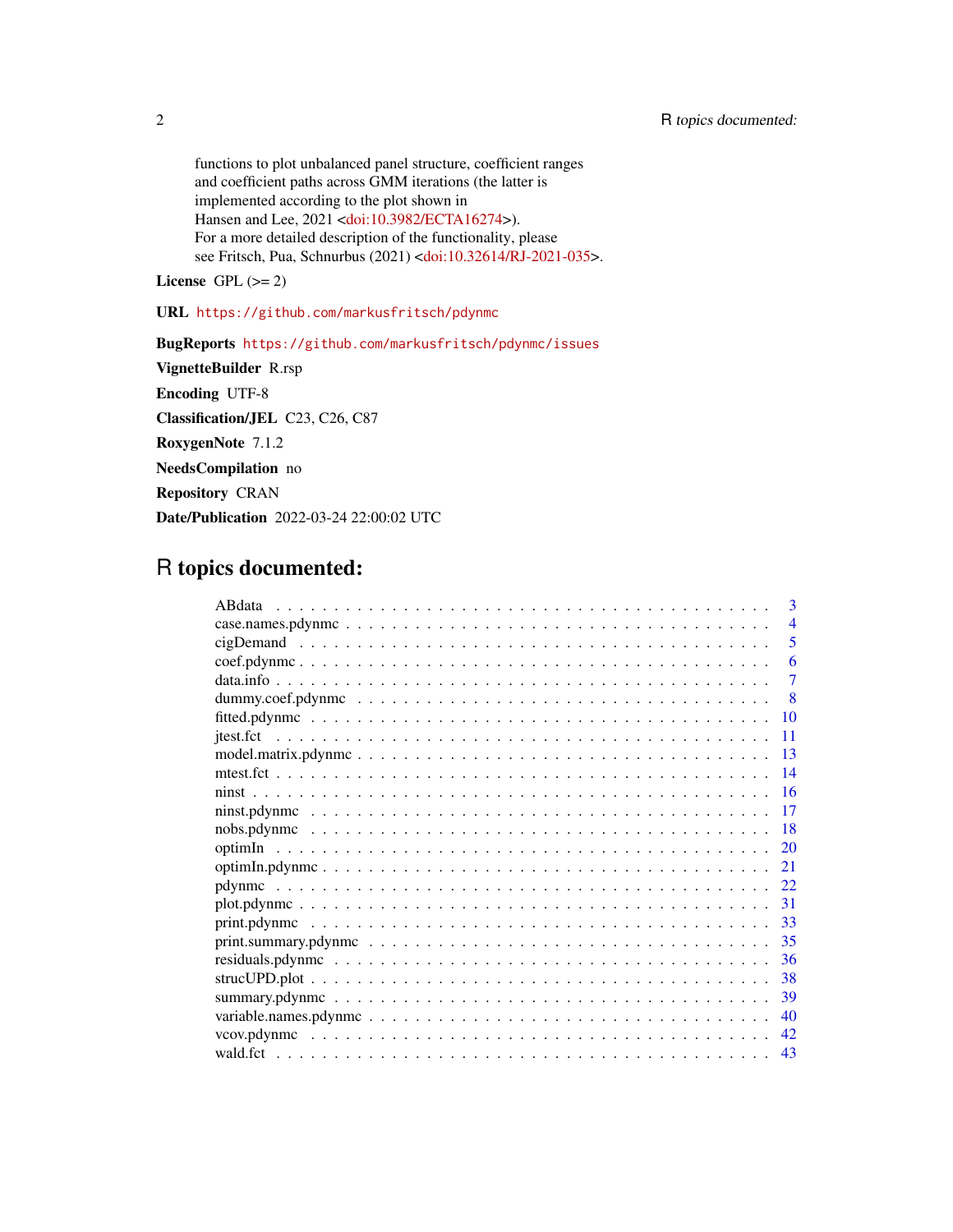#### <span id="page-2-0"></span>ABdata 3

| Index |  |  |  |  |  |  |  |  |  |  |  |  |  |  |  |  |  |
|-------|--|--|--|--|--|--|--|--|--|--|--|--|--|--|--|--|--|
|       |  |  |  |  |  |  |  |  |  |  |  |  |  |  |  |  |  |
|       |  |  |  |  |  |  |  |  |  |  |  |  |  |  |  |  |  |
|       |  |  |  |  |  |  |  |  |  |  |  |  |  |  |  |  |  |

ABdata *Employment, wages, capital, and output for companies based in the UK*

#### Description

Unbalanced panel dataset of 140 firms from different sectors located in the UK which were observed over the years 1976 until 1984. The dataset contains the variables firm, year, sector, employment, wages, capital, and output and was used in Arellano and Bond (1991) which also provides more details on the different variables.

# Usage

data(ABdata)

# Format

A dataset with 1031 rows and 7 variables containing:

firm firm identifier

year year sector sector emp number of firm employees in the UK wage real wage capital gross capital stock output industry output

# References

Arellano M, Bond S (1991). "Some Tests of Specification for Panel Data: Monte Carlo Evidence and an Application to Employment Equations." *The Review of Economic Studies*, 58(2), 277–297. doi: [10.2307/2297968.](https://doi.org/10.2307/2297968)

#### Examples

```
## Not run:
 data(ABdata, package = "pdynmc")
 n <- ABdata$emp
 w <- ABdata$wage
 \dot{\text{plot}}(y = n, x = w)
```
## End(Not run)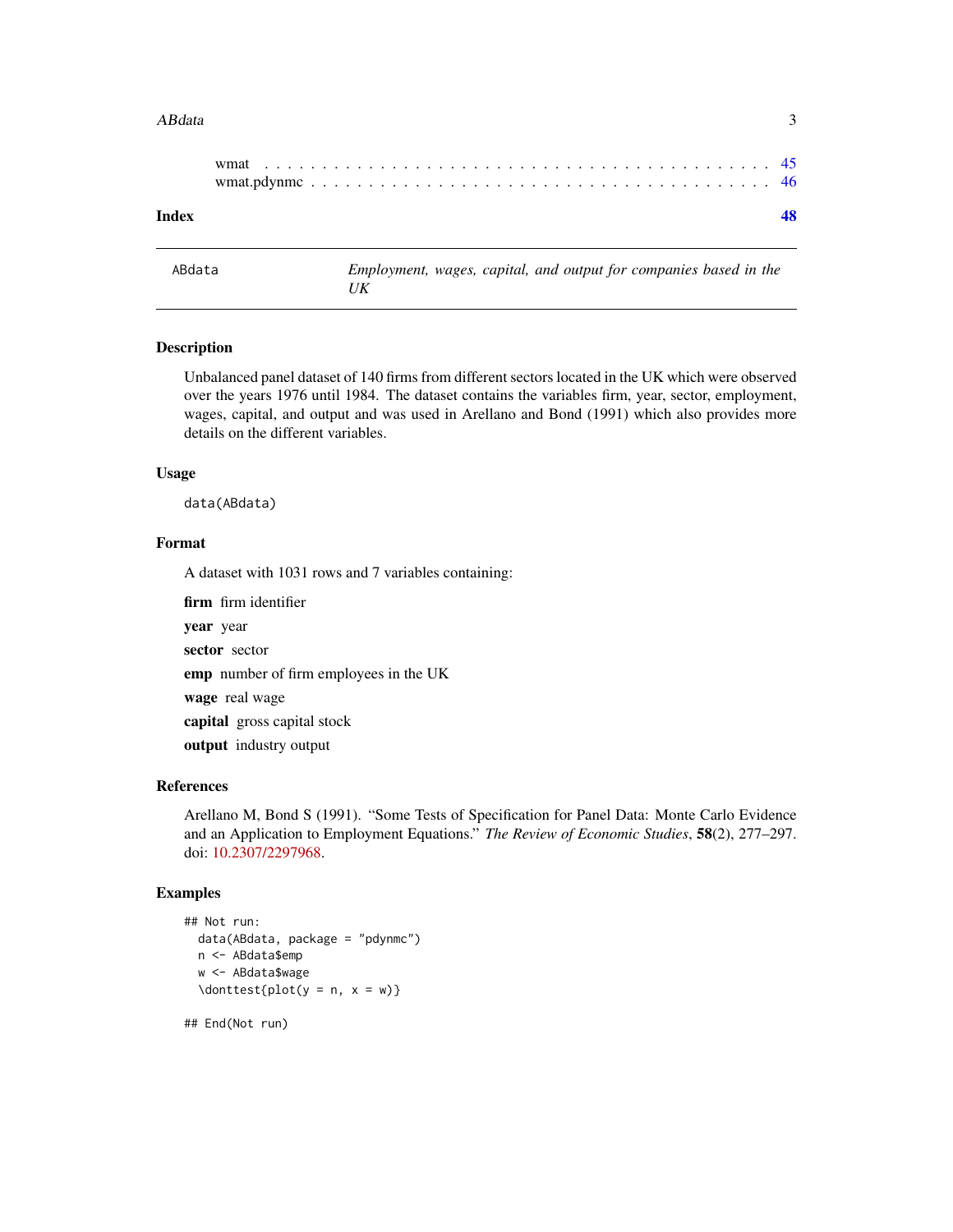<span id="page-3-0"></span>case.names.pdynmc *Case and Variable Names of Fitted Model.*

#### Description

case.names extracts variable names of cross-sectional and longitudinal identifiers of an object of class 'pdynmc'.

#### Usage

## S3 method for class 'pdynmc' case.names(object, ...)

#### Arguments

| object   | An object of class 'pdynmc'. |
|----------|------------------------------|
| $\cdots$ | further arguments.           |

# Value

A list containing tow character vectors with the variable names of the cross-sectional and the longitudinal identifiers from object of class 'pdynmc'.

#### Author(s)

Markus Fritsch

#### See Also

[pdynmc](#page-21-1) for fitting a linear dynamic panel data model.

```
## Load data
data(ABdata, package = "pdynmc")
dat <- ABdata
dat[,c(4:7)] <- log(data[, c(4:7)]dat <- dat[c(1:140), ]
## Code example
m1 < - pdynmc(dat = dat, varname.i = "firm", varname.t = "year",
   use.mc.diff = TRUE, use.mc.lev = FALSE, use.mc.nonlin = FALSE,
    include.y = TRUE, varname.y = "emp", lagTerms.y = 2,fur.con = TRUE, fur.con.diff = TRUE, fur.con.lev = FALSE,
   varname.reg.fur = c("wage", "capital", "output"), lagTerms.reg.fur = c(1,2,2),
    include.dum = TRUE, dum.diff = TRUE, dum.lev = FALSE, varname.dum = "year",
   w.mat = "iid.err", std.err = "corrected", estimation = "onestep",
   opt.meth = "none")
case.names(m1)
```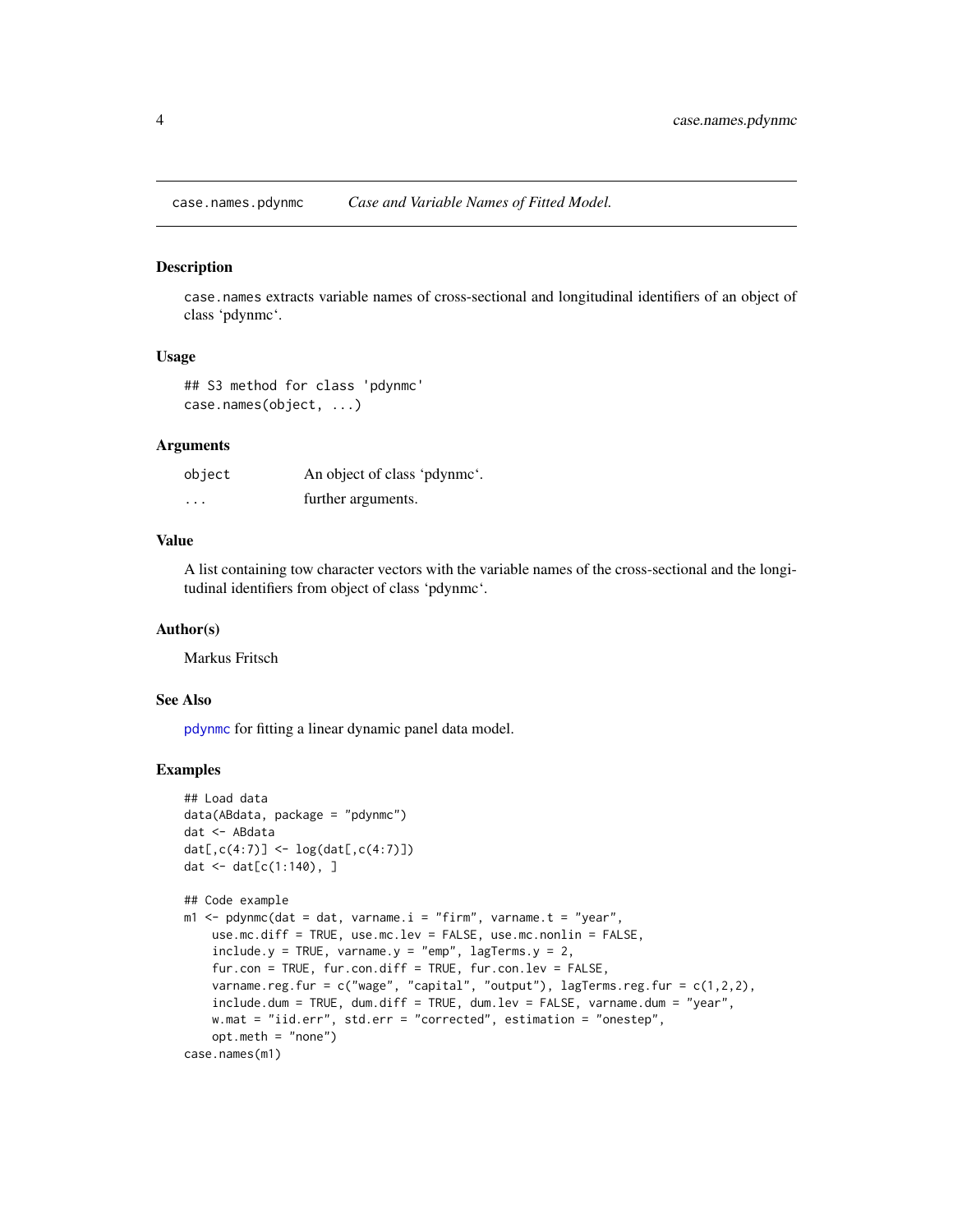# <span id="page-4-0"></span>cigDemand 5

```
## Load data
data(ABdata, package = "pdynmc")
dat <- ABdata
dat[,c(4:7)] <- log(data[, c(4:7)]## Further code example
m1 \leq -\text{pdynmc}(dat = dat, varname.i = "firm", varname.t = "year",use.mc.diff = TRUE, use.mc.lev = FALSE, use.mc.nonlin = FALSE,
   include.y = TRUE, varname.y = "emp", lagTerms.y = 2,fur.con = TRUE, fur.con.diff = TRUE, fur.con.lev = FALSE,
    varname.reg.fur = c("wage", "capital", "output"), lagTerms.reg.fur = <math>c(1,2,2)</math>,include.dum = TRUE, dum.diff = TRUE, dum.lev = FALSE, varname.dum = "year",
   w.mat = "iid.err", std.err = "corrected", estimation = "onestep",
    opt.meth = "none")
case.names(m1)
```
cigDemand *Cigarette consumption in the US*

#### **Description**

Balanced panel dataset on annual cigarette consumption in the US for the 48 continental states in the years 1985 until 1995. The dataset is available from Stock and Watson (2003) and used in Stock and Watson (2019) and Fritsch et al. (2022). Gratitude is owed to Jonathan Gruber of MIT for providing the data.

#### Usage

data(cigDemand)

#### Format

A dataset with 528 rows and 9 variables containing:

state state

year year

cpi consumer price index (US)

pop state population

packpc number of cigarette packs sold per capita and year

income state personal income (total, nominal)

tax average federal, state, and local exceise taxes on cigarettes for fiscal year in cents per pack

avgprs average price during fiscal year in cents per pack (including sales taxes)

taxs average excise tax for fiscal year in cents per pack (including sales taxes)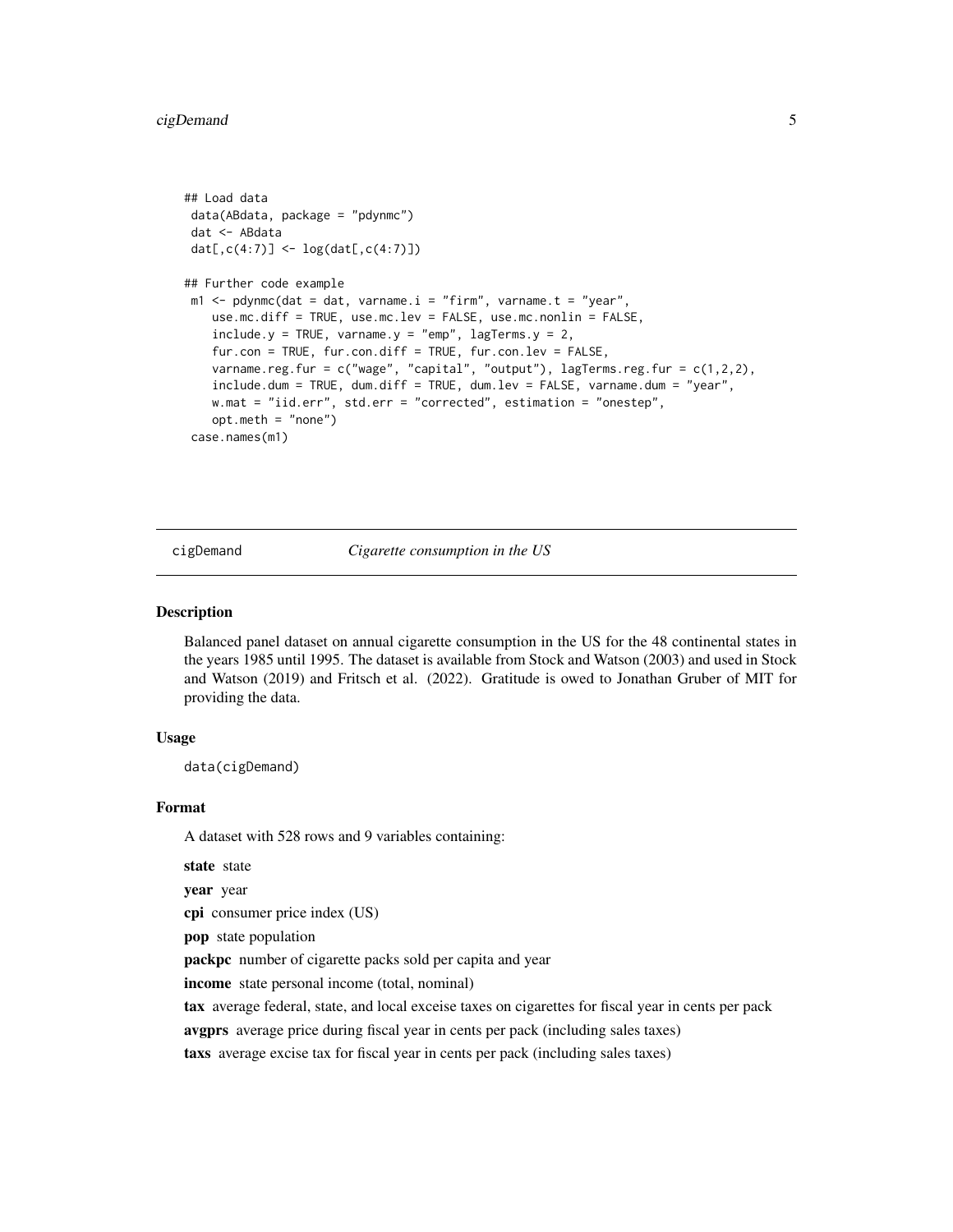#### <span id="page-5-0"></span>References

Fritsch M, Pua AAY, Schnurbus J (2022). "Teaching Advanced Topics in Econometrics using an Introductory Textbook: The Case of Dynamic Panel Data Methods." Working Paper.

Stock JH, Watson MM (2019). *Introduction to Econometrics*, Fourth edition. Pearson.

Stock JH, Watson MW (2003). "cig\\_ ch10, cig85\\_95, Instructional Stata datasets for econometrics cig8595." <https://ideas.repec.org/p/boc/bocins/cig8595.html>.

#### Examples

```
## Not run:
 data(cigDemand, package = "pdynmc")
 packs <- cigDemand$packpc
 tax <- cigDemand$tax
 \dot{\text{plot}}(y = packs, x = tax)
```
## End(Not run)

coef.pdynmc *Extract Coefficient Estimates of Fitted Model.*

#### Description

coef.pdynmc extracts coefficient estimates of an object of class 'pdynmc'.

#### Usage

```
## S3 method for class 'pdynmc'
coef(object, ...)
```
#### **Arguments**

| object   | An object of class 'pdynme'. |
|----------|------------------------------|
| $\cdots$ | further arguments.           |

# Value

Extract coefficient estimates from object of class 'pdynmc'.

#### Author(s)

Markus Fritsch

#### See Also

[pdynmc](#page-21-1) for fitting a linear dynamic panel data model.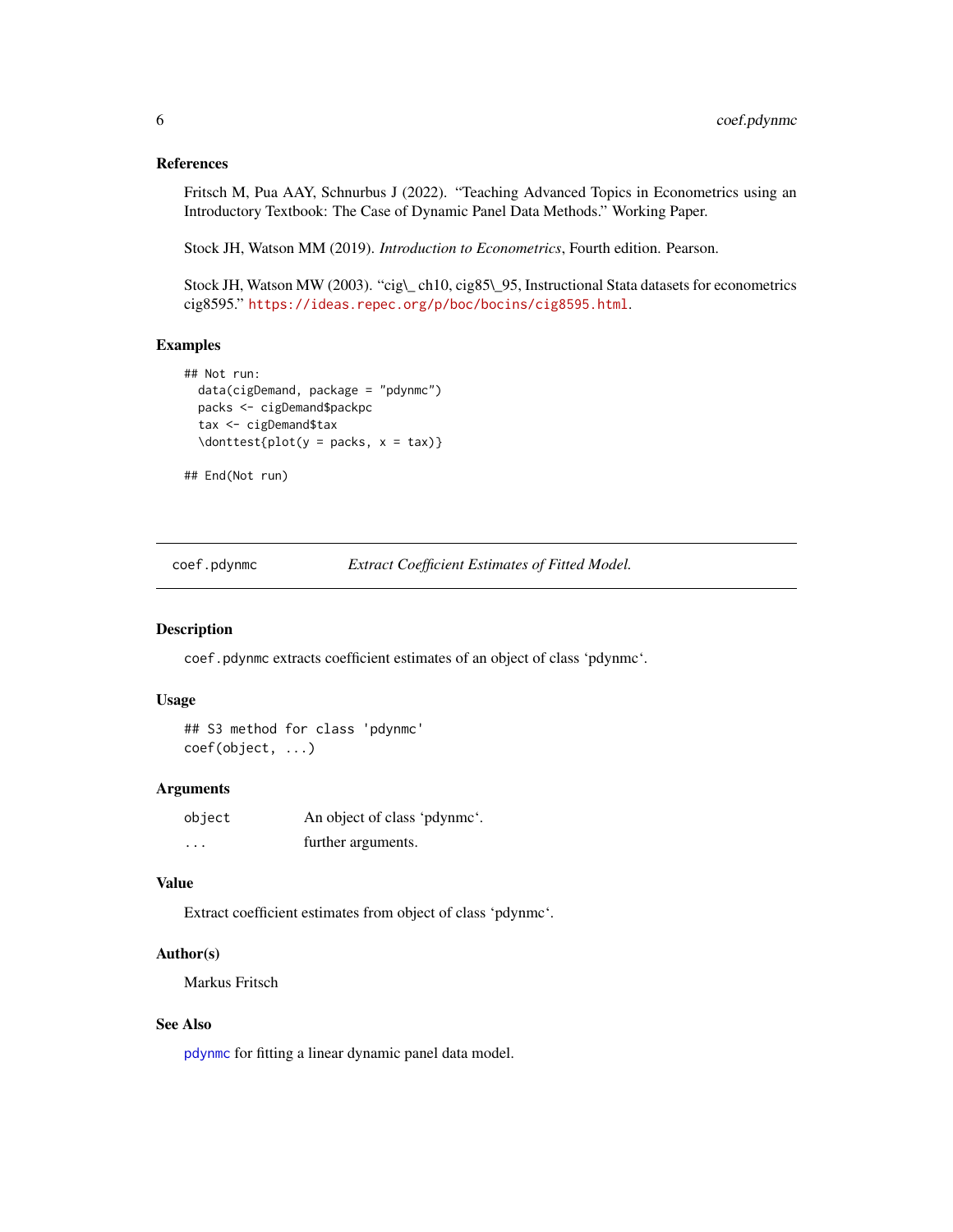#### <span id="page-6-0"></span>data.info 7

#### Examples

```
## Load data
data(ABdata, package = "pdynmc")
dat <- ABdata
dat[,c(4:7)] <- log(data[, c(4:7)]dat <- dat[c(1:140), ]
## Code example
m1 <- pdynmc(dat = dat, varname.i = "firm", varname.t = "year",
    use.mc.diff = TRUE, use.mc.lev = FALSE, use.mc.nonlin = FALSE,
    include.y = TRUE, varname.y = "emp", lagTerms.y = 2,fur.con = TRUE, fur.con.diff = TRUE, fur.con.lev = FALSE,
   varname.reg.fur = c("wage", "capital", "output"), lagTerms.reg.frur = <math>c(1,2,2)</math>,include.dum = TRUE, dum.diff = TRUE, dum.lev = FALSE, varname.dum = "year",
   w.mat = "iid.err", std.err = "corrected", estimation = "onestep",
    opt.meth = "none")
coef(m1)
## Load data
 data(ABdata, package = "pdynmc")
 dat <- ABdata
 dat[,c(4:7)] <- log(data[, c(4:7)]## Further code example
 m1 \leq pdynmc(dat = dat, varname.i = "firm", varname.t = "year",
   use.mc.diff = TRUE, use.mc.lev = FALSE, use.mc.nonlin = FALSE,
    include.y = TRUE, varname.y = "emp", lagTerms.y = 2,
    fur.con = TRUE, fur.con.diff = TRUE, fur.con.lev = FALSE,
    varname.reg.fur = c("wage", "capital", "output"), lagTerms.reg.fur = c(1,2,2),
    include.dum = TRUE, dum.diff = TRUE, dum.lev = FALSE, varname.dum = "year",
   w.mat = "iid.err", std.err = "corrected", estimation = "onestep",
    opt.meth = "none")
 coef(m1)
```
data.info *Show Basic Structure of Panel Dataset.*

#### Description

data.info shows basic structure of a balanced/unbalanced panel dataset contained in a 'data.frame'.

#### Usage

```
data.info(object, i.name = NULL, t.name = NULL, ...)
```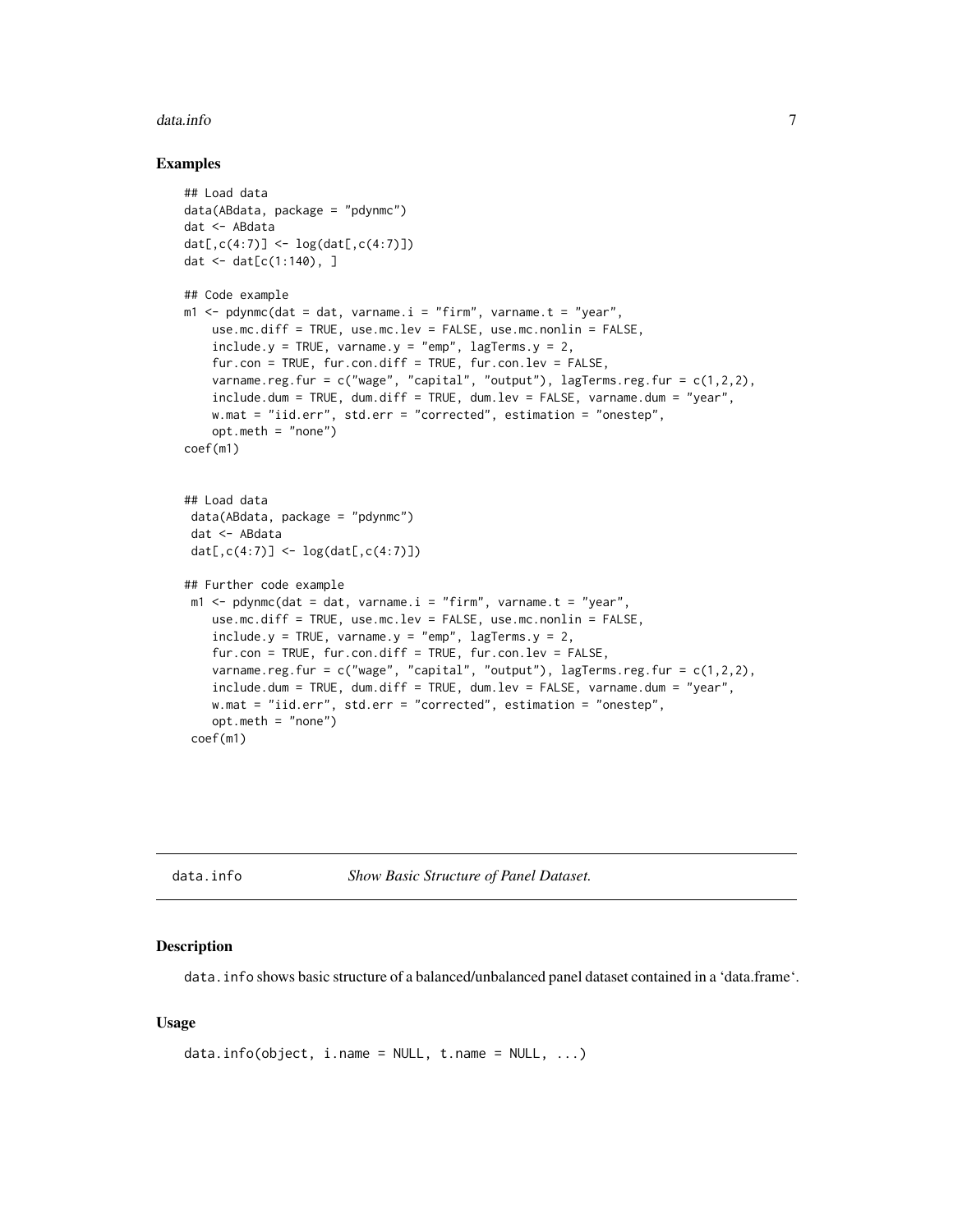#### <span id="page-7-0"></span>Arguments

| object | An object of class 'data.frame'.         |
|--------|------------------------------------------|
| i.name | Column name of cross-section identifier. |
| t.name | Column name of time-series identifier.   |
|        | further arguments.                       |

# Value

Returns information if panel dataset contained in an object of class 'data.frame' is a balanced or unbalanced panel dataset.

# Author(s)

Markus Fritsch, Joachim Schnurbus

#### See Also

[pdynmc](#page-21-1) for fitting a linear dynamic panel data model.

# Examples

```
## Load data
data(ABdata, package = "pdynmc")
dat <- ABdata
dat[,c(4:7)] <- log(data[, c(4:7)])
dat <- dat[c(1:140), ]
## Code example
data.info(dat, i.name = "firm", t.name = "year")
data.info(dat[dat$year %in% 1979:1981, ], i.name = "firm", t.name = "year")
```
dummy.coef.pdynmc *Extract Coefficient Estimates of Time Dummies of Fitted Model.*

# Description

dummy.coef.pdynmc extracts coefficient estimates of time dummies of an object of class 'pdynmc'.

#### Usage

```
## S3 method for class 'pdynmc'
dummy.coef(object, ...)
```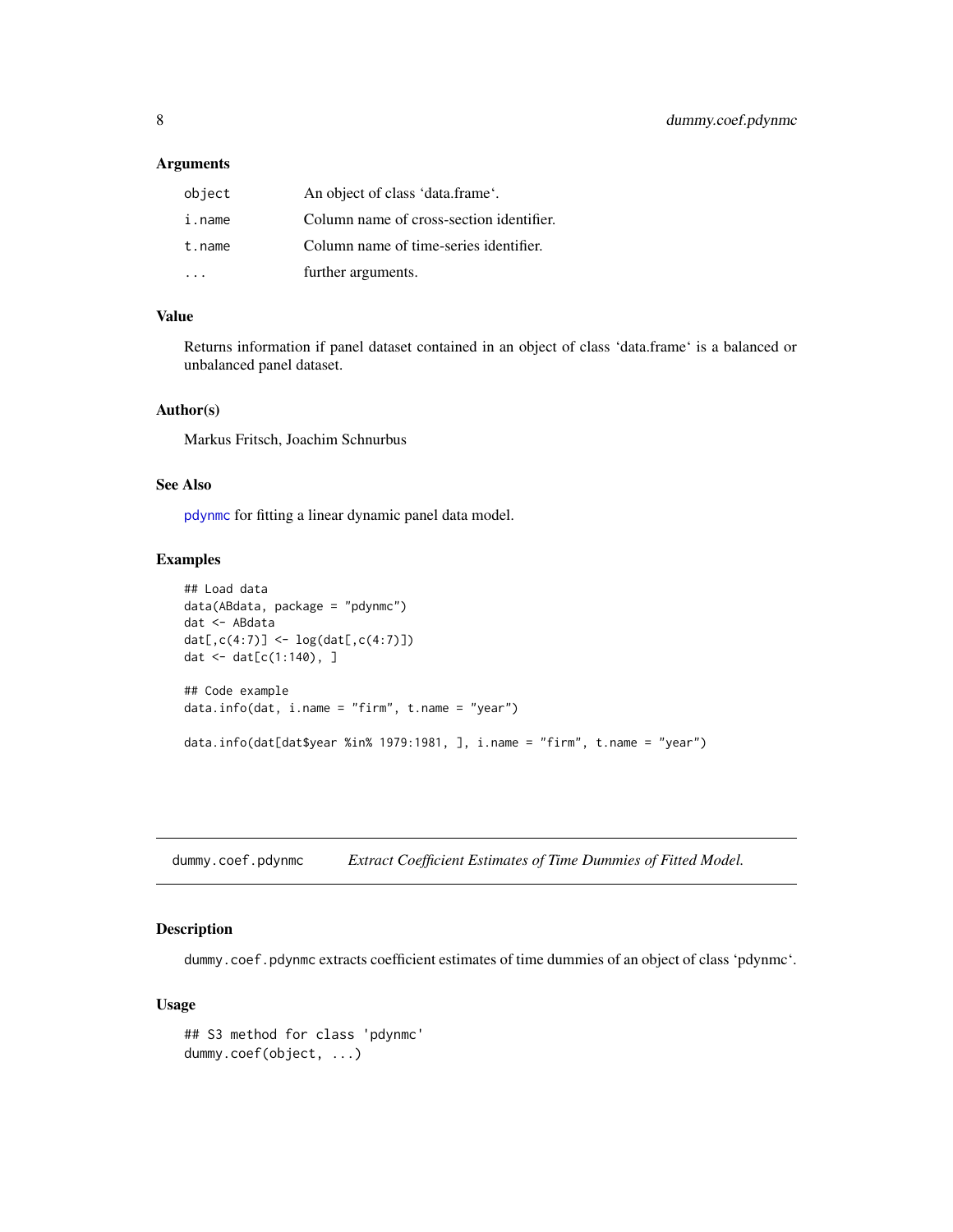#### **Arguments**

| object   | An object of class 'pdynme'. |
|----------|------------------------------|
| $\cdots$ | further arguments.           |

#### Value

Extract coefficient estimates of time dummies from object of class 'pdynmc'.

#### Author(s)

Markus Fritsch

# See Also

[pdynmc](#page-21-1) for fitting a linear dynamic panel data model.

```
## Load data
data(ABdata, package = "pdynmc")
dat <- ABdata
dat[,c(4:7)] <- log(data[, c(4:7)]dat <- dat[c(1:140), ]
## Code example
m1 \leq pdynmc(dat = dat, varname.i = "firm", varname.t = "year",
   use.mc.diff = TRUE, use.mc.lev = FALSE, use.mc.nonlin = FALSE,
   include.y = TRUE, varname.y = "emp", lagTerms.y = 2,
   fur.con = TRUE, fur.con.diff = TRUE, fur.con.lev = FALSE,
   varname.reg.fur = c("wage", "capital", "output"), lagTerms.reg.fur = <math>c(1,2,2)</math>,include.dum = TRUE, dum.diff = TRUE, dum.lev = FALSE, varname.dum = "year",
   w.mat = "iid.err", std.err = "corrected", estimation = "onestep",
    opt.meth = "none")
dummy.coef(m1)
## Load data
 data(ABdata, package = "pdynmc")
 dat <- ABdata
 dat[,c(4:7)] <- log(data[, c(4:7)])## Further code example
 m1 <- pdynmc(dat = dat, varname.i = "firm", varname.t = "year",
   use.mc.diff = TRUE, use.mc.lev = FALSE, use.mc.nonlin = FALSE,
    include.y = TRUE, varname.y = "emp", lagTerms.y = 2,fur.con = TRUE, fur.con.diff = TRUE, fur.con.lev = FALSE,
    varname.reg.fur = c("wage", "capital", "output"), lagTerms.reg.fur = c(1,2,2),
    include.dum = TRUE, dum.diff = TRUE, dum.lev = FALSE, varname.dum = "year",
   w.mat = "iid.err", std.err = "corrected", estimation = "onestep",
    opt.meth = "none")
 dummy.coef(m1)
```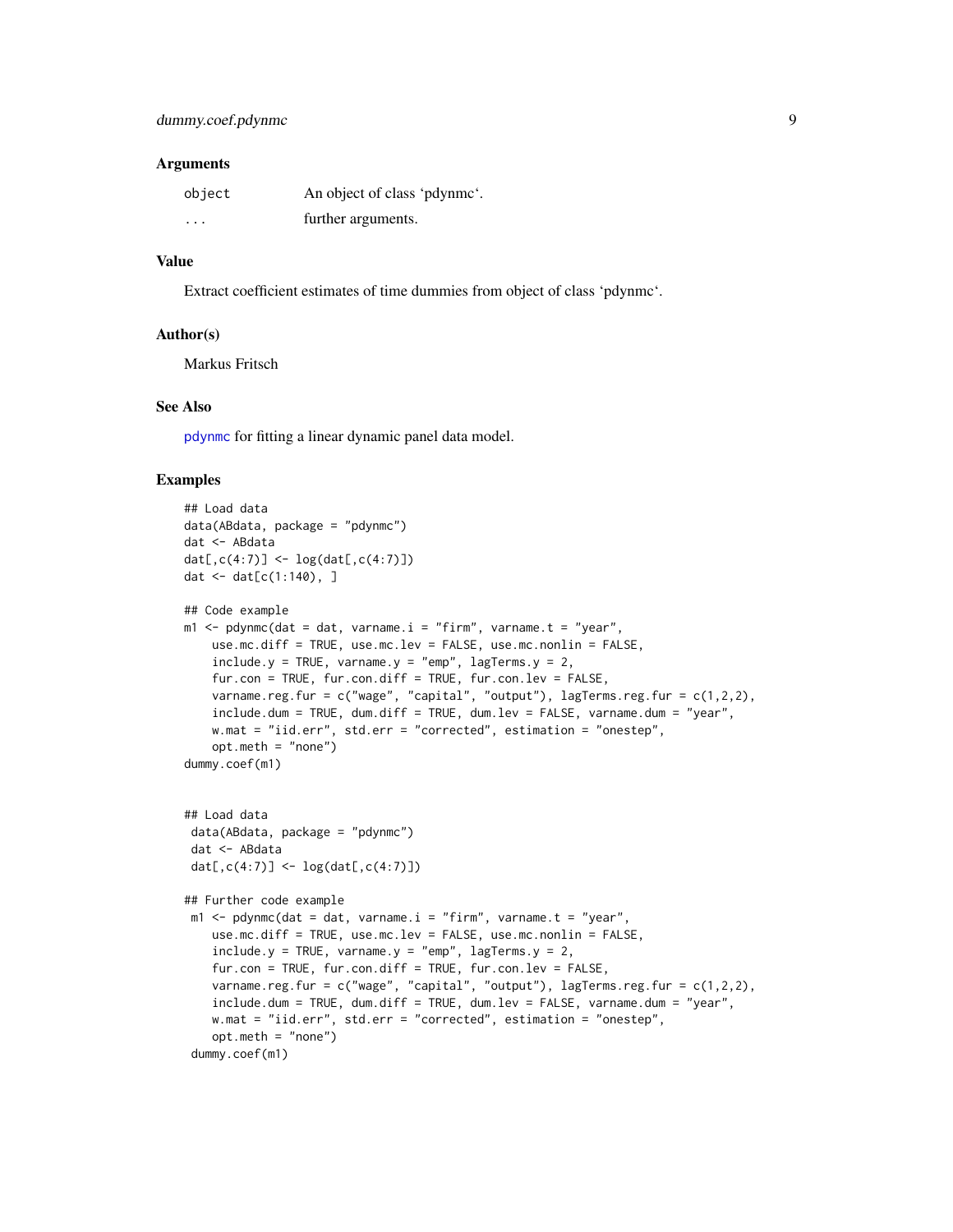<span id="page-9-0"></span>fitted.pdynmc *Extract Fitted Values of Fitted Model.*

# Description

fitted.pdynmc extracts fitted values of an object of class 'pdynmc'.

#### Usage

```
## S3 method for class 'pdynmc'
fitted(object, step = object$iter, na.rm = FALSE, ...)
```
# Arguments

| object | An object of class 'pdynme'.                                                                                                                                |
|--------|-------------------------------------------------------------------------------------------------------------------------------------------------------------|
| step   | An integer denoting the iteration step for which fitted values are extracted (de-<br>faults to last iteration step used for obtaining parameter estimates). |
| na.rm  | A logical variable indicating whether missing values should be removed from<br>the vector of fitted values (defaults to 'FALSE').                           |
| .      | further arguments.                                                                                                                                          |

# Value

Extract fitted values from object of class 'pdynmc'.

# Author(s)

Markus Fritsch

# See Also

[pdynmc](#page-21-1) for fitting a linear dynamic panel data model.

```
## Load data
data(ABdata, package = "pdynmc")
dat <- ABdata
dat[,c(4:7)] <- log(dat[,c(4:7)])
dat <- dat[c(1:140), ]
## Code example
m1 <- pdynmc(dat = dat, varname.i = "firm", varname.t = "year",
   use.mc.diff = TRUE, use.mc.lev = FALSE, use.mc.nonlin = FALSE,
```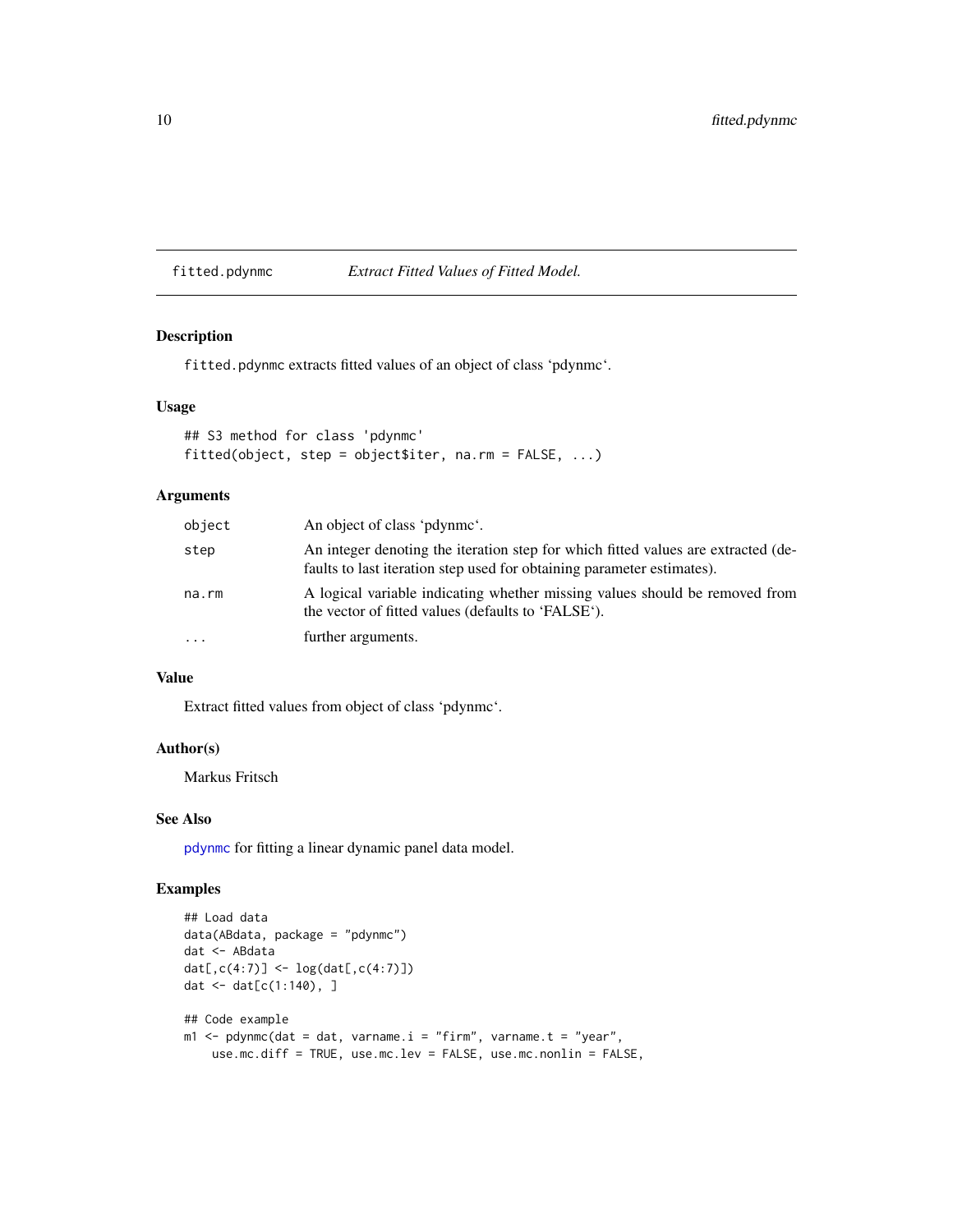```
include.y = TRUE, varname.y = "emp", lagTerms.y = 2,fur.con = TRUE, fur.con.diff = TRUE, fur.con.lev = FALSE,
   varname.reg.fur = c("wage", "capital", "output"), lagTerms.reg.fur = c(1,2,2),
   include.dum = TRUE, dum.diff = TRUE, dum.lev = FALSE, varname.dum = "year",
   w.mat = "iid.err", std.err = "corrected", estimation = "onestep",
   opt.meth = "none")
fitted(m1, na.rm = TRUE)
## Load data
data(ABdata, package = "pdynmc")
dat <- ABdata
dat[,c(4:7)] <- log(dat[,c(4:7)])
## Further code example
m1 <- pdynmc(dat = dat, varname.i = "firm", varname.t = "year",
   use.mc.diff = TRUE, use.mc.lev = FALSE, use.mc.nonlin = FALSE,
   include.y = TRUE, varname.y = "emp", lagTerms.y = 2,
   fur.con = TRUE, fur.con.diff = TRUE, fur.con.lev = FALSE,
   varname.reg.fur = c("wage", "capital", "output"), lagTerms.reg.fur = c(1,2,2),
   include.dum = TRUE, dum.diff = TRUE, dum.lev = FALSE, varname.dum = "year",
   w.mat = "iid.err", std.err = "corrected", estimation = "onestep",
   opt.meth = "none")
fitted(m1, na.rm = TRUE)
```
<span id="page-10-1"></span>jtest.fct *Hansen J-Test.*

# Description

jtest.fct tests the validity of the overidentifying restrictions.

#### Usage

```
jtest.fct(object)
```
#### Arguments

object An object of class 'pdynmc'.

# Details

The null hypothesis is that the overidentifying restrictions are valid. The test statistic is computed as proposed by Hansen (1982). As noted by Bowsher (2002) and Windmeijer (2005) the test statistic is weakened by many instruments.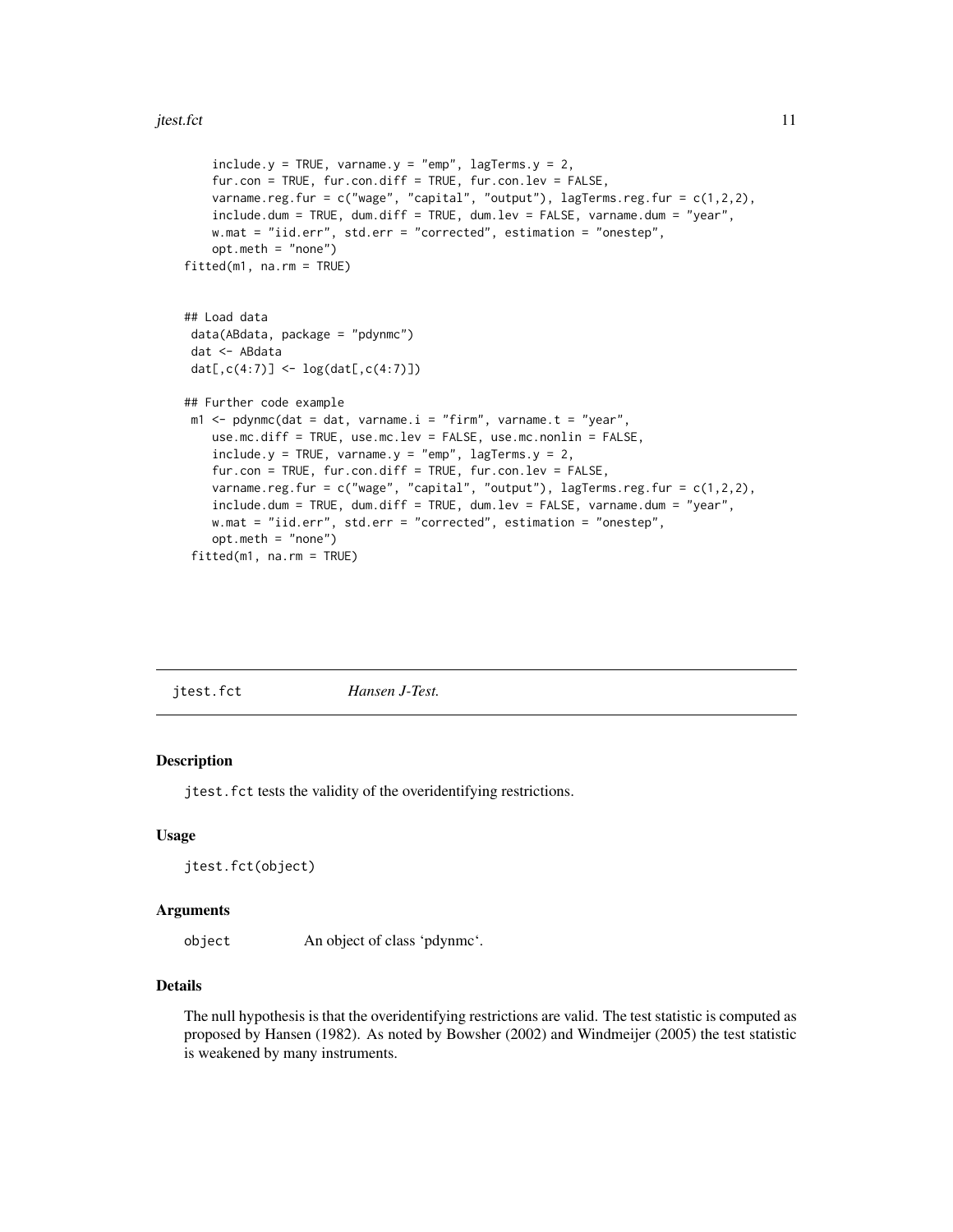#### <span id="page-11-0"></span>Value

An object of class 'htest' which contains the Hansen J-test statistic and corresponding p-value for the null hypothesis that the overidentifying restrictions are valid.

#### References

Bowsher CG (2002). "On testing overidentifying restrictions in dynamic panel data models." *Economics Letters*, 77(2), 211–220. doi: [10.1016/S01651765\(02\)001301.](https://doi.org/10.1016/S0165-1765(02)00130-1)

Hansen LP (1982). "Large Sample Properties of Generalized Method of Moments Estimators." *Econometrica*, 50(4), 1029–1054. doi: [10.2307/1912775.](https://doi.org/10.2307/1912775)

Windmeijer F (2005). "A finite sample correction for the variance of linear efficient two-step GMM estimators." *Journal of Econometrics*, 126(1), 25–51. doi: [10.1016/j.jeconom.2004.02.005.](https://doi.org/10.1016/j.jeconom.2004.02.005)

#### See Also

[pdynmc](#page-21-1) for fitting a linear dynamic panel data model.

```
## Load data
data(ABdata, package = "pdynmc")
dat <- ABdata
dat[,c(4:7)] <- log(dat[,c(4:7)])
dat <- dat[c(140:0), ]
## Code example
m1 < - pdynmc(dat = dat, varname.i = "firm", varname.t = "year",
    use.mc.diff = TRUE, use.mc.lev = FALSE, use.mc.nonlin = FALSE,
    include.y = TRUE, varname.y = "emp", lagTerms.y = 2,fur.con = TRUE, fur.con.diff = TRUE, fur.con.lev = FALSE,
    varname.reg.fur = c("wage", "capital", "output"), lagTerms.reg.fur = <math>c(1,2,2)</math>,include.dum = TRUE, dum.diff = TRUE, dum.lev = FALSE, varname.dum = "year",
    w.mat = "iid.err", std.err = "corrected", estimation = "onestep",
    opt.meth = "none")
jtest.fct(m1)
## Load data
 data(ABdata, package = "pdynmc")
 dat <- ABdata
 dat[,c(4:7)] <- log(data[, c(4:7)]## Further code example
 m1 < - pdynmc(dat = dat, varname.i = "firm", varname.t = "year",
    use.mc.diff = TRUE, use.mc.lev = FALSE, use.mc.nonlin = FALSE,
    include.y = TRUE, varname.y = "emp", lagTerms.y = 2,fur.con = TRUE, fur.con.diff = TRUE, fur.con.lev = FALSE,
    varname.reg.fur = c("wage", "capital", "output"), lagTerms.reg.fur = c(1,2,2),
    include.dum = TRUE, dum.diff = TRUE, dum.lev = FALSE, varname.dum = "year",
```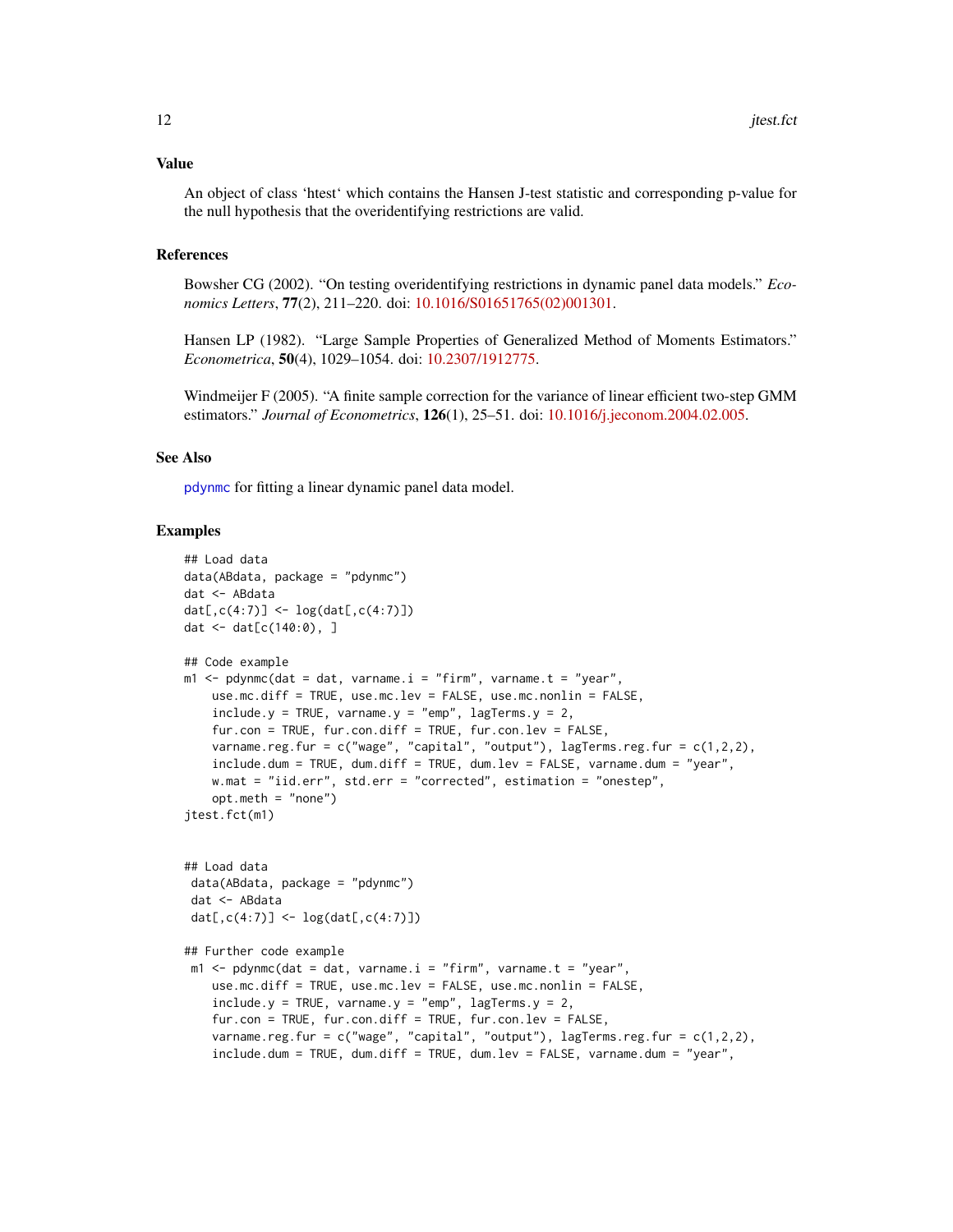```
w.mat = "iid.err", std.err = "corrected", estimation = "onestep",
   opt.meth = "none")
jtest.fct(m1)
```
model.matrix.pdynmc *Extract Instrument Matrix of Fitted Model.*

#### Description

model.matrix.pdynmc extracts instrument matrix of an object of class 'pdynmc'.

# Usage

```
## S3 method for class 'pdynmc'
model.matrix(object, sparse = TRUE, ...)
```
#### Arguments

| object   | An object of class 'pdynme'.                                                                     |
|----------|--------------------------------------------------------------------------------------------------|
| sparse   | Whether to return a sparse matrix (if set to 'TRUE') or a regular matrix (if set to<br>'FALSE'). |
| $\cdots$ | further arguments.                                                                               |

# Value

Extracts instrument matrix from an object of class 'pdynmc'.

#### Author(s)

Markus Fritsch

# See Also

[pdynmc](#page-21-1) for fitting a linear dynamic panel data model.

```
## Load data
data(ABdata, package = "pdynmc")
dat <- ABdata
dat[,c(4:7)] <- log(dat[,c(4:7)])
dat <- dat[c(1:140), ]
## Code example
m1 <- pdynmc(dat = dat, varname.i = "firm", varname.t = "year",
   use.mc.diff = TRUE, use.mc.lev = FALSE, use.mc.nonlin = FALSE,
```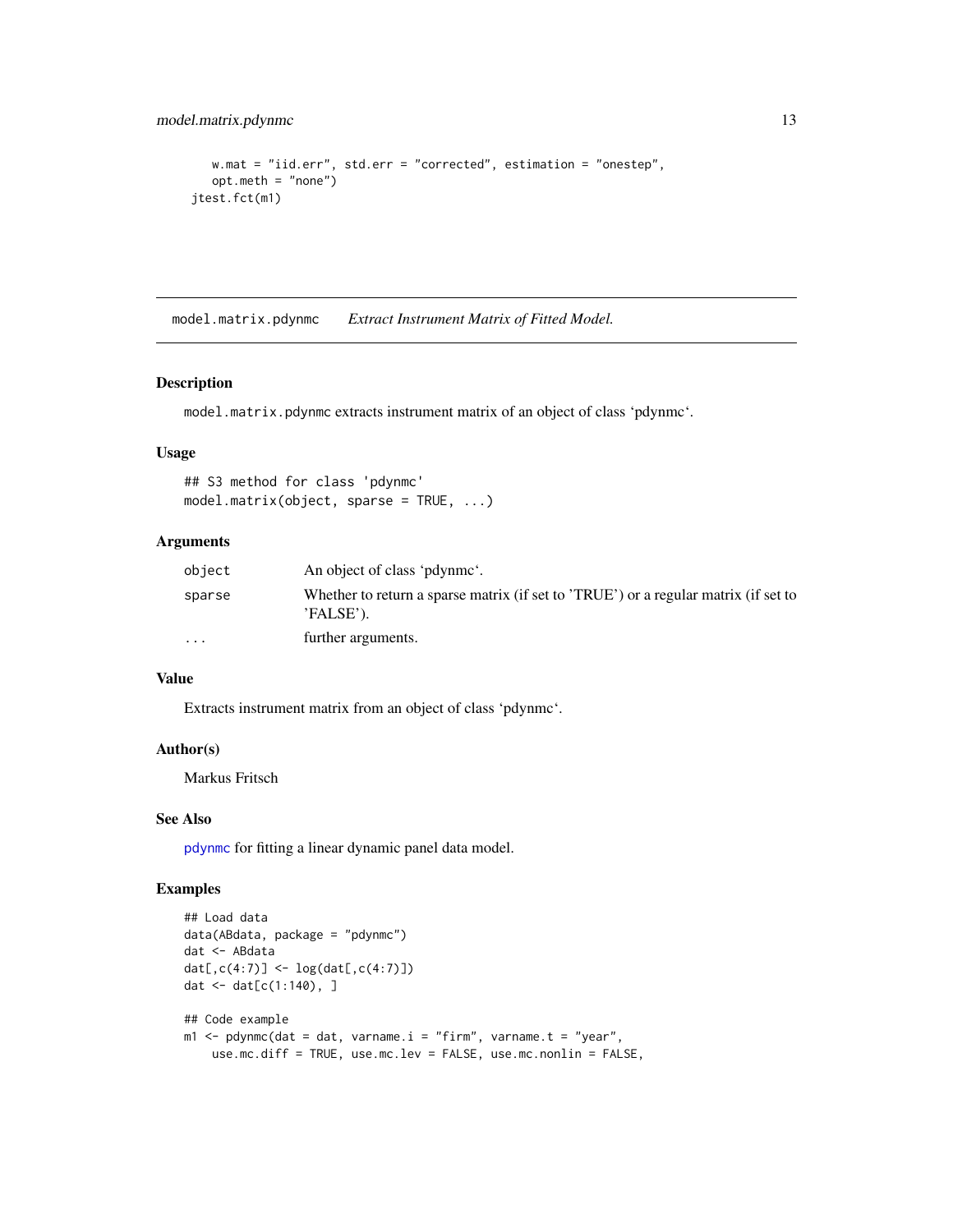```
include.y = TRUE, varname.y = "emp", lagTerms.y = 2,fur.con = TRUE, fur.con.diff = TRUE, fur.con.lev = FALSE,
   varname.reg.fur = c("wage", "capital", "output"), lagTerms.reg.fur = c(1,2,2),
   include.dum = TRUE, dum.diff = TRUE, dum.lev = FALSE, varname.dum = "year",
   w.mat = "iid.err", std.err = "corrected", estimation = "onestep",
   opt.meth = "none")
model.matrix(m1)
## Load data
data(ABdata, package = "pdynmc")
dat <- ABdata
dat[,c(4:7)] <- log(dat[,c(4:7)])
m1 <- pdynmc(dat = dat, varname.i = "firm", varname.t = "year",
   use.mc.diff = TRUE, use.mc.lev = FALSE, use.mc.nonlin = FALSE,
   include.y = TRUE, varname.y = "emp", lagTerms.y = 2,fur.con = TRUE, fur.con.diff = TRUE, fur.con.lev = FALSE,
   varname.reg.fur = c("wage", "capital", "output"), lagTerms.reg.fur = c(1,2,2),
   include.dum = TRUE, dum.diff = TRUE, dum.lev = FALSE, varname.dum = "year",
   w.mat = "iid.err", std.err = "corrected", estimation = "onestep",
   opt.meth = "none")
model.matrix(m1)
```
<span id="page-13-1"></span>

| mtest.fct |  |
|-----------|--|

## Arellano and Bond Serial Correlation Test.

#### Description

mtest.pdynmc Methods to test for serial correlation in the error terms for objects of class 'pdynmc'.

#### Usage

```
mtest.fct(object, order = 2, ...)
```
#### Arguments

| object  | An object of class 'pdynme'.                                                              |
|---------|-------------------------------------------------------------------------------------------|
| order   | A number denoting the order of serial correlation to test for (defaults to $2^{\circ}$ ). |
| $\cdot$ | further arguments.                                                                        |

#### Details

The null hypothesis is that there is no serial correlation of a particular order. The test statistic is computed as proposed by Arellano and Bond (1991) and Arellano (2003).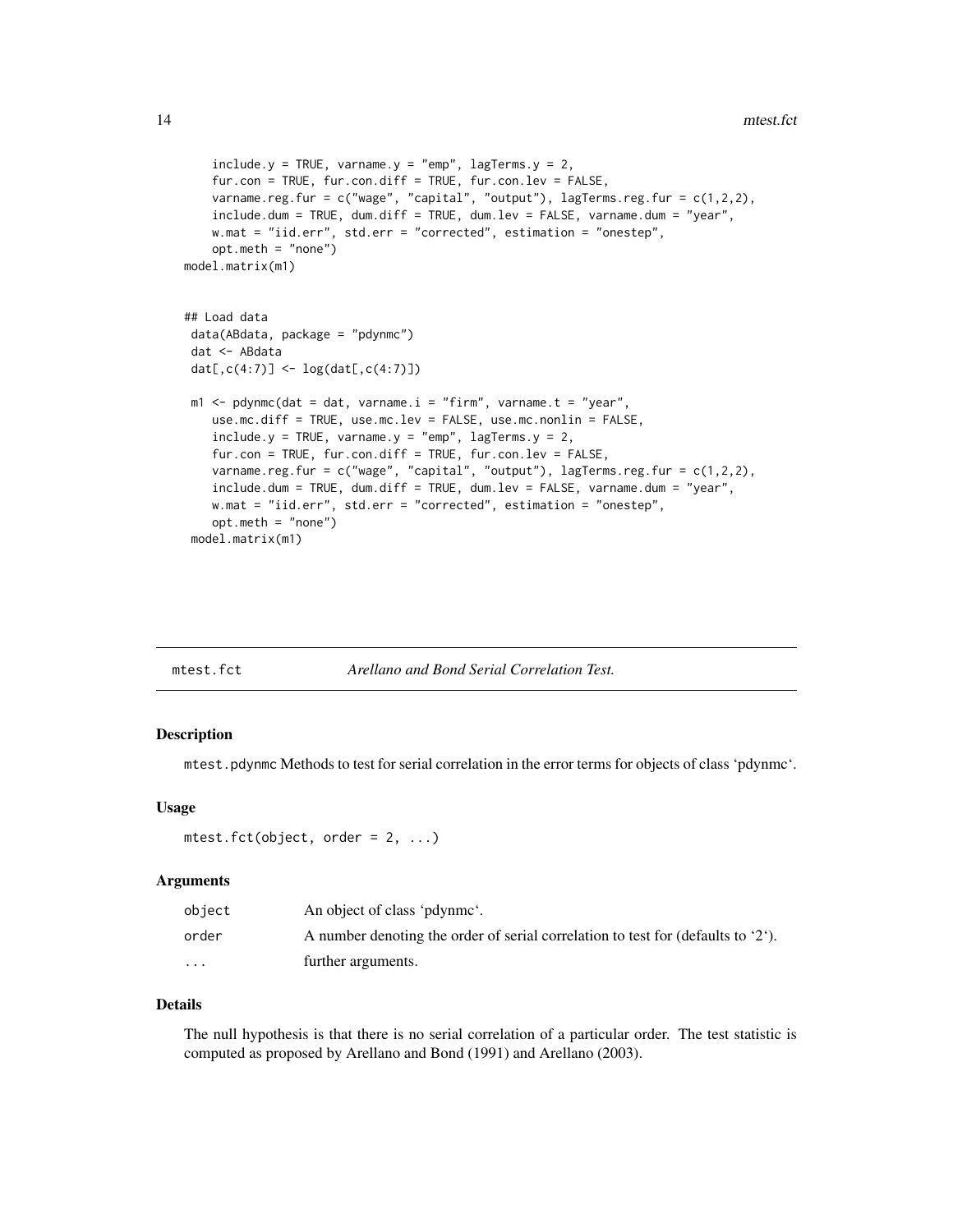#### <span id="page-14-0"></span>mtest.fct 15

#### Value

An object of class 'htest' which contains the Arellano and Bond m test statistic and corresponding p-value for the null hypothesis that there is no serial correlation of the given order.

#### References

Arellano M (2003). *Panel Data Econometrics*. Oxford University Press. doi: [10.1093/0199245282.001.0001.](https://doi.org/10.1093/0199245282.001.0001)

Arellano M, Bond S (1991). "Some Tests of Specification for Panel Data: Monte Carlo Evidence and an Application to Employment Equations." *The Review of Economic Studies*, 58(2), 277–297. doi: [10.2307/2297968.](https://doi.org/10.2307/2297968)

# See Also

[pdynmc](#page-21-1) for fitting a linear dynamic panel data model.

```
## Load data
data(ABdata, package = "pdynmc")
dat <- ABdata
dat[,c(4:7)] <- log(data[, c(4:7)]dat <- dat[c(140:0), ]
## Code example
m1 \leq pdynmc(dat = dat, varname.i = "firm", varname.t = "year",
   use.mc.diff = TRUE, use.mc.lev = FALSE, use.mc.nonlin = FALSE,
    include.y = TRUE, varname.y = "emp", lagTerms.y = 2,
    fur.con = TRUE, fur.con.diff = TRUE, fur.con.lev = FALSE,
    varname.reg.fur = c("wage", "capital", "output"), lagTerms.reg.fur = <math>c(1,2,2)</math>,include.dum = TRUE, dum.diff = TRUE, dum.lev = FALSE, varname.dum = "year",
   w.mat = "iid.err", std.err = "corrected", estimation = "onestep",
    opt.meth = "none")
mtest.fct(m1, order = 2)
## Load data
 data(ABdata, package = "pdynmc")
 dat <- ABdata
 dat[,c(4:7)] <- log(data[, c(4:7)])## Further code example
 m1 <- pdynmc(dat = dat, varname.i = "firm", varname.t = "year",
    use.mc.diff = TRUE, use.mc.lev = FALSE, use.mc.nonlin = FALSE,
    include.y = TRUE, varname.y = "emp", lagTerms.y = 2,fur.con = TRUE, fur.con.diff = TRUE, fur.con.lev = FALSE,
    varname.reg.fur = c("wage", "capital", "output"), lagTerms.reg.fur = c(1,2,2),
    include.dum = TRUE, dum.diff = TRUE, dum.lev = FALSE, varname.dum = "year",
    w.mat = "iid.err", std.err = "corrected", estimation = "onestep",
    opt.meth = "none")
 mtest.fct(m1, order = 2)
```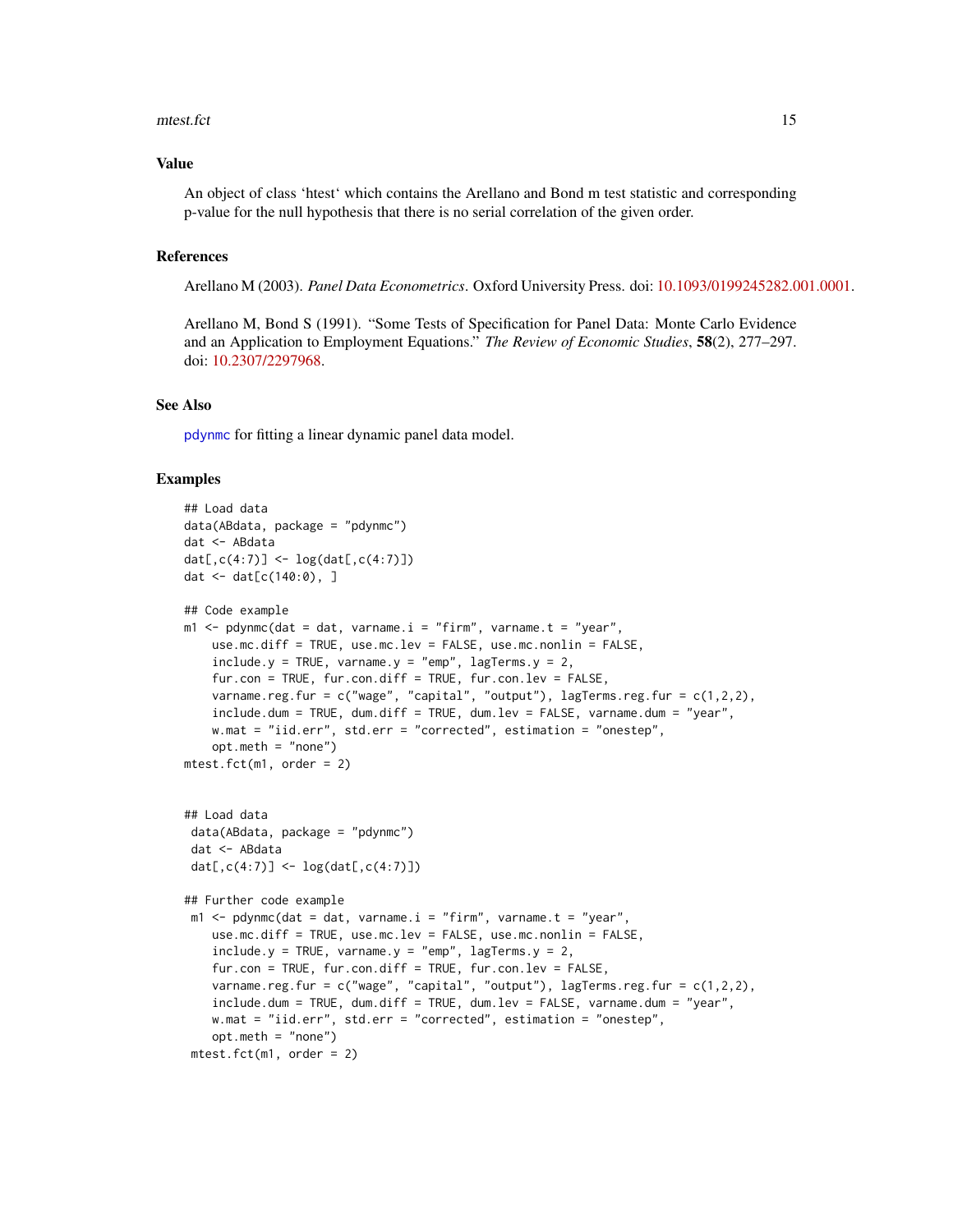# <span id="page-15-0"></span>ninst *Extract Instrument Count of Fitted Model.*

#### Description

ninst is a generic function fo extracting the instrument count of an object.

#### Usage

```
ninst(object, ...)
```
#### Arguments

| object   | An object for which the instrument count is desired. |
|----------|------------------------------------------------------|
| $\cdots$ | further arguments.                                   |

# Value

Extracts instrument count from an object.

#### Author(s)

Markus Fritsch

#### See Also

[pdynmc](#page-21-1) for fitting a linear dynamic panel data model.

```
## Load data
data(ABdata, package = "pdynmc")
dat <- ABdata
dat[,c(4:7)] <- log(data[, c(4:7)]dat <- dat[c(1:140), ]
```

```
## Code example
m1 \leq - pdynmc(dat = dat, varname.i = "firm", varname.t = "year",
   use.mc.diff = TRUE, use.mc.lev = FALSE, use.mc.nonlin = FALSE,
   include.y = TRUE, varname.y = "emp", lagTerms.y = 2,fur.con = TRUE, fur.con.diff = TRUE, fur.con.lev = FALSE,
   varname.reg.fur = c("wage", "capital", "output"), lagTerms.reg.fur = c(1,2,2),
   include.dum = TRUE, dum.diff = TRUE, dum.lev = FALSE, varname.dum = "year",
   w.mat = "iid.err", std.err = "corrected", estimation = "onestep",
   opt.meth = "none")
```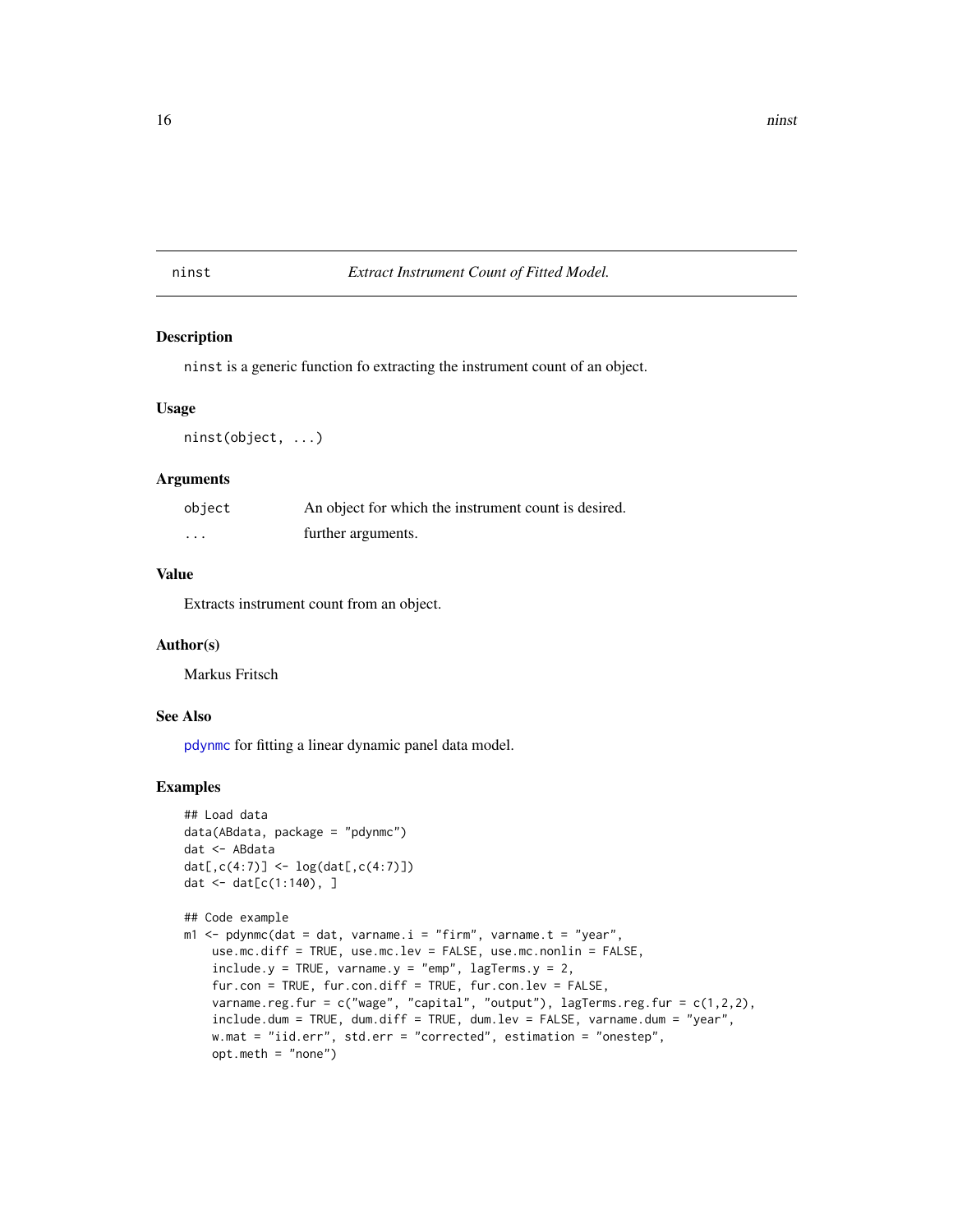# <span id="page-16-0"></span>ninst.pdynmc 17

```
ninst(m1)
## Load data
data(ABdata, package = "pdynmc")
dat <- ABdata
dat[,c(4:7)] <- log(data[, c(4:7)]m1 \leq -\text{pdynmc}(dat = dat, varname.i = "firm", varname.t = "year",use.mc.diff = TRUE, use.mc.lev = FALSE, use.mc.nonlin = FALSE,
   include.y = TRUE, varname.y = "emp", lagTerms.y = 2,fur.con = TRUE, fur.con.diff = TRUE, fur.con.lev = FALSE,
   varname.reg.fur = c("wage", "capital", "output"), lagTerms.reg.fur = c(1,2,2),
    include.dum = TRUE, dum.diff = TRUE, dum.lev = FALSE, varname.dum = "year",
   w.mat = "iid.err", std.err = "corrected", estimation = "onestep",
   opt.meth = "none")
ninst(m1)
```
ninst.pdynmc *Extract Instrument Count of Fitted Model.*

#### Description

ninst.pdynmc extracts instrument count of an object of class 'pdynmc'.

#### Usage

```
## S3 method for class 'pdynmc'
ninst(object, ...)
```
#### Arguments

| object   | An object of class 'pdynme'. |
|----------|------------------------------|
| $\cdots$ | further arguments.           |

#### Value

Extracts instrument count from an object of class 'pdynmc'.

#### Author(s)

Markus Fritsch

# See Also

[pdynmc](#page-21-1) for fitting a linear dynamic panel data model.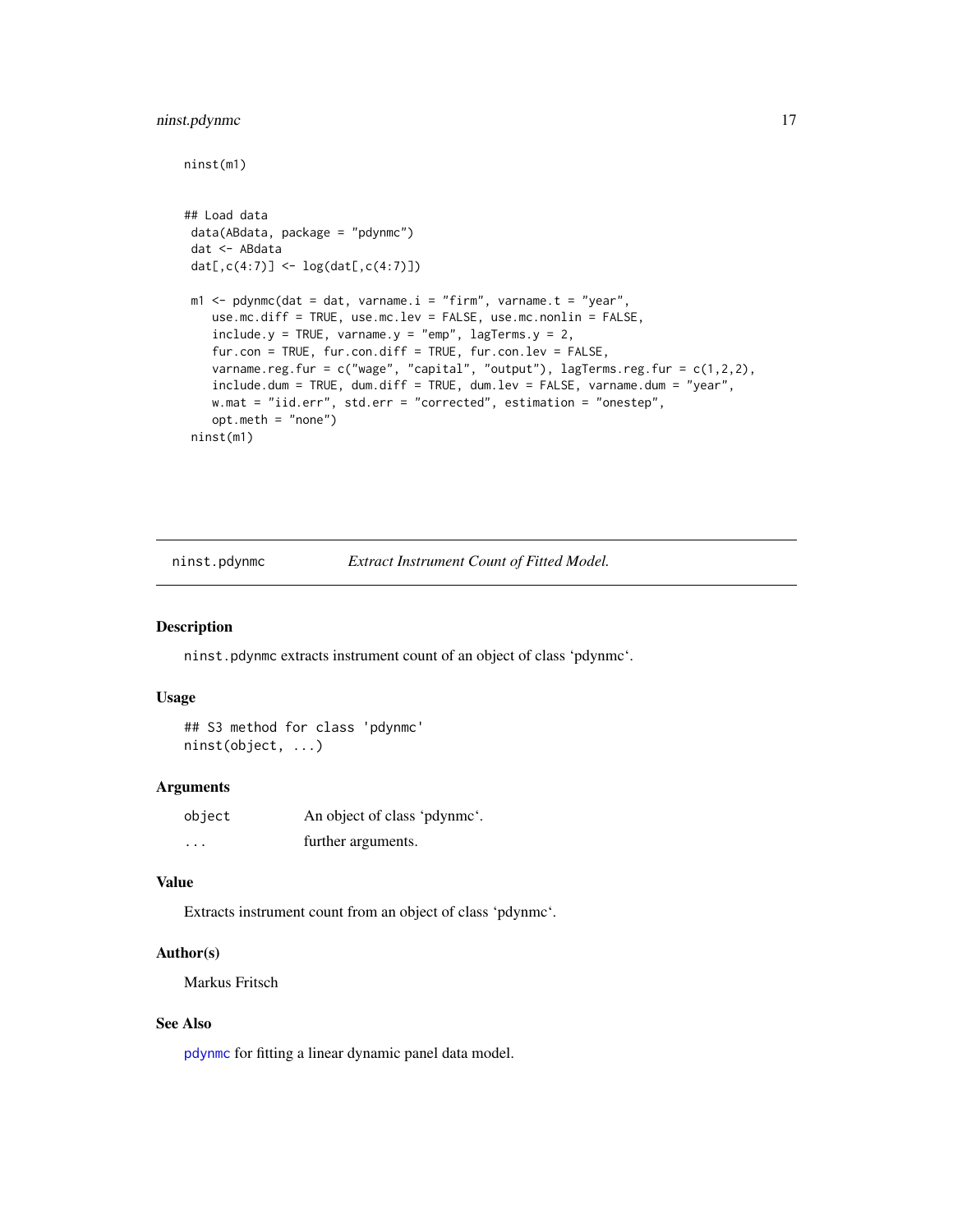#### Examples

```
## Load data
data(ABdata, package = "pdynmc")
dat <- ABdata
dat[,c(4:7)] <- log(data[, c(4:7)]dat <- dat[c(1:140), ]
## Code example
m1 < - pdynmc(dat = dat, varname.i = "firm", varname.t = "year",
    use.mc.diff = TRUE, use.mc.lev = FALSE, use.mc.nonlin = FALSE,
    include.y = TRUE, varname.y = "emp", lagTerms.y = 2,fur.con = TRUE, fur.con.diff = TRUE, fur.con.lev = FALSE,
   varname.reg.fur = c("wage", "capital", "output"), lagTerms.reg.fur = c(1,2,2),
    include.dum = TRUE, dum.diff = TRUE, dum.lev = FALSE, varname.dum = "year",
   w.mat = "iid.err", std.err = "corrected", estimation = "onestep",
    opt.meth = "none")
ninst(m1)
## Load data
 data(ABdata, package = "pdynmc")
 dat <- ABdata
 dat[0, c(4:7)] <- log(data[, c(4:7)]m1 < - pdynmc(dat = dat, varname.i = "firm", varname.t = "year",
    use.mc.diff = TRUE, use.mc.lev = FALSE, use.mc.nonlin = FALSE,
    include.y = TRUE, varname.y = "emp", lagTerms.y = 2,fur.con = TRUE, fur.con.diff = TRUE, fur.con.lev = FALSE,
    varname.reg.fur = c("wage", "capital", "output"), lagTerms.reg.frur = <math>c(1,2,2)</math>,include.dum = TRUE, dum.diff = TRUE, dum.lev = FALSE, varname.dum = "year",
   w.mat = "iid.err", std.err = "corrected", estimation = "onestep",
    opt.meth = "none")
 ninst(m1)
```
nobs.pdynmc *Extract Number of Observations of Fitted Model.*

#### Description

nobs.pdynmc extracts number of observations in cross-section dimension and longitudinal dimension of an object of class 'pdynmc'.

#### Usage

```
## S3 method for class 'pdynmc'
nobs(object, ...)
```
<span id="page-17-0"></span>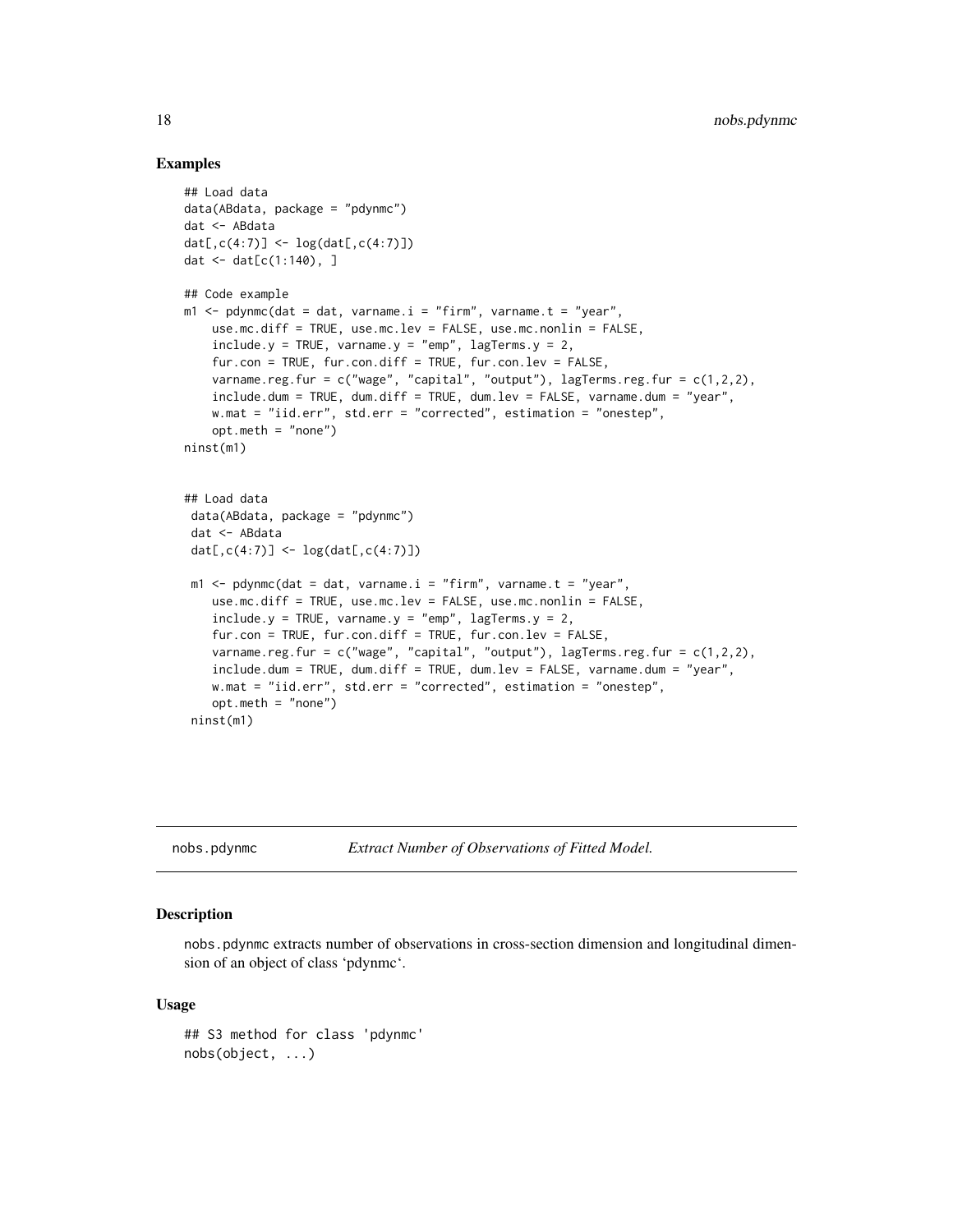# <span id="page-18-0"></span>nobs.pdynmc 19

#### Arguments

| object  | An object of class 'pdynmc'. |
|---------|------------------------------|
| $\cdot$ | further arguments.           |

# Value

Extracts number of observations in cross-section dimension and longitudinal dimension of an object of class 'pdynmc'.

#### Author(s)

Markus Fritsch

#### See Also

[pdynmc](#page-21-1) for fitting a linear dynamic panel data model.

```
## Load data
data(ABdata, package = "pdynmc")
dat <- ABdata
dat[,c(4:7)] <- log(data[, c(4:7)]dat <- dat[c(1:140), ]
## Code example
m1 <- pdynmc(dat = dat, varname.i = "firm", varname.t = "year",
   use.mc.diff = TRUE, use.mc.lev = FALSE, use.mc.nonlin = FALSE,
    include.y = TRUE, varname.y = "emp", lagTerms.y = 2,fur.con = TRUE, fur.con.diff = TRUE, fur.con.lev = FALSE,
    varname.reg.fur = c("wage", "capital", "output"), lagTerms.reg.fur = <math>c(1,2,2)</math>,include.dum = TRUE, dum.diff = TRUE, dum.lev = FALSE, varname.dum = "year",
   w.mat = "iid.err", std.err = "corrected", estimation = "onestep",
    opt.meth = "none")
nobs(m1)
## Load data
 data(ABdata, package = "pdynmc")
 dat <- ABdata
 dat[,c(4:7)] <- log(data[, c(4:7)]m1 <- pdynmc(dat = dat, varname.i = "firm", varname.t = "year",
    use.mc.diff = TRUE, use.mc.lev = FALSE, use.mc.nonlin = FALSE,
    include.y = TRUE, varname.y = "emp", lagTerms.y = 2,fur.con = TRUE, fur.con.diff = TRUE, fur.con.lev = FALSE,
    varname.reg.fur = c("wage", "capital", "output"), lagTerms.reg.fur = c(1,2,2),
    include.dum = TRUE, dum.diff = TRUE, dum.lev = FALSE, varname.dum = "year",
   w.mat = "iid.err", std.err = "corrected", estimation = "onestep",
    opt.meth = "none")
 nobs(m1)
```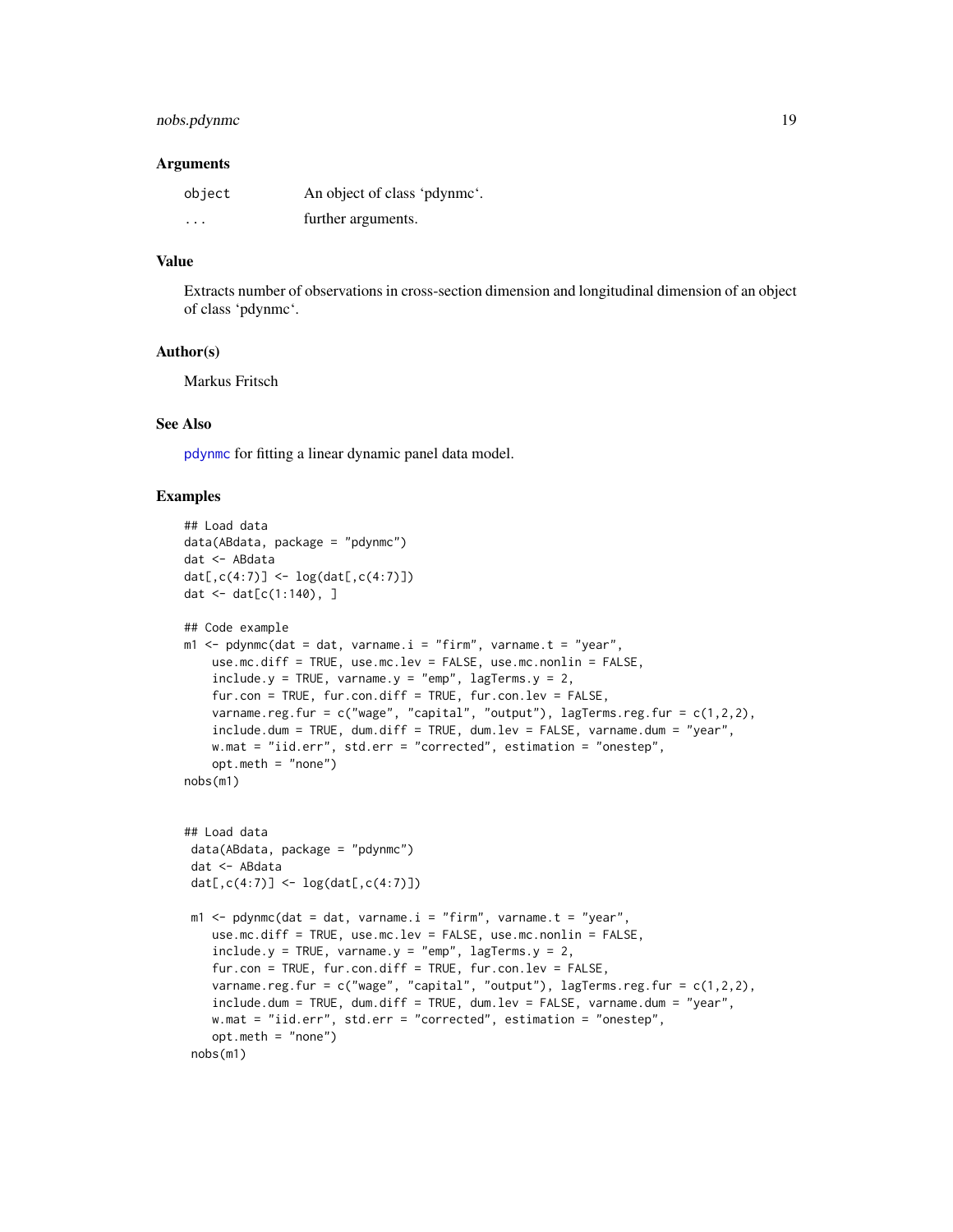# <span id="page-19-0"></span>optimIn *Extract Input Parameters of Numeric Optimization of Fitted Model.*

#### Description

optimIn is a generic function for extracting input parameters of numeric optimization for an object.

#### Usage

optimIn(object, ...)

#### Arguments

| object | An object for which input parameters of numeric optimization are desired. |
|--------|---------------------------------------------------------------------------|
| .      | further arguments.                                                        |

# Value

optimIn extracts input parameters used in numeric optimization from object.

#### Author(s)

Markus Fritsch

#### See Also

[pdynmc](#page-21-1) for fitting a linear dynamic panel data model.

```
## Load data
data(ABdata, package = "pdynmc")
dat <- ABdata
dat[,c(4:7)] <- log(data[, c(4:7)]dat <- dat[c(1:140), ]
```

```
## Code example
m1 \leq - pdynmc(dat = dat, varname.i = "firm", varname.t = "year",
   use.mc.diff = TRUE, use.mc.lev = FALSE, use.mc.nonlin = FALSE,
   include.y = TRUE, varname.y = "emp", lagTerms.y = 2,fur.con = TRUE, fur.con.diff = TRUE, fur.con.lev = FALSE,
   varname.reg.fur = c("wage", "capital", "output"), lagTerms.reg.fur = c(1,2,2),
   include.dum = TRUE, dum.diff = TRUE, dum.lev = FALSE, varname.dum = "year",
   w.mat = "iid.err", std.err = "corrected", estimation = "onestep",
   opt.meth = "none")
```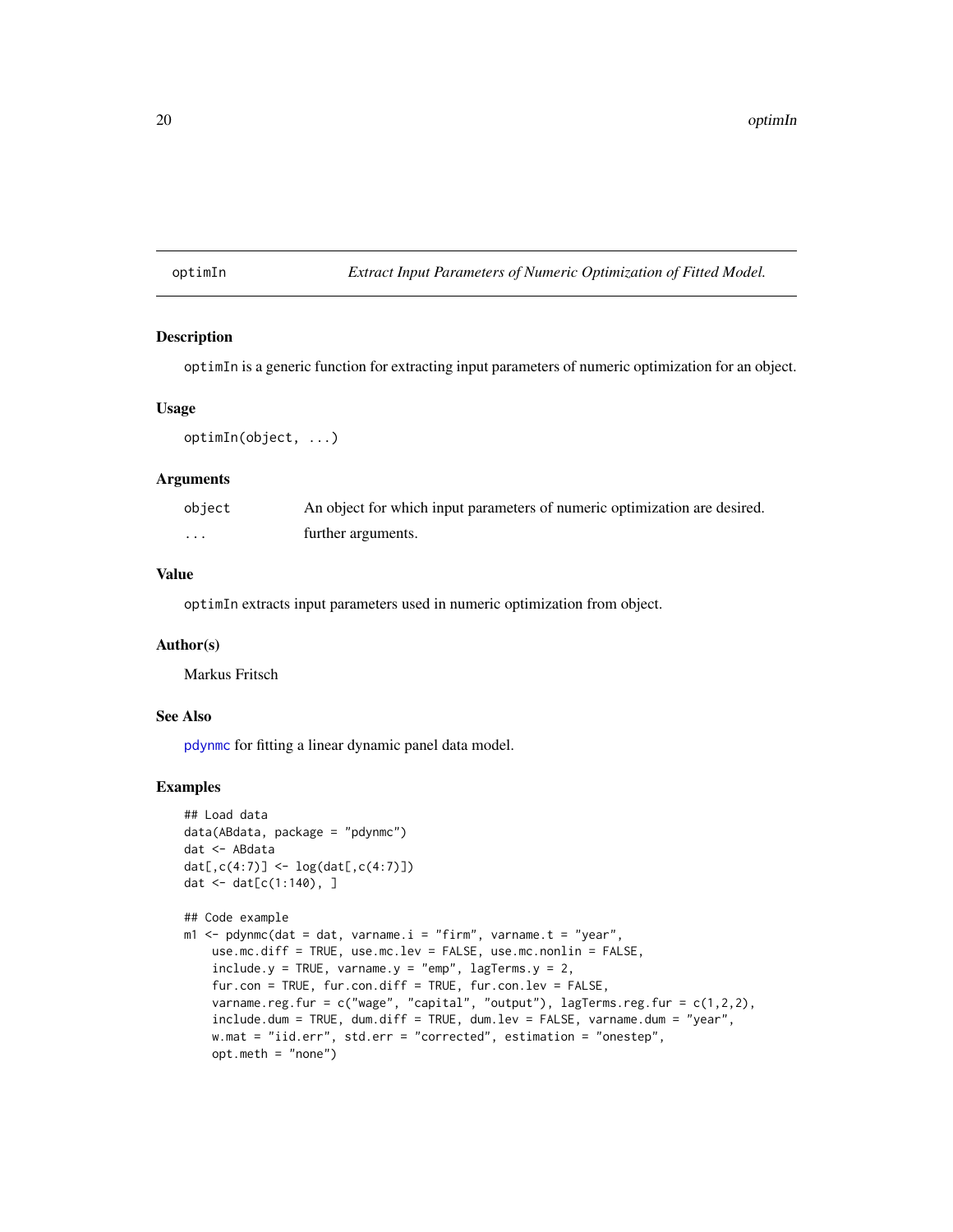# <span id="page-20-0"></span>optimIn.pdynmc 21

optimIn(m1)

```
## Load data
data(ABdata, package = "pdynmc")
dat <- ABdata
dat[,c(4:7)] <- log(data[, c(4:7)]## Further code example
m1 <- pdynmc(dat = dat, varname.i = "firm", varname.t = "year",
   use.mc.diff = TRUE, use.mc.lev = FALSE, use.mc.nonlin = FALSE,
   include.y = TRUE, varname.y = "emp", lagTerms.y = 2,fur.con = TRUE, fur.con.diff = TRUE, fur.con.lev = FALSE,
   varname.reg.fur = c("wage", "capital", "output"), lagTerms.reg.fur = c(1,2,2),
   include.dum = TRUE, dum.diff = TRUE, dum.lev = FALSE, varname.dum = "year",
   w.mat = "iid.err", std.err = "corrected", estimation = "onestep",
   opt.meth = "BFGS")
 optimIn(m1)
```
optimIn.pdynmc *Extract Input Parameters of Numeric Optimization of Fitted Model.*

#### Description

optimIn.pdynmc extracts input parameters of numeric optimization for an object of class 'pdynmc'.

# Usage

```
## S3 method for class 'pdynmc'
optimIn(object, step = object$iter, ...)
```
# Arguments

| object                  | An object of class 'pdynme'.                                                                                                                                 |
|-------------------------|--------------------------------------------------------------------------------------------------------------------------------------------------------------|
| step                    | An integer denoting the iteration step for which input parameters are extracted<br>(defaults to last iteration step used for obtaining parameter estimates). |
| $\cdot$ $\cdot$ $\cdot$ | further arguments.                                                                                                                                           |

# Value

Extracts input parameters of numeric optimization from object of class 'pdynmc'.

#### Author(s)

Markus Fritsch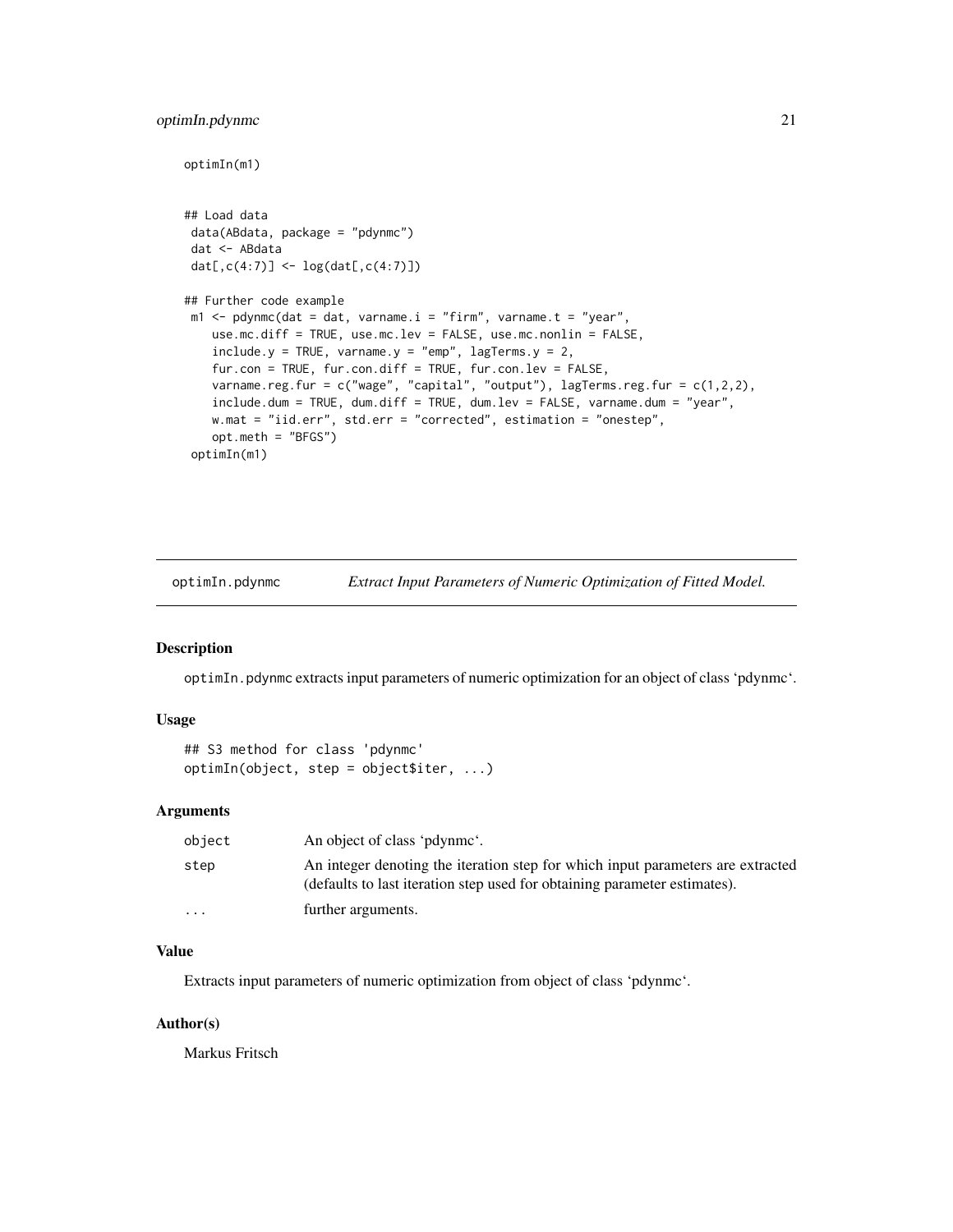<span id="page-21-0"></span>22 pdynmc

#### See Also

[pdynmc](#page-21-1) for fitting a linear dynamic panel data model.

#### Examples

```
## Load data
data(ABdata, package = "pdynmc")
dat <- ABdata
dat[,c(4:7)] <- log(data[, c(4:7)]dat \le - dat[c(1:140), ]## Code example
m1 < - pdynmc(dat = dat, varname.i = "firm", varname.t = "year",
    use.mc.diff = TRUE, use.mc.lev = FALSE, use.mc.nonlin = FALSE,
    include.y = TRUE, varname.y = "emp", lagTerms.y = 2,
    fur.con = TRUE, fur.con.diff = TRUE, fur.con.lev = FALSE,
    varname.reg.fur = c("wage", "capital", "output"), lagTerms.reg.fur = c(1,2,2),
    include.dum = TRUE, dum.diff = TRUE, dum.lev = FALSE, varname.dum = "year",
   w.mat = "iid.err", std.err = "corrected", estimation = "onestep",
    opt.meth = "none")
optimIn(m1)
## Load data
 data(ABdata, package = "pdynmc")
 dat <- ABdata
 dat[,c(4:7)] <- log(data[, c(4:7)]## Further code example
 m1 <- pdynmc(dat = dat, varname.i = "firm", varname.t = "year",
   use.mc.diff = TRUE, use.mc.lev = FALSE, use.mc.nonlin = FALSE,
    include.y = TRUE, varname.y = "emp", lagTerms.y = 2,fur.con = TRUE, fur.con.diff = TRUE, fur.con.lev = FALSE,
    varname.reg.fur = c("wage", "capital", "output"), lagTerms.reg.fur = c(1,2,2),
    include.dum = TRUE, dum.diff = TRUE, dum.lev = FALSE, varname.dum = "year",
    w.mat = "iid.err", std.err = "corrected", estimation = "onestep",
    opt.meth = "BFGS")
 optimIn(m1)
```
<span id="page-21-1"></span>pdynmc *pdynmc: A package for moment conditions based estimation of linear dynamic panel data models*

#### Description

The pdynmc package provides four categories of functions that are available to the user: A function for model fitting, functions for visualizing estimation results and panel data structures, functions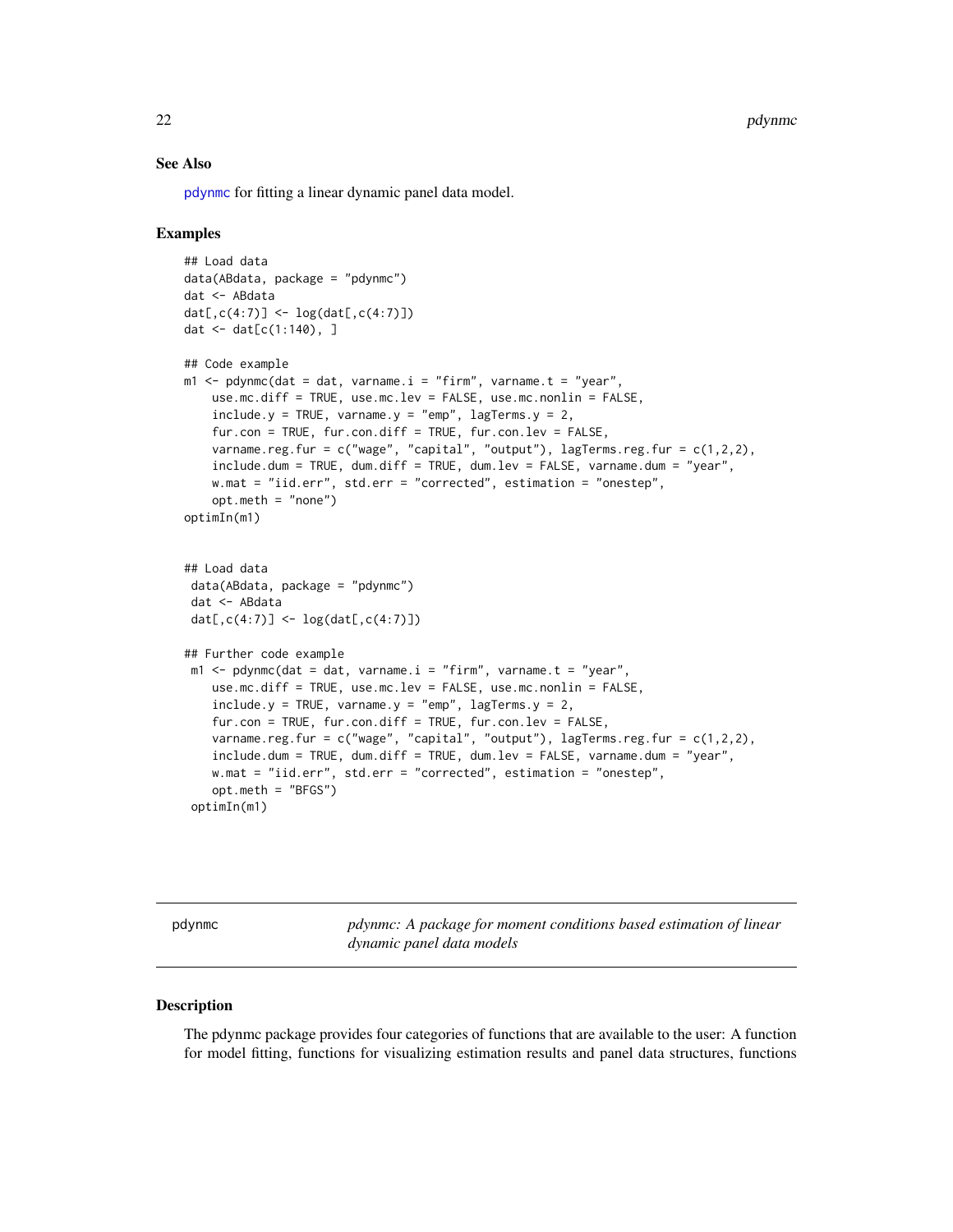#### pdynmc 23

for specification testing, and functions that extract and summarize particular information from fitted model objects.

pdynmc fits a linear dynamic panel data model based on moment conditions with the Generalized Method of Moments (GMM).

# Usage

pdynmc( dat, varname.i, varname.t, use.mc.diff, use.mc.lev, use.mc.nonlin, use.mc.nonlinAS = NULL, inst.stata = FALSE, include.y,  $varname.y = NULL,$ lagTerms.y = NULL, maxLags.y = NULL,  $include.x = FALSE,$ varname.reg.end = NULL, lagTerms.reg.end = NULL, maxLags.reg.end = NULL, varname.reg.pre = NULL, lagTerms.reg.pre = NULL, maxLags.reg.pre = NULL, varname.reg.ex = NULL, lagTerms.reg.ex = NULL, maxLags.reg.ex = NULL, inst.reg.ex.expand = TRUE, include.x.instr = FALSE, varname.reg.instr = NULL, include.x.toInstr = FALSE, varname.reg.toInstr = NULL, fur.con = FALSE,  $fur.com.diff = NULL,$ fur.con.lev = NULL, varname.reg.fur = NULL, lagTerms.reg.fur = NULL, include.dum = FALSE, dum.diff = NULL, dum.lev = NULL, varname.dum = NULL,  $col\_tol = 0.65$ ,  $w.math = "iid_error",$ w.mat.stata = FALSE, std.err = "corrected",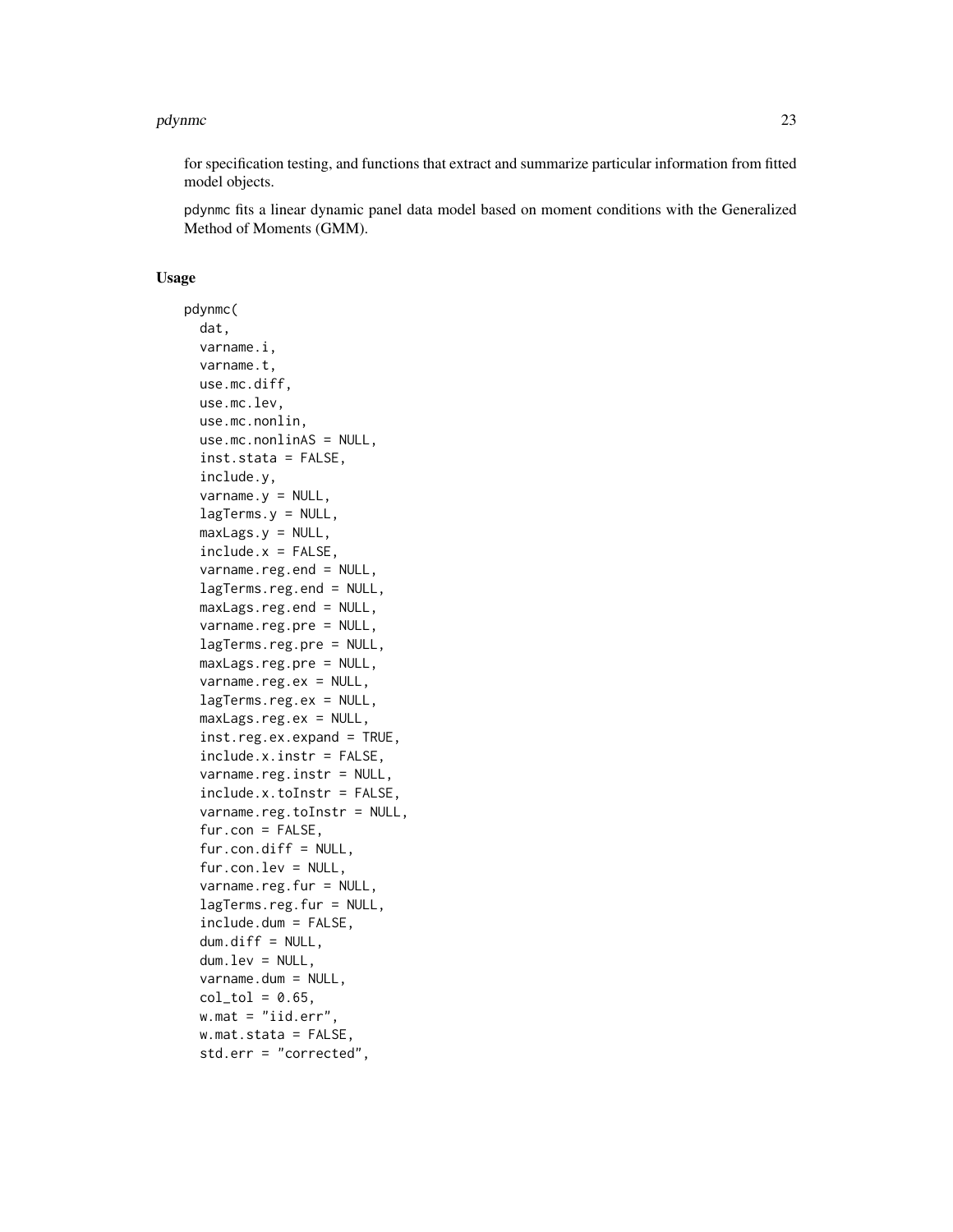```
estimation = "iterative",
 max.iter = 100,iter.tol = 0.01,inst.thresh = NULL,
  opt.meth = "BFGS",
  hessian = FALSE,
  optCtrl = list(kkt = FALSE, kkttol = .Machine$double.eps^(1/3), kkt2tol =
   .Machine$double.eps^(1/3), starttests = TRUE, dowarn = TRUE, badval = (0.25) *
  .Machine$double.xmax, usenumDeriv = FALSE, reltol = 1e-12, maxit = 200, trace = TRUE,
  follow.on = FALSE, save.failures = TRUE, maximize = FALSE, factr = 1e+07, pgtol = 0,
    all.methods = FALSE),
  custom.start.val = FALSE,
  start.val = NULL,
  start.val.lo = -1,
  start.val.up = 1,
  seed.input = 42\mathcal{L}
```
# Arguments

| dat             | A dataset.                                                                                                                                                                                                                                                |
|-----------------|-----------------------------------------------------------------------------------------------------------------------------------------------------------------------------------------------------------------------------------------------------------|
| varname.i       | The name of the cross-section identifier.                                                                                                                                                                                                                 |
| varname.t       | The name of the time-series identifier.                                                                                                                                                                                                                   |
| use.mc.diff     | A logical variable indicating whether moment conditions from equations in dif-<br>ferences (i.e. instruments in levels) should be used.                                                                                                                   |
| use.mc.lev      | A logical variable indicating whether moment conditions from equations in lev-<br>els (i.e. instruments in differences) should be used.                                                                                                                   |
| use.mc.nonlin   | A logical variable indicating whether nonlinear (quadratic) moment conditions<br>should be used.                                                                                                                                                          |
| use.mc.nonlinAS |                                                                                                                                                                                                                                                           |
|                 | A logical variable indicating whether only the nonlinear (quadratic) moment<br>conditions in the form proposed by Ahn and Schmidt (1995) should be used (is<br>set to 'TRUE' when nonlinear moment conditions are employed).                              |
| inst.stata      | A logical variable indicating whether to use the moment conditions from equa-<br>tions in levels as in Stata implementations xtabond2 Roodman (2018) and xtd-<br>pdgmm Kripfganz (2019).                                                                  |
| include.y       | A logical variable indicating whether instruments should be derived from the<br>lags of the dependent variable.                                                                                                                                           |
| varname.y       | A character string denoting the name of the dependent variable in the dataset.                                                                                                                                                                            |
| lagTerms.y      | An integer indicating the number of lags of the dependent variable.                                                                                                                                                                                       |
| maxLags.y       | An integer indicating the maximum number of lags of the dependent variable<br>from which instruments should be derived.                                                                                                                                   |
| include.x       | A logical variable indicating whether instruments should be derived from the<br>covariates. Setting the argument to 'TRUE' requires specifying whether the<br>covariates are endogenous, predetermined, or (strictly) exogenous (defaults to<br>'FALSE'). |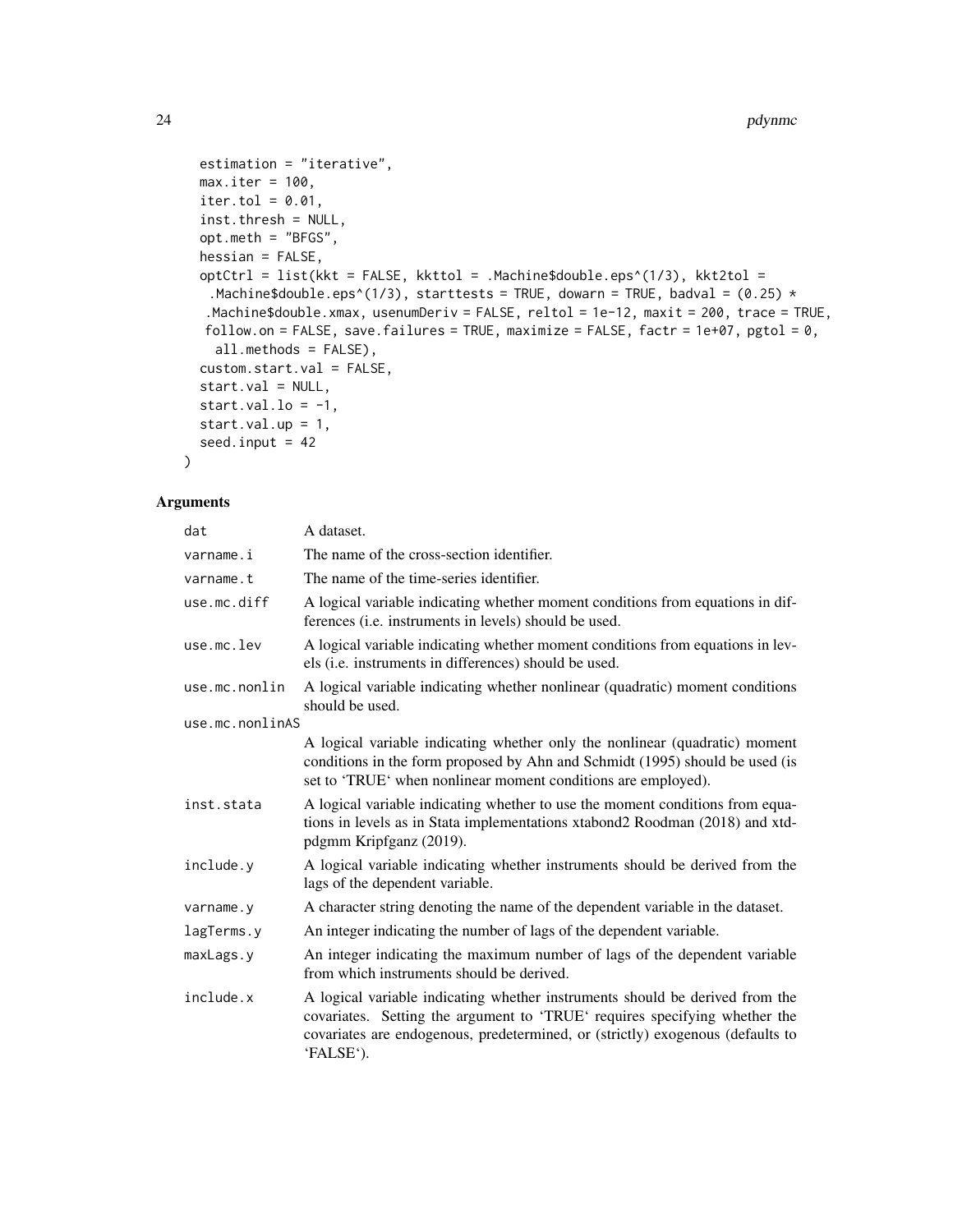#### pdynmc 25

|                  | varname.reg.end    |                                                                                                                                                                                                                                                                                                                              |
|------------------|--------------------|------------------------------------------------------------------------------------------------------------------------------------------------------------------------------------------------------------------------------------------------------------------------------------------------------------------------------|
|                  |                    | One or more character strings denoting the covariate(s) in the dataset to be<br>treated as endogenous (defaults to 'NULL').                                                                                                                                                                                                  |
| lagTerms.reg.end |                    |                                                                                                                                                                                                                                                                                                                              |
|                  |                    | One or more integers indicating the number of lags of the endogenous covari-<br>$ate(s)$ . One integer per covariate needs to be given in the same order as the<br>covariate names (defaults to 'NULL').                                                                                                                     |
|                  | maxLags.reg.end    |                                                                                                                                                                                                                                                                                                                              |
|                  |                    | One or more integers indicating the maximum number of lags of the endogenous<br>covariate(s) used for deriving instruments. One integer per covariate needs to be<br>given in the same order as the covariate names (defaults to 'NULL').                                                                                    |
|                  | varname.reg.pre    |                                                                                                                                                                                                                                                                                                                              |
|                  |                    | One or more character strings denoting the covariate(s) in the dataset to be<br>treated as predetermined (defaults to 'NULL').                                                                                                                                                                                               |
|                  | lagTerms.reg.pre   |                                                                                                                                                                                                                                                                                                                              |
|                  |                    | One or more integers indicating the number of lags of the predetermined co-<br>$variate(s)$ . One integer per covariate needs to be given in the same order as the<br>covariate name (defaults to 'NULL').                                                                                                                   |
|                  | maxLags.reg.pre    |                                                                                                                                                                                                                                                                                                                              |
|                  |                    | One or more integers indicating the maximum number of lags of the prede-<br>termined covariate(s) used for deriving instruments. One integer per covariate<br>needs to be given in the same order as the covariate names (defaults to 'NULL').                                                                               |
|                  |                    | varname.reg.ex One or more character strings denoting the covariate(s) in the dataset to be<br>treated as (strictly) exogenous (defaults to 'NULL').                                                                                                                                                                         |
|                  | lagTerms.reg.ex    |                                                                                                                                                                                                                                                                                                                              |
|                  |                    | One or more integers indicating the number of lags of the (strictly) exogenous<br>covariate(s). One integer per covariate needs to be given in the same order as<br>the covariate name (defaults to 'NULL').                                                                                                                 |
|                  | maxLags.reg.ex     | One or more integers indicating the maximum number of lags of the (strictly)<br>exogenous covariate(s) used for deriving instruments. One integer per covariate<br>needs to be given in the same order as the covariate names (defaults to 'NULL').                                                                          |
|                  | inst.reg.ex.expand |                                                                                                                                                                                                                                                                                                                              |
|                  |                    | A logical variable that allows for using all past, present, and future observa-<br>tions of 'varname.reg.ex' to derive instruments (defaults to 'TRUE'). If set to<br>'FALSE', only past and present time periods are used to derive instruments.                                                                            |
|                  | include.x.instr    |                                                                                                                                                                                                                                                                                                                              |
|                  |                    | A logical variable that allows to include additional IV-type instruments (i.e.,<br>include covariates which are used as instruments but for which no parameters<br>are estimated; defaults to 'FALSE').                                                                                                                      |
|                  | varname.reg.instr  |                                                                                                                                                                                                                                                                                                                              |
|                  |                    | One or more character strings denoting the covariate(s) in the dataset treated as<br>instruments in estimation (defaults to 'NULL'). Note that the instrument type<br>needs to be specified by including the names of the covariate(s) in any of the<br>arguments 'varname.reg.end', 'varname.reg.pre', or 'varname.reg.ex'. |
|                  | include.x.toInstr  |                                                                                                                                                                                                                                                                                                                              |
|                  |                    | A logical variable that allows to instrument covariate(s) (i.e., covariates which<br>are not used as instruments but for which parameters are estimated; defaults to<br>'FALSE').                                                                                                                                            |
|                  |                    |                                                                                                                                                                                                                                                                                                                              |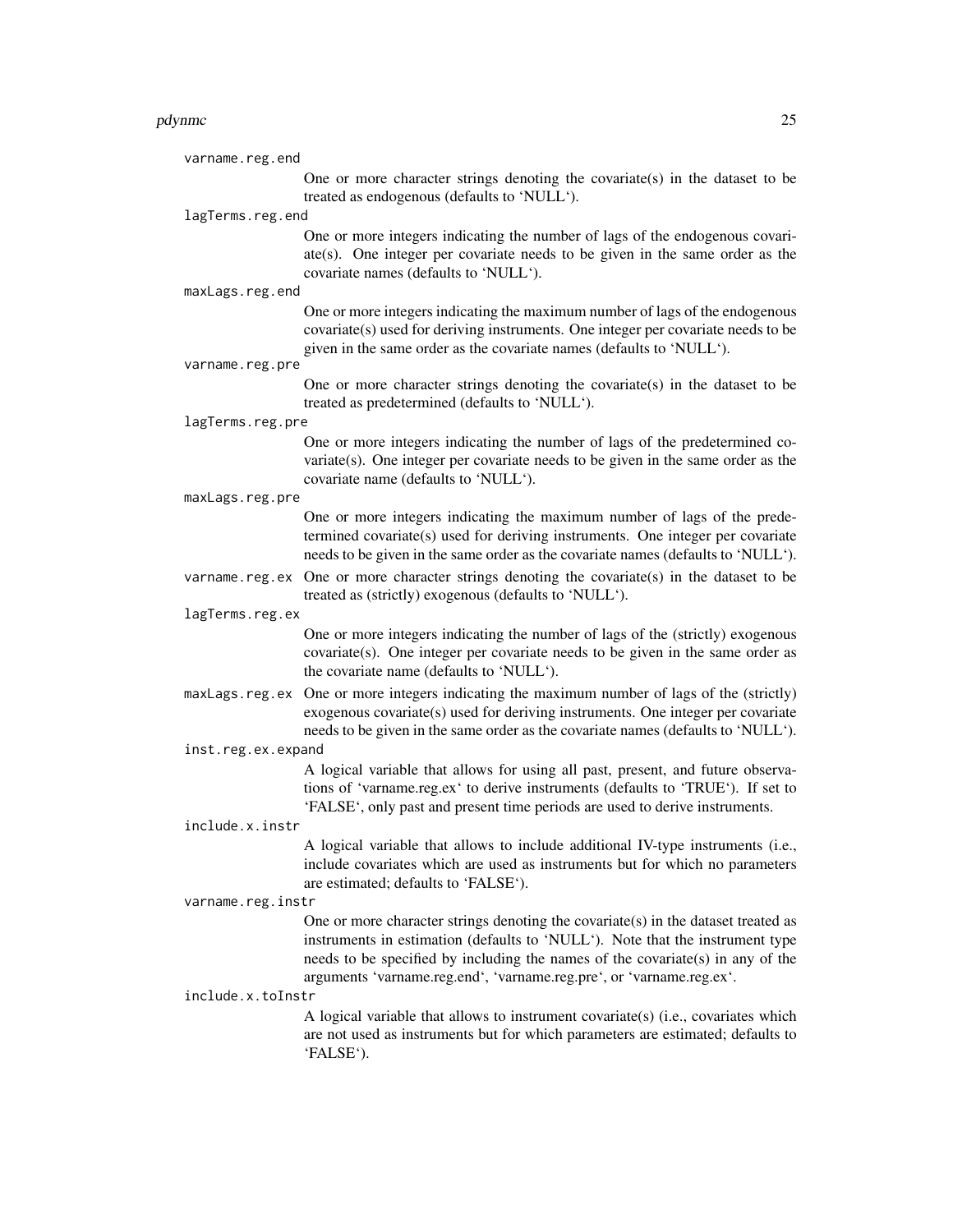| varname.reg.toInstr |                                                                                                                                                                                                                                                          |  |
|---------------------|----------------------------------------------------------------------------------------------------------------------------------------------------------------------------------------------------------------------------------------------------------|--|
|                     | One or more character strings denoting the covariate(s) in the dataset to be in-<br>strumented (defaults to 'NULL'). Note that the names of the covariate(s) should<br>not be included in any other function argument.                                   |  |
| fur.con             | A logical variable indicating whether further control variables (covariates) are<br>included (defaults to 'FALSE').                                                                                                                                      |  |
| fur.con.diff        | A logical variable indicating whether to include further control variables in<br>equations from differences (defaults to 'NULL').                                                                                                                        |  |
| fur.con.lev         | A logical variable indicating whether to include further control variables in<br>equations from level (defaults to 'NULL').                                                                                                                              |  |
| varname.reg.fur     |                                                                                                                                                                                                                                                          |  |
|                     | One or more character strings denoting covariate(s) in the dataset to treat as<br>further controls (defaults to 'NULL').                                                                                                                                 |  |
| lagTerms.reg.fur    |                                                                                                                                                                                                                                                          |  |
|                     | One or more integers indicating the number of lags of the further controls. One<br>integer per further control needs to be given in the same order as the correspond-<br>ing variable names (defaults to 'NULL').                                        |  |
| include.dum         | A logical variable indicating whether dummy variables for the time periods are<br>included (defaults to 'FALSE').                                                                                                                                        |  |
| dum.diff            | A logical variable indicating whether dummy variables are included in the equa-<br>tions in first differences (defaults to 'NULL').                                                                                                                      |  |
| dum.lev             | A logical variable indicating whether dummy variables are included in the equa-<br>tions in levels (defaults to 'NULL').                                                                                                                                 |  |
| varname.dum         | One or more character strings from which time dummies should be derived (can<br>be different from varname.t; defaults to 'NULL').                                                                                                                        |  |
| col_tol             | A numeric variable in $[0,1]$ indicating the absolute correlation threshold for<br>collinearity checks (columns are omitted when pairwise correlations are above<br>the threshold; defaults to 0.65).                                                    |  |
| w.mat               | One of the character strings c("iid.err", "identity", "zero.cov"') indicating<br>the type of weighting matrix to use (defaults to "'iid.err"').                                                                                                          |  |
| w.mat.stata         | A logical variable that slightly adjusts the weighting matrix according to the<br>Stata function xtdpdgmm (defaults to 'FALSE').                                                                                                                         |  |
| std.err             | One of the character strings c("corrected"', "unadjusted"', "dbl.corrected"').<br>The second and third options compute corrected standard error according to<br>Windmeijer (2005) and Hwang et al. (2021), respectively (defaults to "cor-<br>rected"'). |  |
| estimation          | One of the character strings c("onestep"', "'twostep"', "'iterative"'). Denotes<br>the number of iterations of the parameter procedure (defaults to "twostep"').                                                                                         |  |
| max.iter            | An integer indicating the maximum number of iterations (defaults to 'NULL';<br>if estimation is set to "iterative", 'max.iter' defaults to 100).                                                                                                         |  |
| iter.tol            | A numeric variable in $[0,1]$ indicating the tolerance for determining convergence<br>of the iterative approach (defaults to 'NULL'; if estimation is set to '"iterative"',<br>iter.tol defaults to 0.01).                                               |  |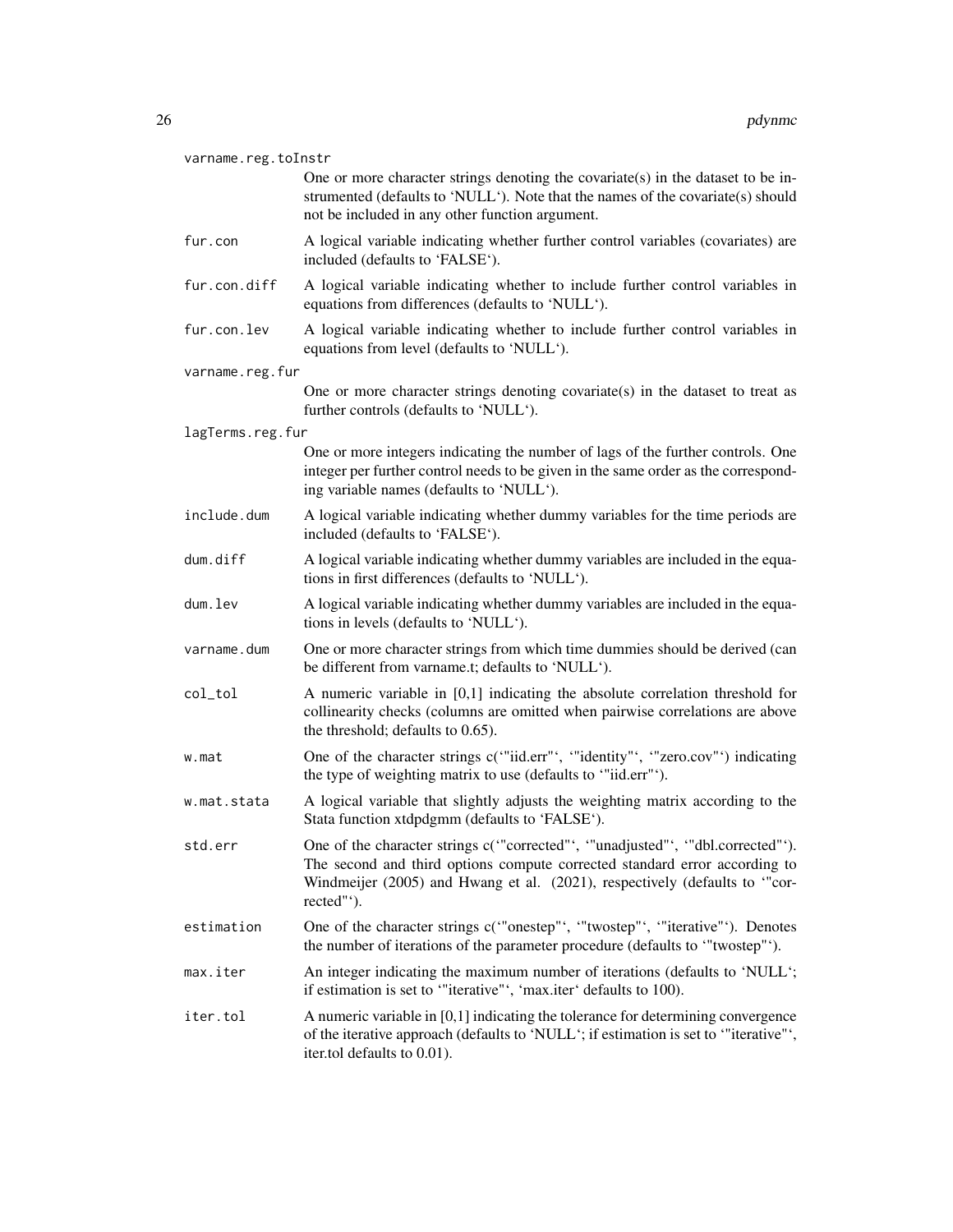#### pdynmc 27

| inst.thresh      | An integer denoting above which instrument count a generalized inverse is used<br>to invert the weighting matrix (defaults to 'NULL').                                                                                                                                                                                               |
|------------------|--------------------------------------------------------------------------------------------------------------------------------------------------------------------------------------------------------------------------------------------------------------------------------------------------------------------------------------|
| opt.meth         | A character string denoting the numerical optimization procedure. When no<br>nonlinear moment conditions are employed in estimation, closed form estimates<br>can be computed by setting the argument to "none" (defaults to "BFGS";<br>for details on the further available optimizers see the documentation of package<br>optimx). |
| hessian          | A logical variable indicating if the hessian matrix should be approximated in<br>optimization (defaults to 'FALSE').                                                                                                                                                                                                                 |
| optCtrl          | A list of arguments that are passed to <b>optimx</b> . For details on the arguments and<br>the available options see the package documentation.                                                                                                                                                                                      |
| custom.start.val |                                                                                                                                                                                                                                                                                                                                      |
|                  | A logical variable indicating whether prespecified starting values for the param-<br>eters are provided by the user (defaults to 'FALSE'; if set to 'TRUE', starting<br>values need to be provided via argument 'start.val').                                                                                                        |
| start.val        | A vector of numeric variables denoting the starting values for the parameter<br>vector for numeric optimization (defaults to 'NULL').                                                                                                                                                                                                |
| start.val.lo     | A numeric variable denoting the lower limit for drawing starting values with<br>uniform density (defaults to -1; ignored if 'custom.start.val' is set to 'TRUE').                                                                                                                                                                    |
| start.val.up     | A numeric variable denoting the lower limit for drawing starting values with<br>uniform density (defaults to 1; ignored if 'custom.start.val' is set to 'TRUE').                                                                                                                                                                     |
| seed.input       | An integer used as seed for drawing starting values (defaults to 42; required if<br>custom.start.val is set to 'FALSE').                                                                                                                                                                                                             |

#### Details

The function estimates a linear dynamic panel data model of the form

$$
y_{i,t} = y_{i,t-1}\rho_1 + \boldsymbol{x}'_{i,t}\boldsymbol{\beta} + a_i + \varepsilon_{i,t}
$$

where  $y_{i,t-1}$  is the lagged dependent variable,  $\rho_1$  is the lag parameter,  $x_{i,t}$  are further covariates,  $\beta$ are the corresponding parameters,  $a_i$  is an unobserved individual specific effect, and  $\varepsilon_{i,t}$  is an idiosyncratic remainder component. The model structure accounts for unobserved individual specific heterogeneity and dynamics. Note that the specification given above is simplified for illustatory purposes and more general lag structures are allowed in pdynmc.

Estimation of the model parameters in pdynmc is based on moment conditions with the generalized method of moments (GMM). Linear dynamic panel data models The moment conditions employed in estimation can be linear and nonlinear in parameters and estimation is carried out iteratively. In case only linear moment conditions are used in estimation, closed form solutions can be for computing parameter estimates – while when nonlinear moment conditions are employed, parameter estimation relies on numerical optimization of the objective function.

'pdynmc' provides an implementation of some of the functionality available in the Stata library xtdpdgmm Kripfganz (2019) and allows for '"onestep"', '"twostep"', and '"iterative"' GMM estimation based on the moment conditions of Holtz-Eakin et al. (1988), Arellano and Bover (1995), and Ahn and Schmidt (1995). Standard error corrections according to Windmeijer (2005) and Hwang et al. (2021) are available. For further details, please see Fritsch et al. (2021).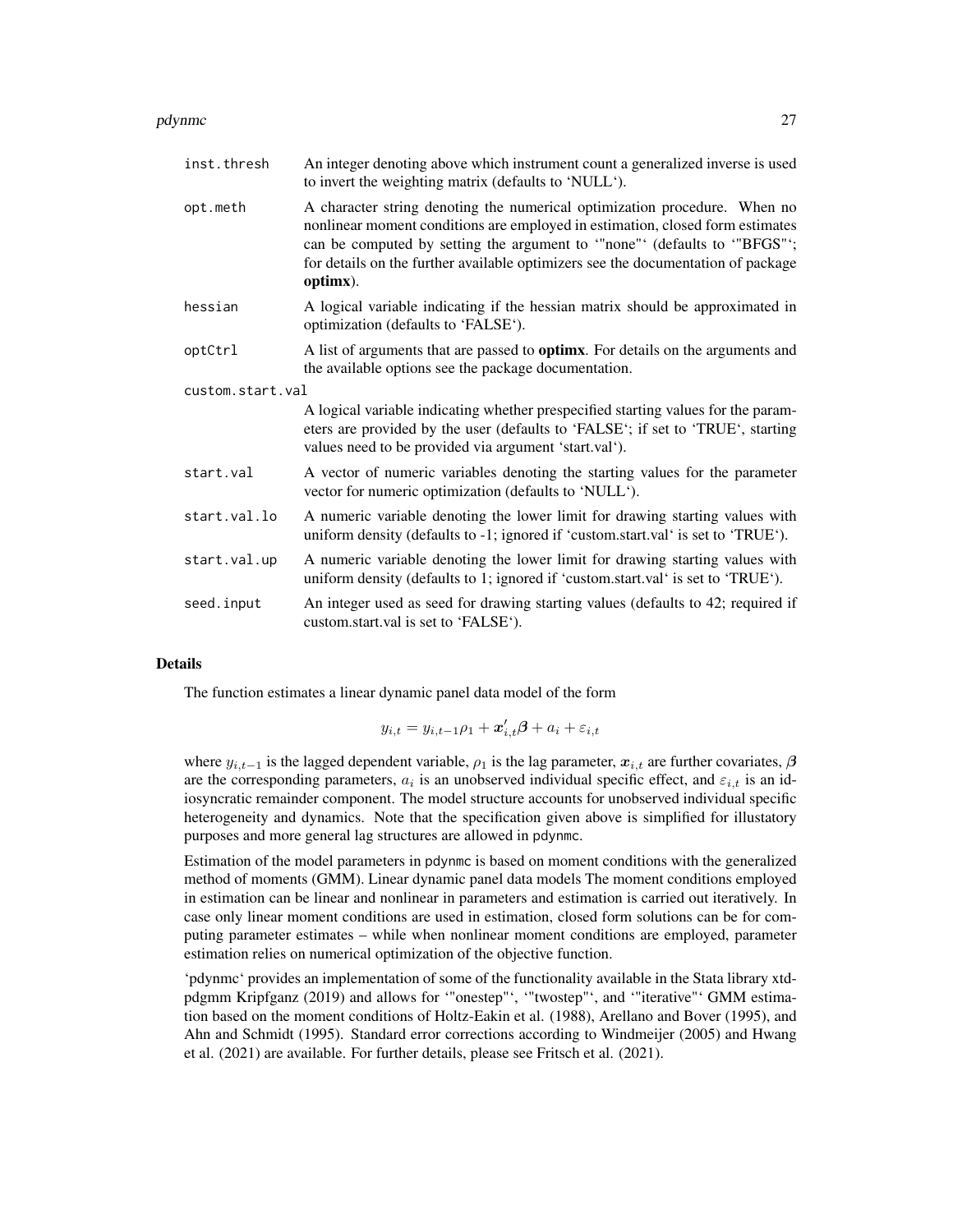# Value

An object of class 'pdynmc' with the following elements:

| coefficients  | a vector containing the coefficient estimates                                                                            |
|---------------|--------------------------------------------------------------------------------------------------------------------------|
| data          | a list of elements on which computation of the model fit is based                                                        |
| dep.clF       | a list of vectors containing the dependent variable for the cross-sectional obser-<br>vations                            |
| dat.clF       | a list of matrices containing the covariates for the cross-sectional observations                                        |
| w.mat         | a list of weighting matrices for the different estimation steps                                                          |
| H_i           | a matrix used to create the weighting matrix for the first estimation step                                               |
| par.optim     | a list of vectors containing the parameter estimates obtained from numerical<br>optimization for the estimation steps    |
| ctrl.optim    | a list of control parameters used in numerical optimization for the estimation<br>steps                                  |
| par.clForm    | a list of vectors containing the parameter estimates obtained from the closed<br>form for the estimation steps           |
| iter          | a scalar denoting the number of iteration steps carried out to obtain parameter<br>estimates                             |
| fitted.values | a list for each estimation step that contains a list of vectors of fitted values for<br>each cross-sectional observation |
| residuals     | a list for each estimation step that contains a list of vectors of residuals for each<br>cross-sectional observation     |
| <b>VCOV</b>   | a list of matrices containing the variance covariance matrix of the parameter<br>estimates for each estimation step      |
| stderr        | a list of vectors containing the standard errors of the parameter estimates for<br>each estimation step                  |
| zvalue        | a list of vectors containing the z scores for the parameter estimates for each<br>estimation step                        |
| pvalue        | a list of vectors containing the p-values for the parameter estimates for each<br>estimation step                        |

It has 'case.names', 'coef', 'dum.coef', 'fitted', 'model.matrix', 'ninst', 'nobs', 'optimIn', 'plot', 'print','residuals', 'summary', 'variable.names', 'vcov', and 'wmat' methods.

# Author(s)

Markus Fritsch

# References

Ahn SC, Schmidt P (1995). "Efficient estimation of models for dynamic panel data." *Journal of Econometrics*, 68(1), 5–27. doi: [10.1016/03044076\(94\)01641C.](https://doi.org/10.1016/0304-4076(94)01641-C)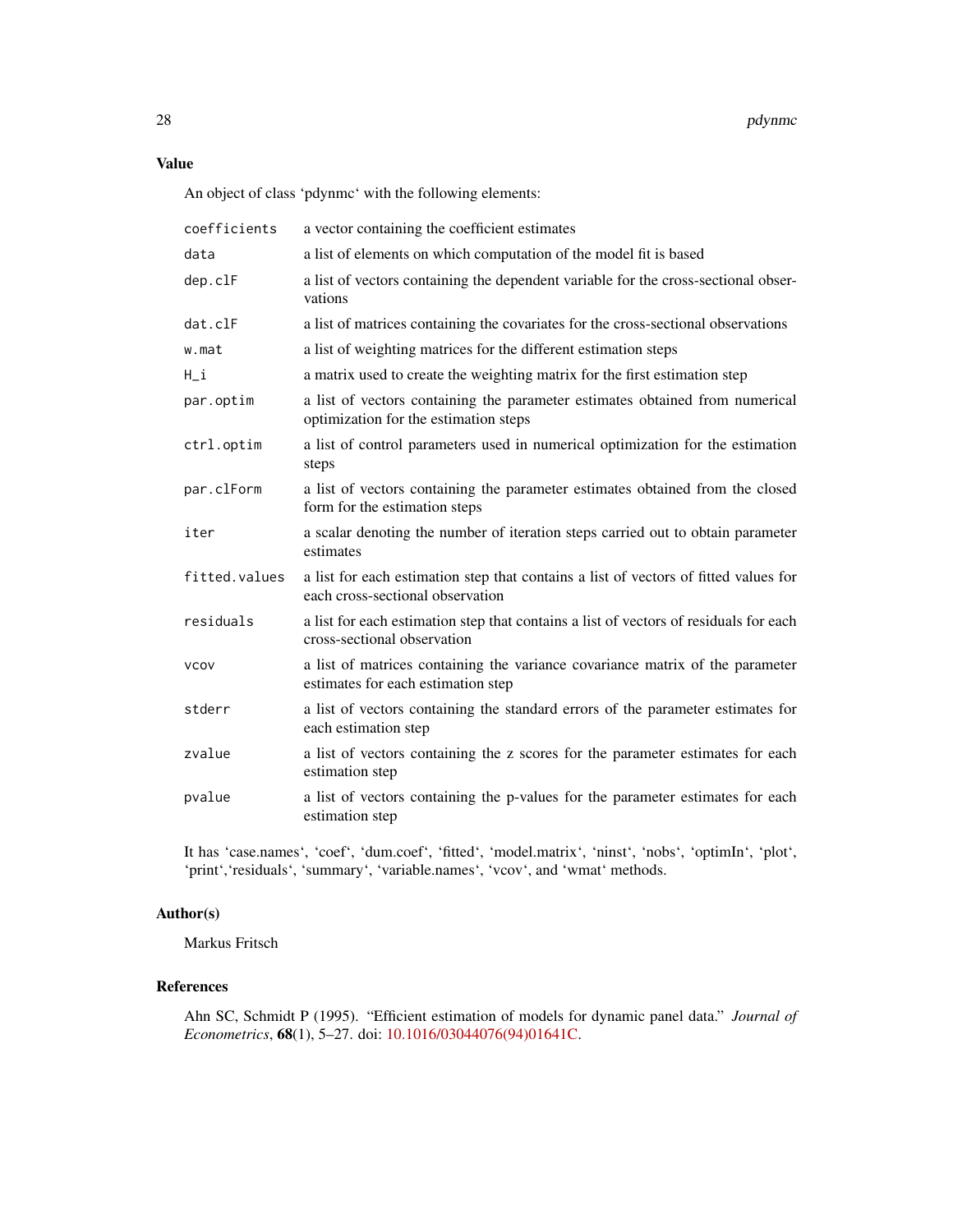#### <span id="page-28-0"></span>pdynmc 29

Arellano M, Bover O (1995). "Another look at the instrumental variable estimation of errorcomponents models." *Journal of Econometrics*, 68(1), 29–51. doi: [10.1016/03044076\(94\)01642D.](https://doi.org/10.1016/0304-4076(94)01642-D)

Fritsch M, Pua AAY, Schnurbus J (2021). "pdynmc: A Package for Estimating Linear Dynamic Panel Data Models Based on Nonlinear Moment Conditions." *The R Journal*, 13(1), 218–231. doi: [10.32614/RJ2021035.](https://doi.org/10.32614/RJ-2021-035)

Holtz-Eakin D, Newey WK, Rosen HS (1988). "Estimating Vector Autoregressions with Panel Data." *Econometrica*, 56(6), 1371–1395. doi: [10.2307/1913103.](https://doi.org/10.2307/1913103)

Hwang J, Kang B, Lee S (2021). "A doubly corrected robust variance estimator for linear GMM." *Journal of Econometrics*, forthcoming. doi: [10.1016/j.jeconom.2020.09.010.](https://doi.org/10.1016/j.jeconom.2020.09.010)

Kripfganz S (2019). "XTDPDGMM: Stata module to perform generalized method of moments estimation of linear dynamic panel data models." [https://econpapers.repec.org/RePEc:boc:](https://econpapers.repec.org/RePEc:boc:bocode:s458395) [bocode:s458395](https://econpapers.repec.org/RePEc:boc:bocode:s458395).

Roodman D (2018). "xtabond2: Stata module to extend xtabond dynamic panel data estimator." <https://econpapers.repec.org/software/bocbocode/s435901.htm>.

Windmeijer F (2005). "A finite sample correction for the variance of linear efficient two-step GMM estimators." *Journal of Econometrics*, 126(1), 25–51. doi: [10.1016/j.jeconom.2004.02.005.](https://doi.org/10.1016/j.jeconom.2004.02.005)

#### See Also

[wald.fct](#page-42-1) for Wald tests, [jtest.fct](#page-10-1) for the Hansen J test, and [mtest.fct](#page-13-1) for serial correlation tests. [optimx](#page-0-0) for details on alternative routines and options for numerical optimization

```
## Load data
data(ABdata, package = "pdynmc")
dat <- ABdata
dat[0, c(4:7)] <- log(data[, c(4:7)]dat \le - dat[c(1:140), ]## Code example
m1 <- pdynmc(dat = dat, varname.i = "firm", varname.t = "year",
         use.mc.diff = TRUE, use.mc.lev = FALSE, use.mc.nonlin = FALSE,
         include.y = TRUE, varname.y = "emp", lagTerms.y = 2,fur.con = TRUE, fur.con.diff = TRUE, fur.con.lev = FALSE,
         varname.reg.fur = c("wage", "capital", "output"), lagTerms.reg.fur = <math>c(1,2,2)</math>,include.dum = TRUE, dum.diff = TRUE, dum.lev = FALSE, varname.dum = "year",
         w.mat = "iid.err", std.err = "corrected", estimation = "onestep",
         opt.meth = "none")
summary(m1)
## Load data
data(ABdata, package = "pdynmc")
dat <- ABdata
```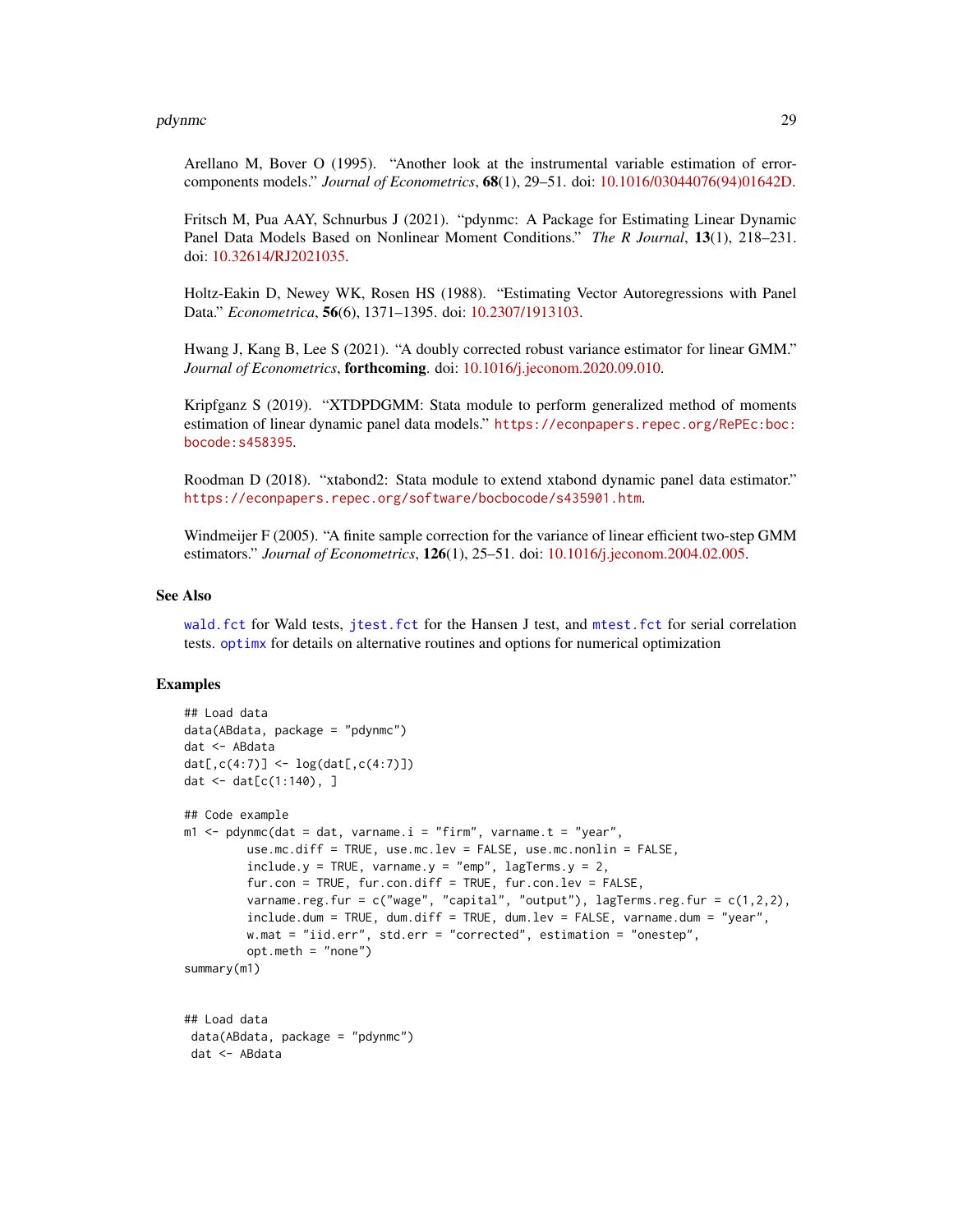```
dat[,c(4:7)] <- log(data[, c(4:7)])## Arellano and Bond (1991) estimation in Table 4, column (a1)
m1 <- pdynmc(dat = dat, varname.i = "firm", varname.t = "year",
        use.mc.diff = TRUE, use.mc.lev = FALSE, use.mc.nonlin = FALSE,
        include.y = TRUE, varname.y = "emp", lagTerms.y = 2,fur.con = TRUE, fur.con.diff = TRUE, fur.con.lev = FALSE,
        varname.reg.fur = c("wage", "capital", "output"), lagTerms.reg.fur = c(1,2,2),
        include.dum = TRUE, dum.diff = TRUE, dum.lev = FALSE, varname.dum = "year",
        w.mat = "iid.err", std.err = "corrected", estimation = "onestep",
        opt.meth = "none")
summary(m1)
## Arellano and Bond (1991) estimation in Table 4, column (a2)
m2 \leq pdynmc(dat = dat, varname.i = "firm", varname.t = "year",
        use.mc.diff = TRUE, use.mc.lev = FALSE, use.mc.nonlin = FALSE,
        include.y = TRUE, varname.y = "emp", lagTerms.y = 2,fur.con = TRUE, fur.con.diff = TRUE, fur.con.lev = FALSE,
        varname.reg.fur = c("wage", "capital", "output"), lagTerms.reg.fur = c(1,2,2),
        include.dum = TRUE, dum.diff = TRUE, dum.lev = FALSE, varname.dum = "year",
        w.mat = "iid.err", std.err = "corrected", estimation = "twostep",
        opt.meth = "none")
summary(m2)
## Arellano and Bond (1991) twostep estimation extended by nonlinear moment
## conditions
m3 \leq pdynmc(dat = dat, varname.i = "firm", varname.t = "year",
        use.mc.diff = TRUE, use.mc.lev = FALSE, use.mc.nonlin = TRUE,
        include.y = TRUE, varname.y = "emp", lagTerms.y = 2,fur.con = TRUE, fur.con.diff = TRUE, fur.con.lev = FALSE,
        varname.reg.fur = c("wage", "capital", "output"), lagTerms.reg.fur = c(1,2,2),
        include.dum = TRUE, dum.diff = TRUE, dum.lev = FALSE, varname.dum = "year",
        w.mat = "iid.err", std.err = "corrected", estimation = "twostep",
        opt.meth = "BFGS")
summary(m3)
## Arellano and Bond (1991) iterative estimation extended by nonlinear moment
## conditions
m4 \leq pdynmc(dat = dat, varname.i = "firm", varname.t = "year",
        use.mc.diff = TRUE, use.mc.lev = FALSE, use.mc.nonlin = TRUE,
        include.y = TRUE, varname.y = "emp", lagTerms.y = 2,fur.con = TRUE, fur.con.diff = TRUE, fur.con.lev = FALSE,
        varname.reg.fur = c("wage", "capital", "output"), lagTerms.reg.fur = c(1,2,2),
        include.dum = TRUE, dum.diff = TRUE, dum.lev = FALSE, varname.dum = "year",
        w.mat = "iid.err", std.err = "corrected", estimation = "iterative",
        max.iter = 4, opt.meth = "BFGS")summary(m4)
## Arellano and Bond (1991) twostep estimation extended by linear moment
## conditions from equations in levels
m5 <- pdynmc(dat = dat, varname.i = "firm", varname.t = "year",
        use.mc.diff = TRUE, use.mc.lev = TRUE, use.mc.nonlin = FALSE,
        include.y = TRUE, varname.y = "emp", lagTerms.y = 2,
```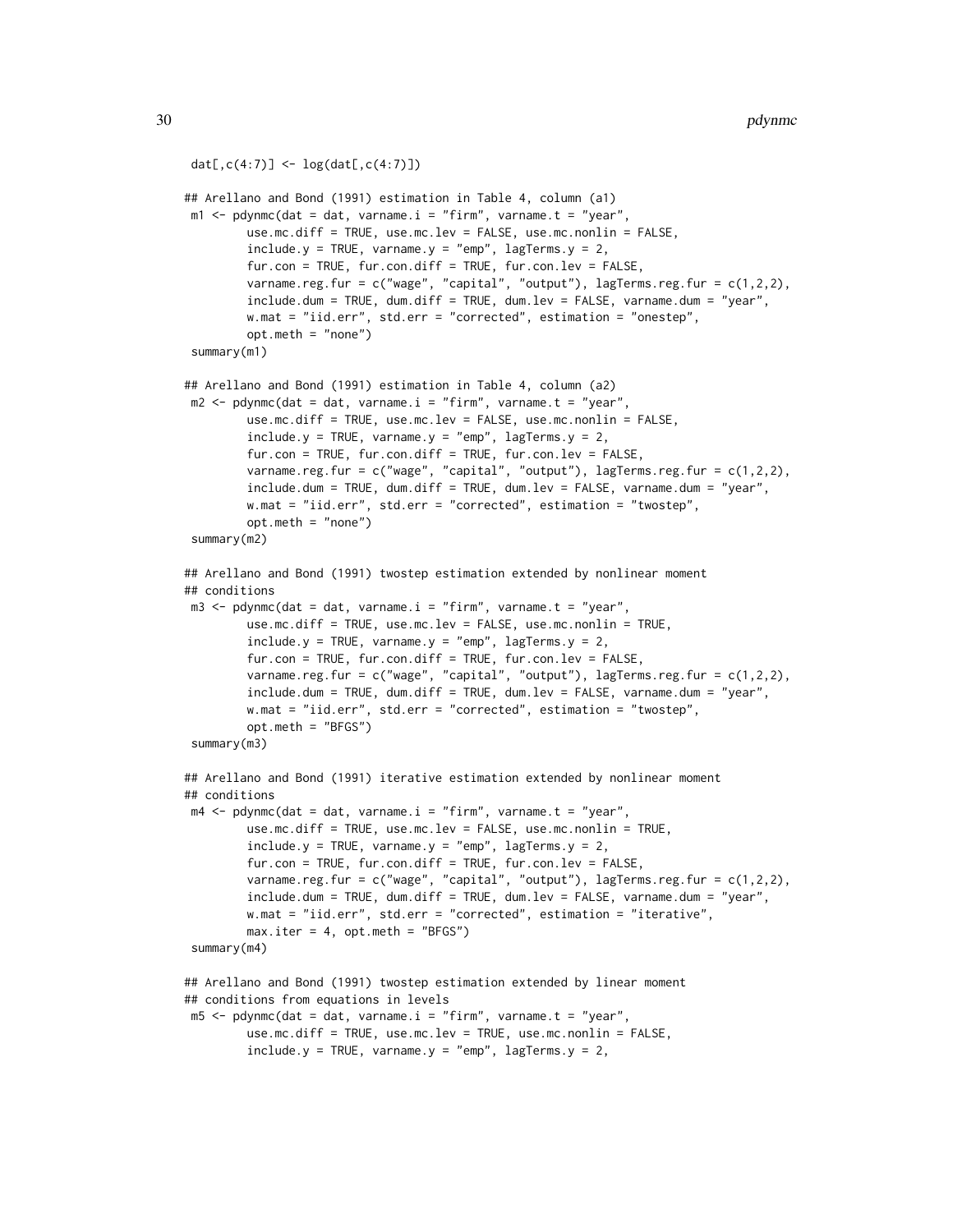```
fur.con = TRUE, fur.con.diff = TRUE, fur.con.lev = FALSE,
       varname.reg.fur = c("wage", "capital", "output"), lagTerms.reg.fur = c(1,2,2),
       include.dum = TRUE, dum.diff = TRUE, dum.lev = FALSE, varname.dum = "year",
       w.mat = "iid.err", std.err = "corrected", estimation = "twostep",
       opt.meth = "none")
summary(m5)
```
plot.pdynmc *Plot Coefficient Estimates and Corresponding Ranges of Fitted Model.*

# Description

plot.pdynmc Plot methods for objects of class 'pdynmc'. The available plot options visualize: Fitted values versus residuals, coefficient ranges across GMM iterations, coefficient paths and objective function values across GMM iterations as proposed by Hansen and Lee (2021).

#### Usage

```
## S3 method for class 'pdynmc'
plot(
  x,
  type = "fire",include.dum = FALSE,
  include.fur.con = FALSE,
  col.coefRange = 1,
  col.coefInitial = "darkgrey",
  col.coefEst = "royalblue",
  omit1step = FALSE,
 boxplot.coef = FALSE,
  co = NULL,add.se.approx = NULL,
  conf.lev = 0.95,
  ...
\mathcal{L}
```
#### Arguments

| $\mathsf{x}$ | An object of class 'pdynmc'. The function requires two tep or iterative GMM<br>estimates.                                                                                                                                                                                                                            |
|--------------|----------------------------------------------------------------------------------------------------------------------------------------------------------------------------------------------------------------------------------------------------------------------------------------------------------------------|
| type         | Whether to plot fitted values against residuals (argument 'fire'; default), coeffi-<br>cient ranges (argument 'coef.range'; this requires two tep or iterative GMM esti-<br>mates), path of coefficient estimates across GMM iterations (argument 'coef.path';<br>this requires two tep or iterative GMM estimates). |
| include.dum  | Include estimates of parameters corresponding to time dummies (defaults to<br>'black'; requires 'type = $\text{coef}$ .                                                                                                                                                                                              |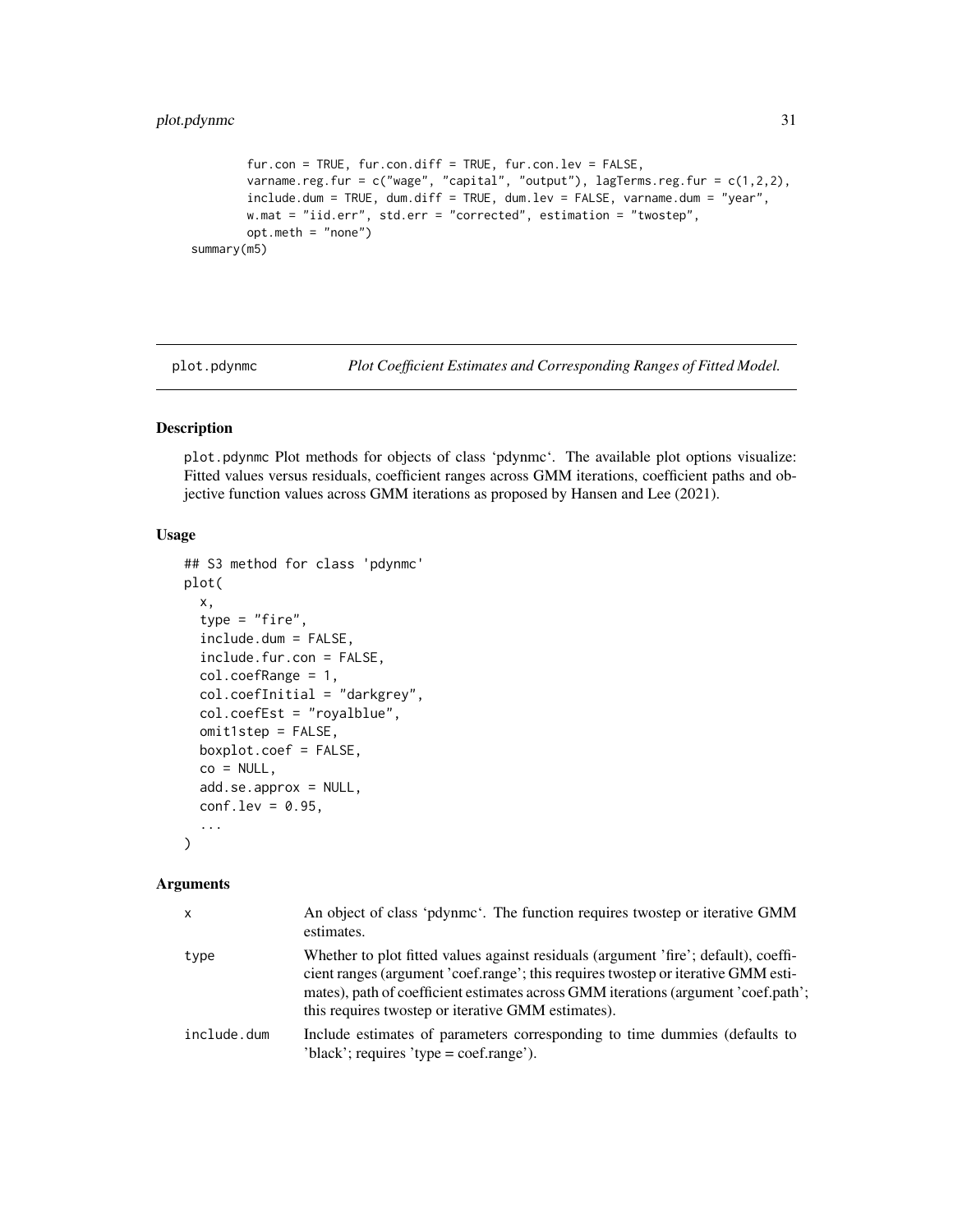| include.fur.con |                                                                                                                                                                                                                                                                                                                                                                                                                          |  |
|-----------------|--------------------------------------------------------------------------------------------------------------------------------------------------------------------------------------------------------------------------------------------------------------------------------------------------------------------------------------------------------------------------------------------------------------------------|--|
|                 | Include estimates of parameters corresponding to further controls (defaults to<br>'FALSE'; requires 'type = coef.range').                                                                                                                                                                                                                                                                                                |  |
| col.coefRange   | Specify color for plotting range of coefficient estimates (defaults to 'NULL';<br>requires 'type = $\text{coef}$ .                                                                                                                                                                                                                                                                                                       |  |
| col.coefInitial |                                                                                                                                                                                                                                                                                                                                                                                                                          |  |
|                 | Specify color for plotting initial coefficient estimates (defaults to 'darkgrey';<br>requires 'type = $\text{coef}$ .                                                                                                                                                                                                                                                                                                    |  |
| col.coefEst     | Specify color for plotting coefficient estimate (defaults to 'royalblue'; requires<br>$'type = coef_range'.$                                                                                                                                                                                                                                                                                                             |  |
| omit1step       | Omit coefficient estimates from one-step GMM estimation in coefficient range<br>plot. The argument can after obtaining coefficient estimates from numerical<br>optimization methods to exclude the randomly drawn starting values from the<br>plotted coefficient range (defaults to 'FALSE'). Set to 'TRUE' to exert the<br>option; this argument requires iterative GMM estimates and argument 'type =<br>coef.range'. |  |
| boxplot.coef    | Whether to draw boxplots for coefficient estimates (defaults to 'FALSE'); re-<br>quires iterative GMM with at least 10 iterations and argument 'type = coef.range'.<br>Proceed with caution as this argument is experimental.                                                                                                                                                                                            |  |
| co              | Character string denoting the variable name(s) for which to plot the path of<br>coefficient estimate(s) across GMM iterations (defaults to 'NULL') as proposed<br>in Hansen and Lee (2021); if no coefficient name is given, all coefficient paths<br>are plotted; requires at least two iterations and argument 'type = coef.path'.                                                                                     |  |
| add.se.approx   | A logical variable indicating if standard errors should be added to the plot of<br>the path of coefficient estimate(s) across GMM iterations (defaults to 'NULL');<br>requires at least two iterations and argument 'type = coef.path'. This option is<br>only available when plotting a single coefficient path (i.e., when 'co' contains<br>only a single variable name).                                              |  |
| conf.lev<br>.   | A numeric variable indicating the confidence level for approximating standard<br>errors in the plot of the path of coefficient estimate(s) across GMM iterations<br>(defaults to $0.95$ ; sensible values lie in the interval $]0,1[$ ); requires argument<br>'type = coef.path' and argument 'add.se.approx = TRUE'.<br>further arguments.                                                                              |  |
|                 |                                                                                                                                                                                                                                                                                                                                                                                                                          |  |

# Value

Plot fitted values against residuals ('type = fire') or coefficient estimates and coefficient estimate ranges ('type = coef.range') for object of class 'pdynmc'. The latter plot requires twostep or iterative GMM estimates.

# Author(s)

Markus Fritsch and Joachim Schnurbus

#### References

Hansen BE, Lee S (2021). "Inference for Iterated GMM Under Misspecification." *Econometrica*, 89(3), 1419–1447. doi: [10.3982/ECTA16274.](https://doi.org/10.3982/ECTA16274)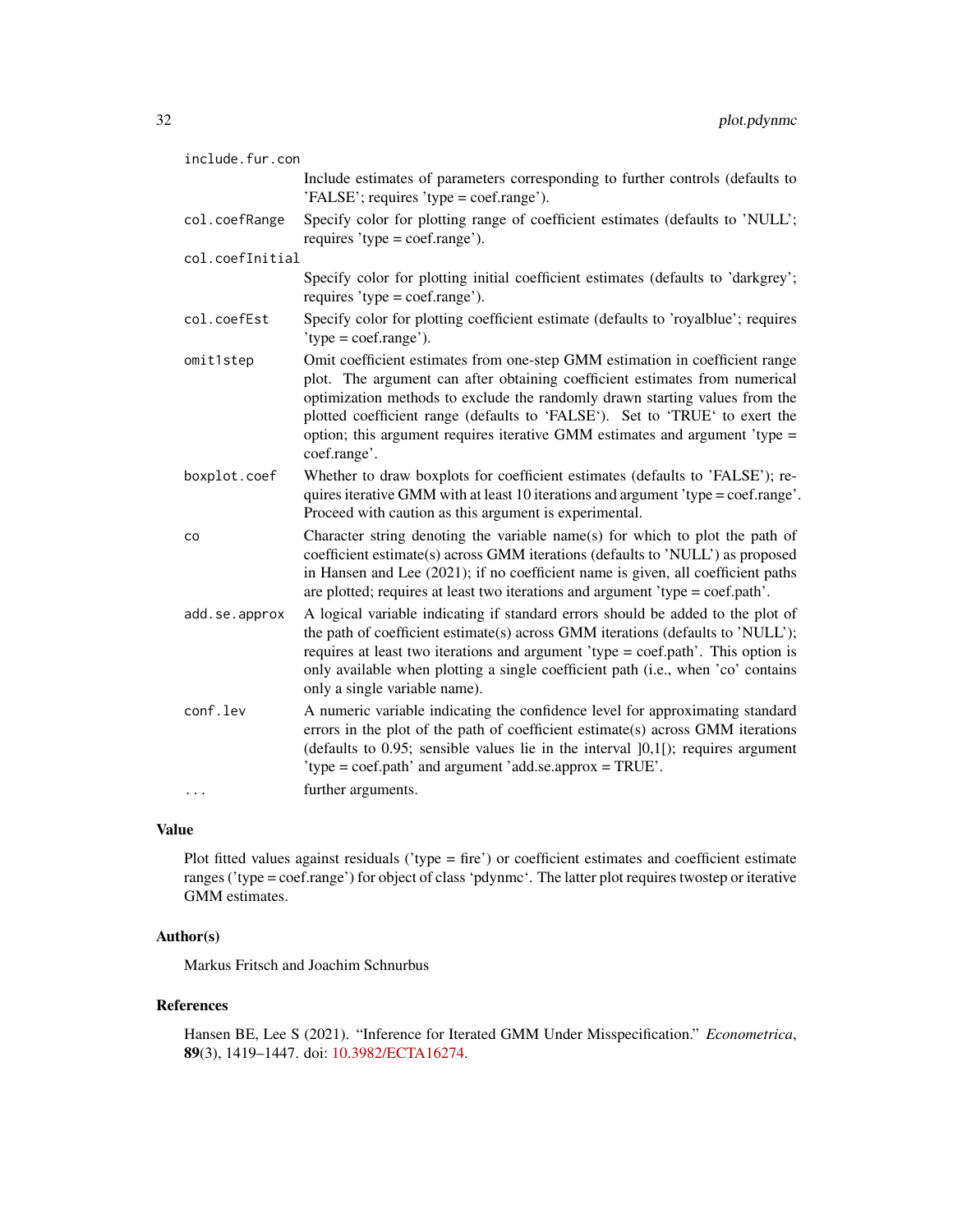# <span id="page-32-0"></span>print.pdynmc 33

#### See Also

[pdynmc](#page-21-1) for fitting a linear dynamic panel data model.

```
## Load data
data(ABdata, package = "pdynmc")
dat <- ABdata
dat[0, c(4:7)] <- log(data[, c(4:7)]dat <- dat[c(1:140), ]
## Code example
m1 <- pdynmc(dat = dat, varname.i = "firm", varname.t = "year",
   use.mc.diff = TRUE, use.mc.lev = FALSE, use.mc.nonlin = FALSE,
   include.y = TRUE, varname.y = "emp", lagTerms.y = 2,
   fur.con = TRUE, fur.con.diff = TRUE, fur.con.lev = FALSE,
   varname.reg.fur = c("wage", "capital", "output"), lagTerms.reg.frur = <math>c(1,2,2)</math>,include.dum = TRUE, dum.diff = TRUE, dum.lev = FALSE, varname.dum = "year",
   w.mat = "iid.err", std.err = "corrected", estimation = "twostep",
   opt.meth = "none")
plot(m1)
plot(m1, type = "coef.range")
plot(m1, type = "coef.path")
## Load data
data(ABdata, package = "pdynmc")
dat <- ABdata
dat[0, c(4:7)] <- log(data[0, c(4:7)])## Further code example
m1 <- pdynmc(dat = dat, varname.i = "firm", varname.t = "year",
   use.mc.diff = TRUE, use.mc.lev = FALSE, use.mc.nonlin = FALSE,
    include.y = TRUE, varname.y = "emp", lagTerms.y = 2,fur.con = TRUE, fur.con.diff = TRUE, fur.con.lev = FALSE,
   varname.reg.fur = c("wage", "capital", "output"), lagTerms.reg.fur = c(1,2,2),
    include.dum = TRUE, dum.diff = TRUE, dum.lev = FALSE, varname.dum = "year",
   w.mat = "iid.err", std.err = "corrected", estimation = "iterative",
   opt.meth = "none")
 plot(m1)
plot(m1, type = "coef.range")
plot(m1, type = "coef.path")
```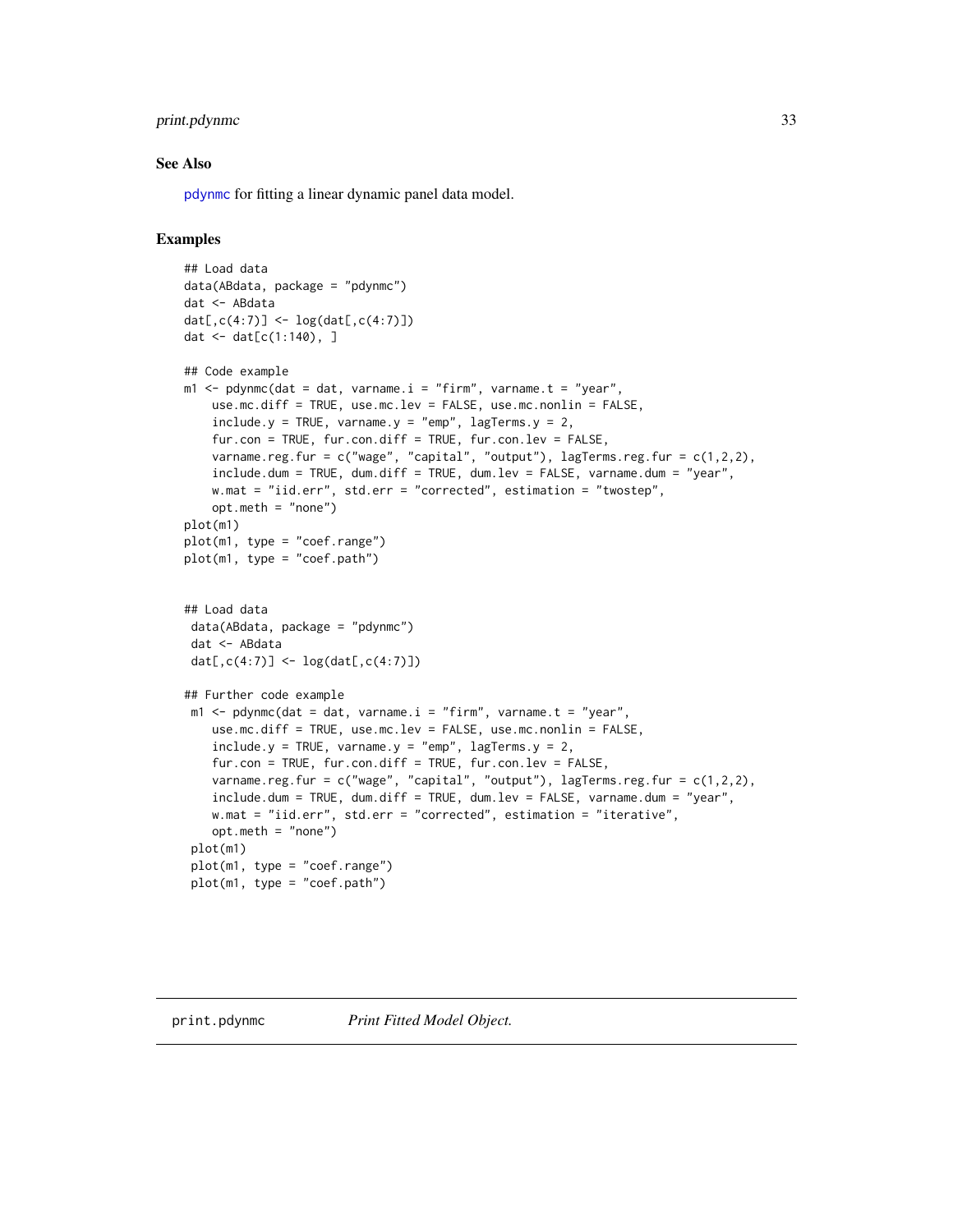#### Description

print.pdynmc prints objects of class 'pdynmc'.

#### Usage

```
## S3 method for class 'pdynmc'
print(x, \text{ digits} = max(3, \text{ getOption("digits") - 3), ...)
```
#### Arguments

|          | An object of class 'pdynme'.                                                 |
|----------|------------------------------------------------------------------------------|
| digits   | An integer indicating the maximum number of digits to display in the object. |
| $\cdots$ | further arguments.                                                           |

# Value

Print objects of class 'pdynmc'.

#### Author(s)

Markus Fritsch

# See Also

[pdynmc](#page-21-1) for fitting a linear dynamic panel data model.

```
## Load data
data(ABdata, package = "pdynmc")
dat <- ABdata
dat[,c(4:7)] <- log(data[, c(4:7)])
dat \leq - dat[c(1:140), ]## Code example
m1 <- pdynmc(dat = dat, varname.i = "firm", varname.t = "year",
   use.mc.diff = TRUE, use.mc.lev = FALSE, use.mc.nonlin = FALSE,
   include.y = TRUE, varname.y = "emp", lagTerms.y = 2,fur.con = TRUE, fur.con.diff = TRUE, fur.con.lev = FALSE,
   varname.reg.fur = c("wage", "capital", "output"), lagTerms, reg.fur = <math>c(1,2,2)</math>,include.dum = TRUE, dum.diff = TRUE, dum.lev = FALSE, varname.dum = "year",
   w.mat = "iid.err", std.err = "corrected", estimation = "onestep",
    opt.meth = "none")
m1
## Load data
 data(ABdata, package = "pdynmc")
 dat <- ABdata
 dat[,c(4:7)] <- log(dat[,c(4:7)])
```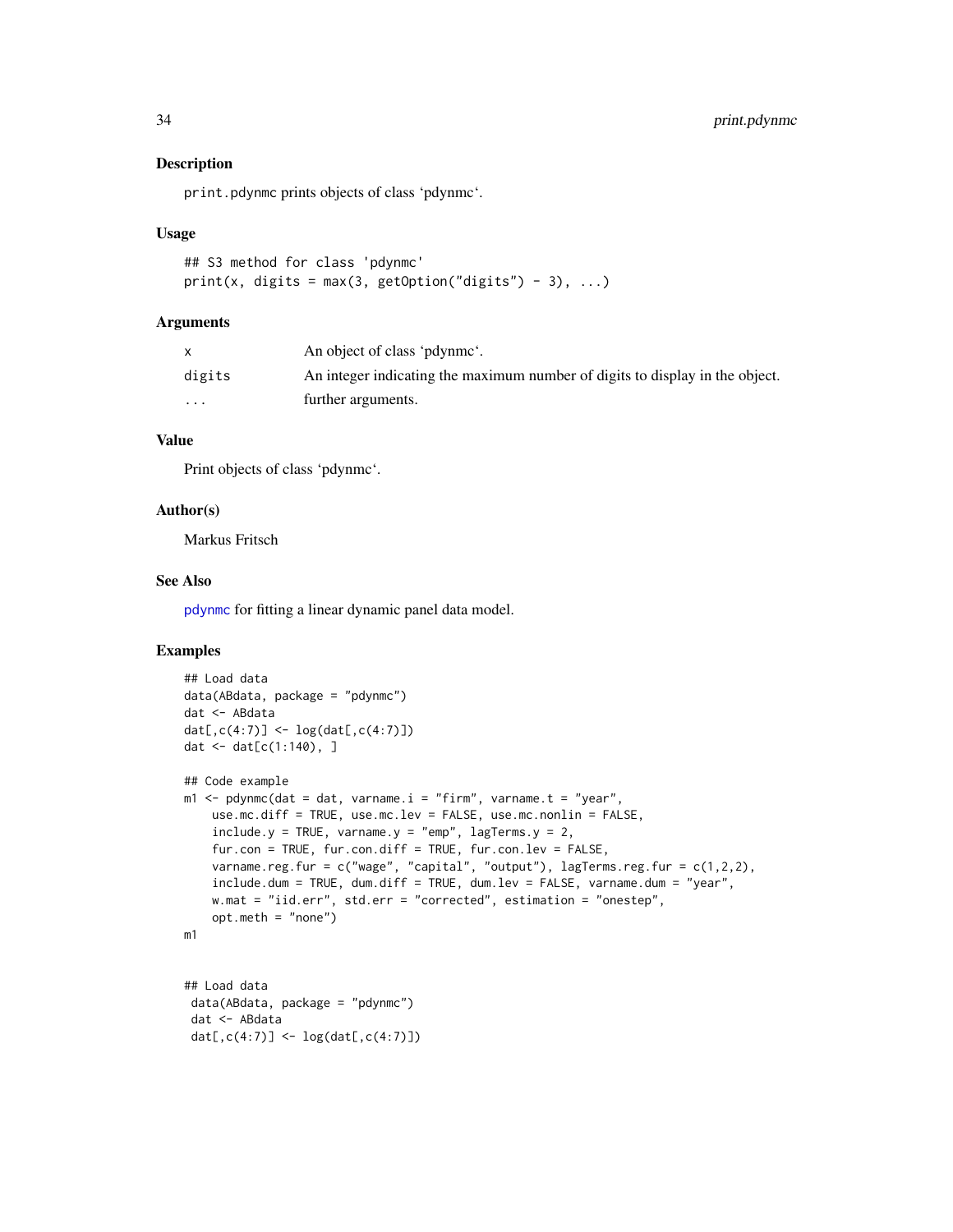# <span id="page-34-0"></span>print.summary.pdynmc 35

```
m1 <- pdynmc(dat = dat, varname.i = "firm", varname.t = "year",
  use.mc.diff = TRUE, use.mc.lev = FALSE, use.mc.nonlin = FALSE,
   include.y = TRUE, varname.y = "emp", lagTerms.y = 2,
   fur.con = TRUE, fur.con.diff = TRUE, fur.con.lev = FALSE,
  varname.reg.fur = c("wage", "capital", "output"), lagTerms.reg.fur = <math>c(1,2,2)</math>,include.dum = TRUE, dum.diff = TRUE, dum.lev = FALSE, varname.dum = "year",
  w.mat = "iid.err", std.err = "corrected", estimation = "onestep",
   opt.meth = "none")
m1
```
print.summary.pdynmc *Print Summary of Fitted Model Object.*

#### Description

print.summary.pdynmc prints the summary for objects of class 'pdynmc'.

# Usage

```
## S3 method for class 'summary.pdynmc'
print(
  x,
  digits = max(3, getOption("digits") - 3),signif.stars = getOption("show.signif.stars"),
  ...
\lambda
```
#### Arguments

| X            | An object of class 'summary.pdynme'.                                         |
|--------------|------------------------------------------------------------------------------|
| digits       | An integer indicating the maximum number of digits to display in the object. |
| signif.stars | Argument is defined as in options.                                           |
| $\cdots$     | further arguments.                                                           |

# Value

Print information on objects of class 'summary.pdynmc'.

#### Author(s)

Markus Fritsch

# See Also

[pdynmc](#page-21-1) for fitting a linear dynamic panel data model.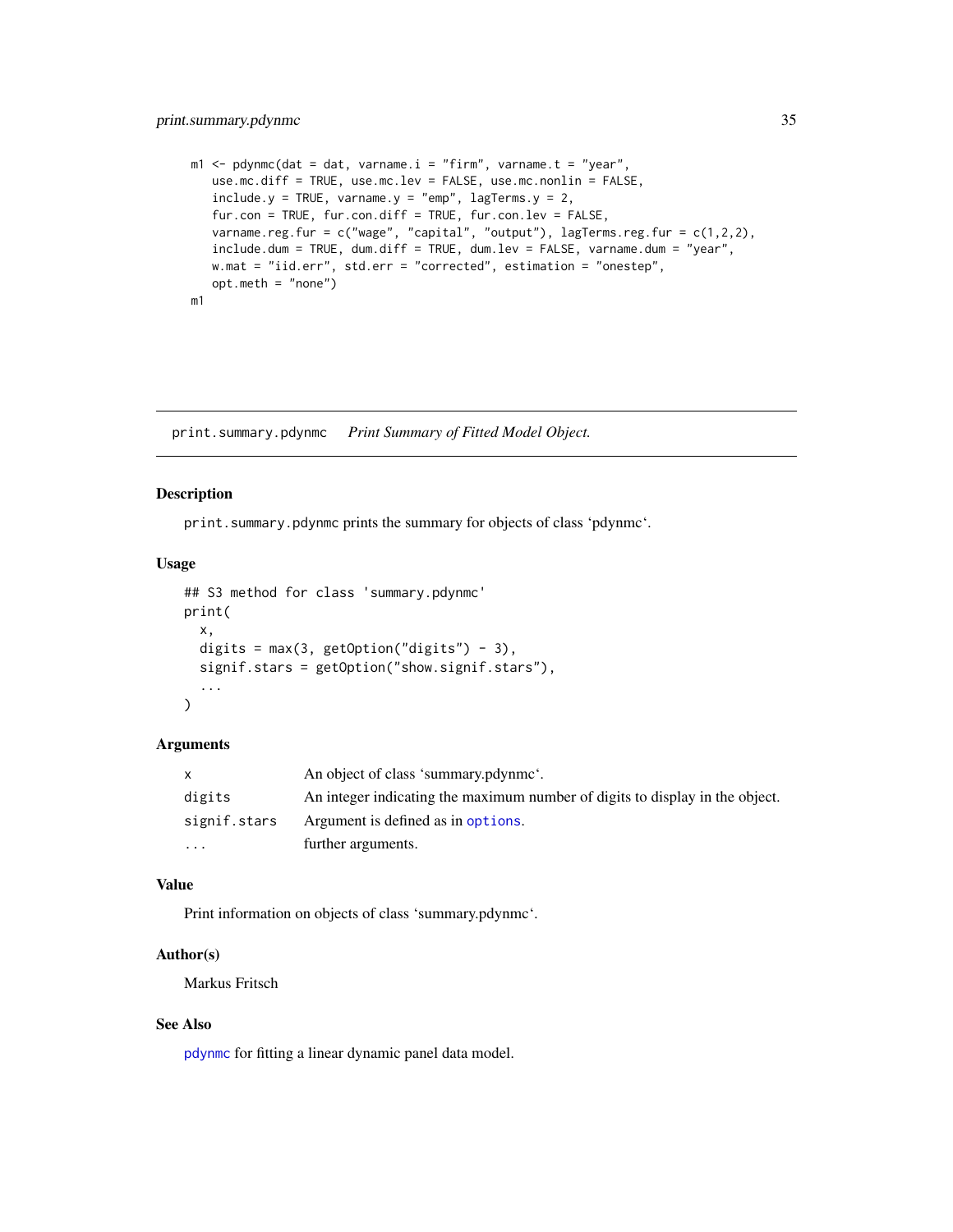#### Examples

```
## Load data
data(ABdata, package = "pdynmc")
dat <- ABdata
dat[,c(4:7)] <- log(data[, c(4:7)]dat \leq dat[c(1:140), ]## Code example
m1 <- pdynmc(dat = dat, varname.i = "firm", varname.t = "year",
    use.mc.diff = TRUE, use.mc.lev = FALSE, use.mc.nonlin = FALSE,
    include.y = TRUE, varname.y = "emp", lagTerms.y = 2,fur.con = TRUE, fur.con.diff = TRUE, fur.con.lev = FALSE,
   varname.reg.fur = c("wage", "capital", "output"), lagTerms.reg.frur = <math>c(1,2,2)</math>,include.dum = TRUE, dum.diff = TRUE, dum.lev = FALSE, varname.dum = "year",
   w.mat = "iid.err", std.err = "corrected", estimation = "onestep",
    opt.meth = "none")
summary(m1)
## Load data
 data(ABdata, package = "pdynmc")
 dat <- ABdata
 dat[,c(4:7)] <- log(data[, c(4:7)]m1 <- pdynmc(dat = dat, varname.i = "firm", varname.t = "year",
   use.mc.diff = TRUE, use.mc.lev = FALSE, use.mc.nonlin = FALSE,
    include.y = TRUE, varname.y = "emp", lagTerms.y = 2,fur.con = TRUE, fur.con.diff = TRUE, fur.con.lev = FALSE,
    varname.reg.fur = c("wage", "capital", "output"), lagTerms.reg.fur = c(1,2,2),
    include.dum = TRUE, dum.diff = TRUE, dum.lev = FALSE, varname.dum = "year",
   w.mat = "iid.err", std.err = "corrected", estimation = "onestep",
    opt.meth = "none")
 summary(m1)
```
residuals.pdynmc *Extract Residuals of Fitted Model.*

#### **Description**

residuals.pdynmc extracts residuals from an object of class 'pdynmc'.

#### Usage

```
## S3 method for class 'pdynmc'
residuals(object, step = object$iter, na.rm = FALSE, ...)
```
<span id="page-35-0"></span>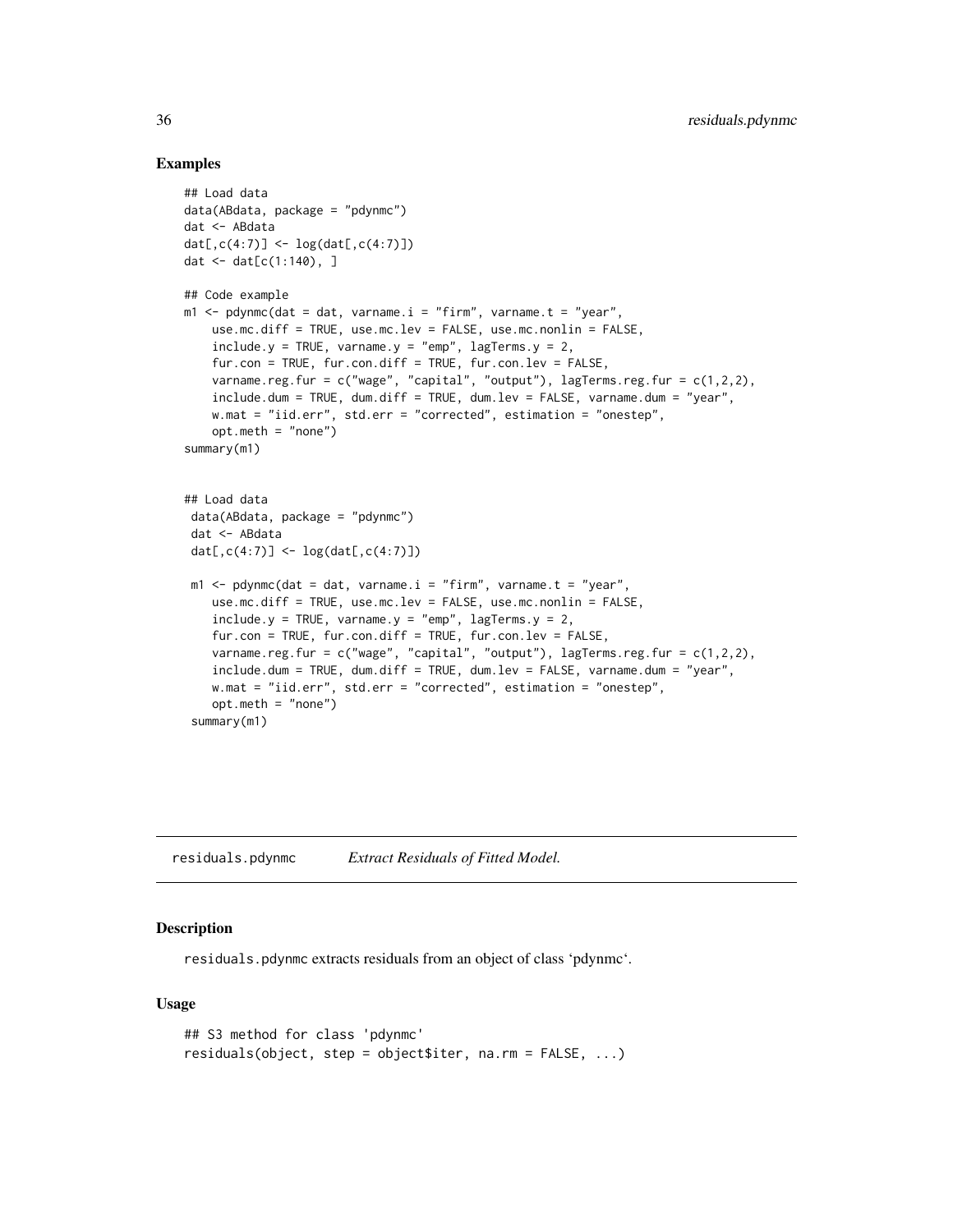# <span id="page-36-0"></span>residuals.pdynmc 37

#### **Arguments**

| object    | An object of class 'pdynme'.                                                                                                                                |
|-----------|-------------------------------------------------------------------------------------------------------------------------------------------------------------|
| step      | An integer denoting the iteration step for which fitted values are extracted (de-<br>faults to last iteration step used for obtaining parameter estimates). |
| na.rm     | A logical variable indicating whether missing values should be removed from<br>the vector of fitted values (defaults to 'FALSE').                           |
| $\ddotsc$ | further arguments.                                                                                                                                          |

#### Value

Extract residuals from object of class 'pdynmc'.

#### Author(s)

Markus Fritsch

#### See Also

[pdynmc](#page-21-1) for fitting a linear dynamic panel data model.

```
## Load data
data(ABdata, package = "pdynmc")
dat <- ABdata
dat[,c(4:7)] <- log(data[, c(4:7)]dat <- dat[c(1:140), ]
## Code example
m1 < - pdynmc(dat = dat, varname.i = "firm", varname.t = "year",
    use.mc.diff = TRUE, use.mc.lev = FALSE, use.mc.nonlin = FALSE,
    include.y = TRUE, varname.y = "emp", lagTerms.y = 2,fur.con = TRUE, fur.con.diff = TRUE, fur.con.lev = FALSE,
    varname.reg.fur = c("wage", "capital", "output"), lagTerms.reg.fur = c(1,2,2),
    include.dum = TRUE, dum.diff = TRUE, dum.lev = FALSE, varname.dum = "year",
    w.mat = "iid.err", std.err = "corrected", estimation = "onestep",
    opt.meth = "none")
residuals(m1, na.rm = TRUE)
## Load data
 data(ABdata, package = "pdynmc")
 dat <- ABdata
 dat[,c(4:7)] <- log(dat[,c(4:7)])
## Further code example
 m1 <- pdynmc(dat = dat, varname.i = "firm", varname.t = "year",
    use.mc.diff = TRUE, use.mc.lev = FALSE, use.mc.nonlin = FALSE,
    include.y = TRUE, varname.y = "emp", lagTerms.y = 2,fur.con = TRUE, fur.con.diff = TRUE, fur.con.lev = FALSE,
```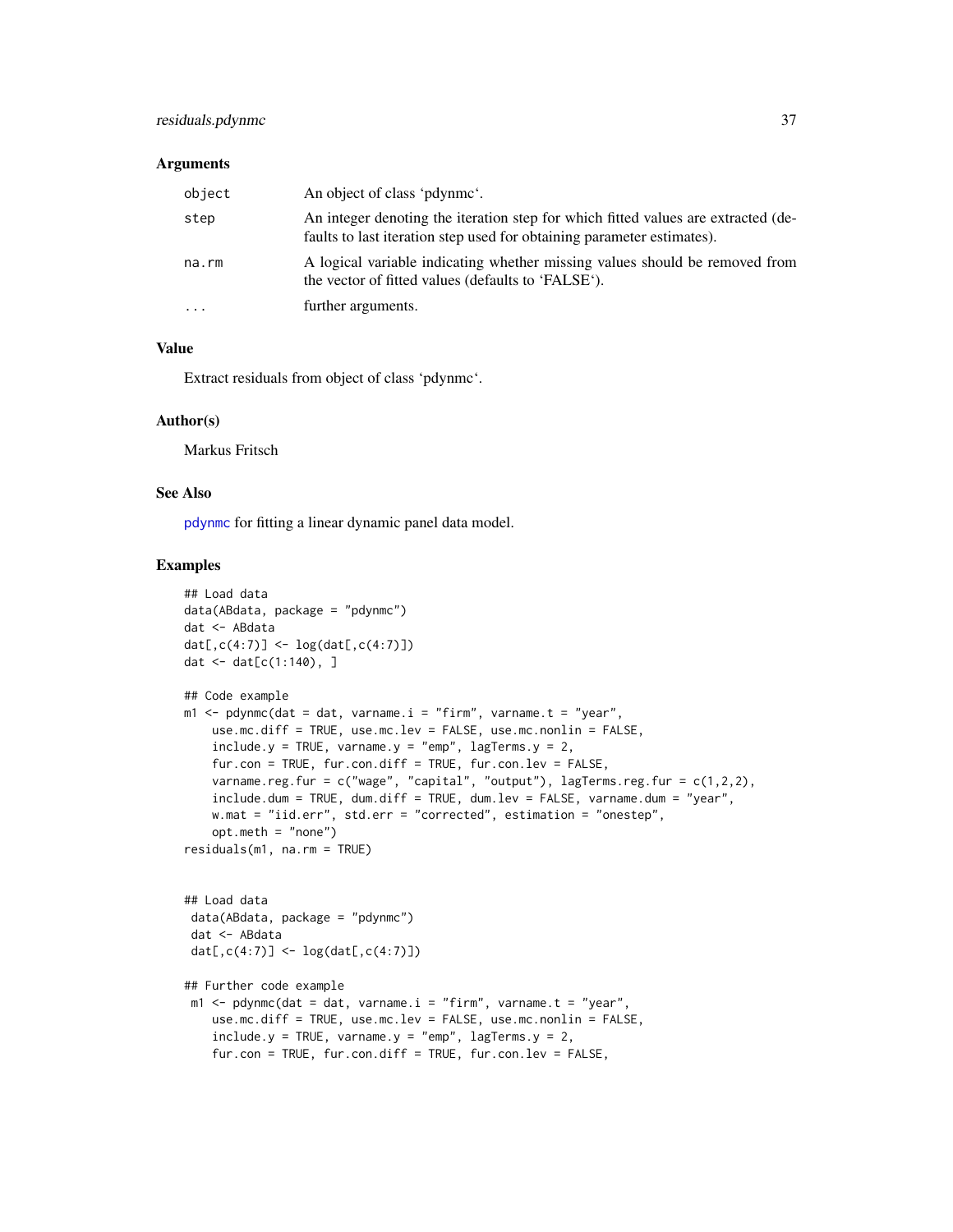```
varname.reg.fur = c("wage", "capital", "output"), lagTerms.reg.fur = <math>c(1,2,2)</math>,include.dum = TRUE, dum.diff = TRUE, dum.lev = FALSE, varname.dum = "year",
   w.mat = "iid.err", std.err = "corrected", estimation = "onestep",
   opt.meth = "none")
residuals(m1, na.rm = TRUE)
```
strucUPD.plot *Plot on Structure of Unbalanced Panel Dataset.*

# Description

strucUPD.plot Plot on cross-section and longtudinal structure of an object of class 'data.frame' containing an unbalanced panel dataset.

#### Usage

```
strucUPD.plot(
  object,
  i.name = NULL,t.name = NULL,col.range = c("gold", "darkblue"),
  plot.name = "Unbalanced panel structure",
  ...
)
```
# Arguments

| object    | An object of class 'data.frame'.                                                                                                                                                 |
|-----------|----------------------------------------------------------------------------------------------------------------------------------------------------------------------------------|
| i.name    | Column name of cross-section identifier.                                                                                                                                         |
| t.name    | Column name of time-series identifier.                                                                                                                                           |
| col.range | A vector of at least two colors used to visualize the structure of the unbalanced<br>panel data set (defaults to 'gold' and 'darkblue'); must be a valid argument to<br>col2rgb. |
| plot.name | A vector indicating the title of the plot (defaults to 'Unbalanced panel struc-<br>$ture'$ ).                                                                                    |
| $\cdots$  | further arguments.                                                                                                                                                               |

# Value

Returns a plot for an unbalanced panel dataset contained in an object of class 'data.frame' that visualizes the structure of the data. Cross-section dimension is plotted on the ordinate, longitudinal dimension on the abscissa. Each cross-sectional observation is represented by a bar. Breaks in the bars represent missing longitudinal observations.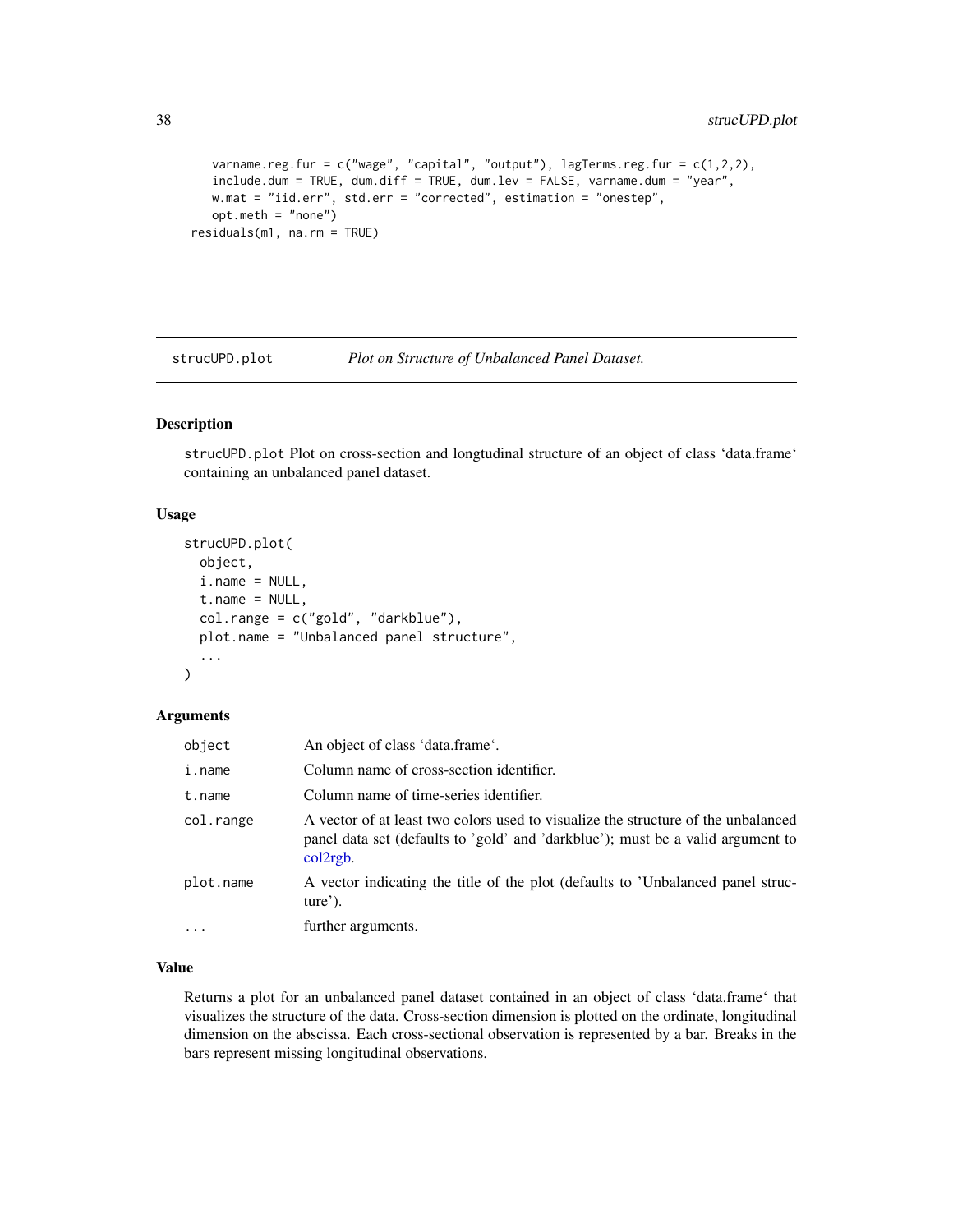```
summary.pdynmc 39
```
# Author(s)

Markus Fritsch, Joachim Schnurbus

#### See Also

[pdynmc](#page-21-1) for fitting a linear dynamic panel data model.

# Examples

```
## Load data
data(ABdata, package = "pdynmc")
dat <- ABdata
dat[,c(4:7)] <- log(data[,c(4:7)]## Code example
strucUPD.plot(dat, i.name = "firm", t.name = "year")
```
# summary.pdynmc *Summary for Fitted Model Object.*

#### Description

summary.pdynmc generates the summary for objects of class 'pdynmc'.

#### Usage

```
## S3 method for class 'pdynmc'
summary(object, ...)
```
# Arguments

| object   | An object of class 'pdynme'. |
|----------|------------------------------|
| $\cdots$ | further arguments.           |

# Value

Object of class 'summary.pdynmc'.

#### Author(s)

Markus Fritsch

# See Also

[pdynmc](#page-21-1) for fitting a linear dynamic panel data model.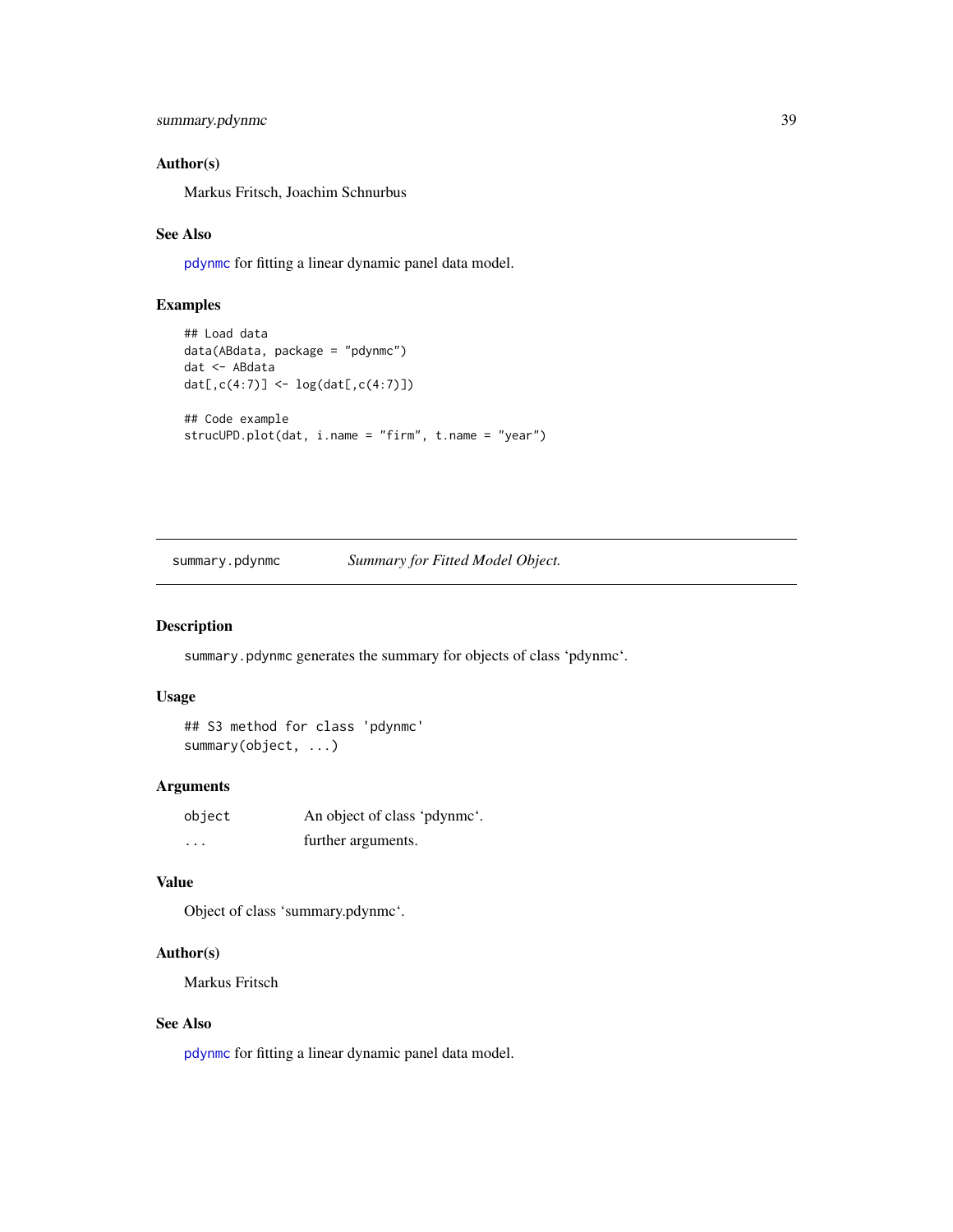#### Examples

```
## Load data
data(ABdata, package = "pdynmc")
dat <- ABdata
dat[,c(4:7)] <- log(data[, c(4:7)]dat \leq dat[c(1:140), ]## Code example
m1 \leq pdynmc(dat = dat, varname.i = "firm", varname.t = "year",
    use.mc.diff = TRUE, use.mc.lev = FALSE, use.mc.nonlin = FALSE,
    include.y = TRUE, varname.y = "emp", lagTerms.y = 2,fur.con = TRUE, fur.con.diff = TRUE, fur.con.lev = FALSE,
   varname.reg.fur = c("wage", "capital", "output"), lagTerms.reg.frur = <math>c(1,2,2)</math>,include.dum = TRUE, dum.diff = TRUE, dum.lev = FALSE, varname.dum = "year",
   w.mat = "iid.err", std.err = "corrected", estimation = "onestep",
    opt.meth = "none")
summarv(m1, na.rm = TRUE)## Load data
 data(ABdata, package = "pdynmc")
 dat <- ABdata
 dat[,c(4:7)] <- log(data[, c(4:7)]m1 <- pdynmc(dat = dat, varname.i = "firm", varname.t = "year",
   use.mc.diff = TRUE, use.mc.lev = FALSE, use.mc.nonlin = FALSE,
    include.y = TRUE, varname.y = "emp", lagTerms.y = 2,fur.con = TRUE, fur.con.diff = TRUE, fur.con.lev = FALSE,
    varname.reg.fur = c("wage", "capital", "output"), lagTerms.reg.fur = c(1,2,2),
    include.dum = TRUE, dum.diff = TRUE, dum.lev = FALSE, varname.dum = "year",
   w.mat = "iid.err", std.err = "corrected", estimation = "onestep",
    opt.meth = "none")
 summary(m1)
```
variable.names.pdynmc *Extract Names of Explanatory Variables of Fitted Model.*

#### **Description**

variable.names.pdynmc extracts explanatory variables from an object of class 'pdynmc'.

#### Usage

```
## S3 method for class 'pdynmc'
variable.names(object, ...)
```
<span id="page-39-0"></span>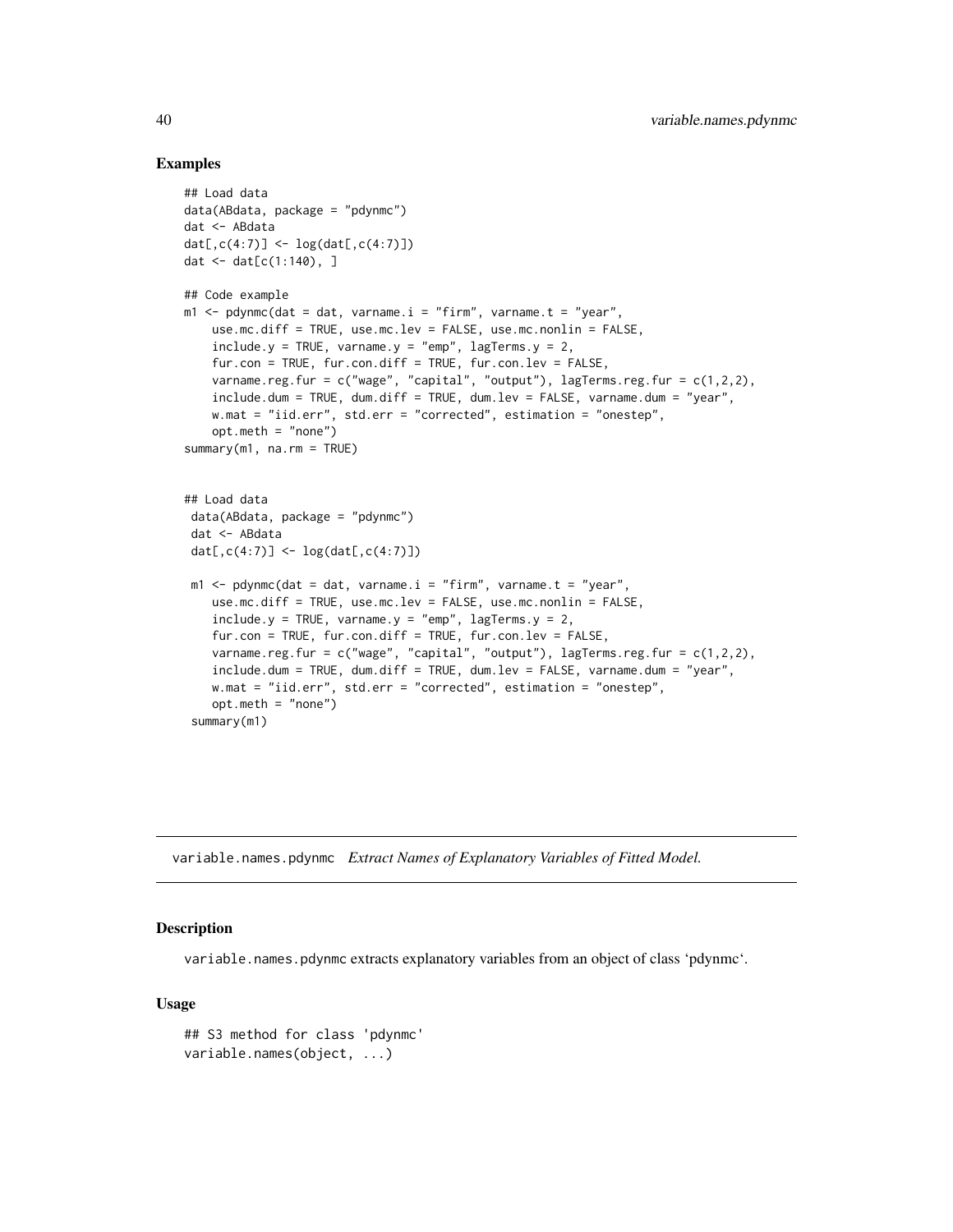#### <span id="page-40-0"></span>**Arguments**

| object   | An object of class 'pdynme'. |
|----------|------------------------------|
| $\cdots$ | further arguments.           |

#### Value

Extract explanatory variables from an object of class 'pdynmc'.

#### Author(s)

Markus Fritsch

# See Also

[pdynmc](#page-21-1) for fitting a linear dynamic panel data model.

```
## Load data
data(ABdata, package = "pdynmc")
dat <- ABdata
dat[,c(4:7)] <- log(data[, c(4:7)])dat <- dat[c(1:140), ]
## Code example
m1 \leq pdynmc(dat = dat, varname.i = "firm", varname.t = "year",
   use.mc.diff = TRUE, use.mc.lev = FALSE, use.mc.nonlin = FALSE,
   include.y = TRUE, varname.y = "emp", lagTerms.y = 2,
   fur.con = TRUE, fur.con.diff = TRUE, fur.con.lev = FALSE,
   varname.reg.fur = c("wage", "capital", "output"), lagTerms.reg.fur = <math>c(1,2,2)</math>,include.dum = TRUE, dum.diff = TRUE, dum.lev = FALSE, varname.dum = "year",
   w.mat = "iid.err", std.err = "corrected", estimation = "onestep",
    opt.meth = "none")
variable.names(m1)
## Load data
 data(ABdata, package = "pdynmc")
 dat <- ABdata
 dat[,c(4:7)] <- log(data[, c(4:7)])m1 < - pdynmc(dat = dat, varname.i = "firm", varname.t = "year",
   use.mc.diff = TRUE, use.mc.lev = FALSE, use.mc.nonlin = FALSE,
    include.y = TRUE, varname.y = "emp", lagTerms.y = 2,fur.con = TRUE, fur.con.diff = TRUE, fur.con.lev = FALSE,
    varname.reg.fur = c("wage", "capital", "output"), lagTerms.reg.fur = c(1,2,2),
    include.dum = TRUE, dum.diff = TRUE, dum.lev = FALSE, varname.dum = "year",
    w.mat = "iid.err", std.err = "corrected", estimation = "onestep",
    opt.meth = "none")
 variable.names(m1)
```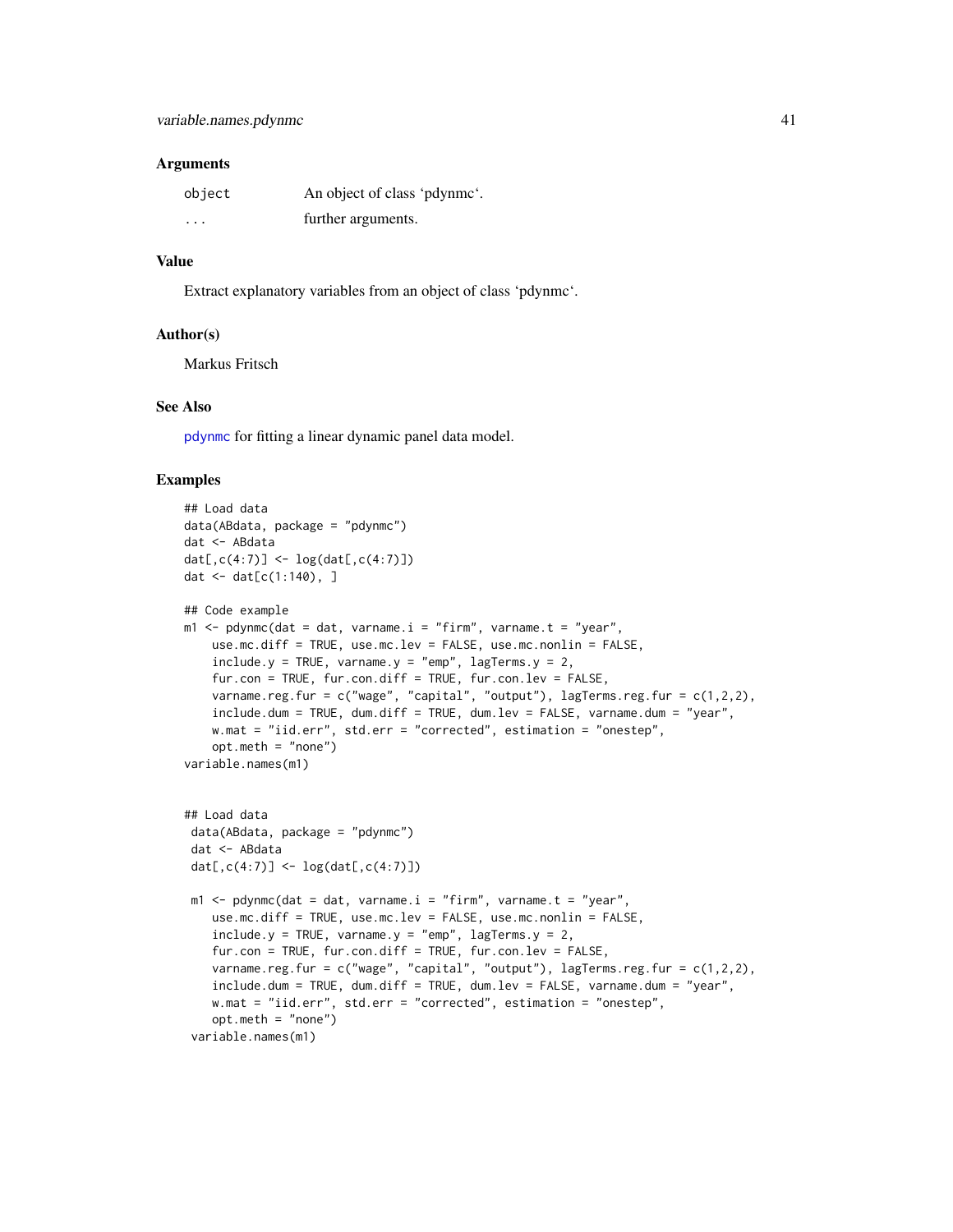<span id="page-41-0"></span>vcov.pdynmc *Extract Variance Covariance Matrix of Fitted Model.*

#### Description

vcov.pdynmc extracts variance covariance matrix of the paramter estimates from an object of class 'pdynmc'.

# Usage

```
## S3 method for class 'pdynmc'
vcov(object, step = object$iter, ...)
```
# Arguments

| object   | An object of class 'pdynme'.                                                                                                                                |
|----------|-------------------------------------------------------------------------------------------------------------------------------------------------------------|
| step     | An integer denoting the iteration step for which fitted values are extracted (de-<br>faults to last iteration step used for obtaining parameter estimates). |
| $\cdots$ | further arguments.                                                                                                                                          |

# Value

Extract variance covariance matrix of the paramter estimates from an object of class 'pdynmc'.

# Author(s)

Markus Fritsch

#### See Also

[pdynmc](#page-21-1) for fitting a linear dynamic panel data model.

```
## Load data
data(ABdata, package = "pdynmc")
dat <- ABdata
dat[,c(4:7)] <- log(data[, c(4:7)]dat \le - dat[c(1:140), ]## Code example
m1 < - pdynmc(dat = dat, varname.i = "firm", varname.t = "year",
   use.mc.diff = TRUE, use.mc.lev = FALSE, use.mc.nonlin = FALSE,
    include.y = TRUE, varname.y = "emp", lagTerms.y = 2,fur.con = TRUE, fur.con.diff = TRUE, fur.con.lev = FALSE,
```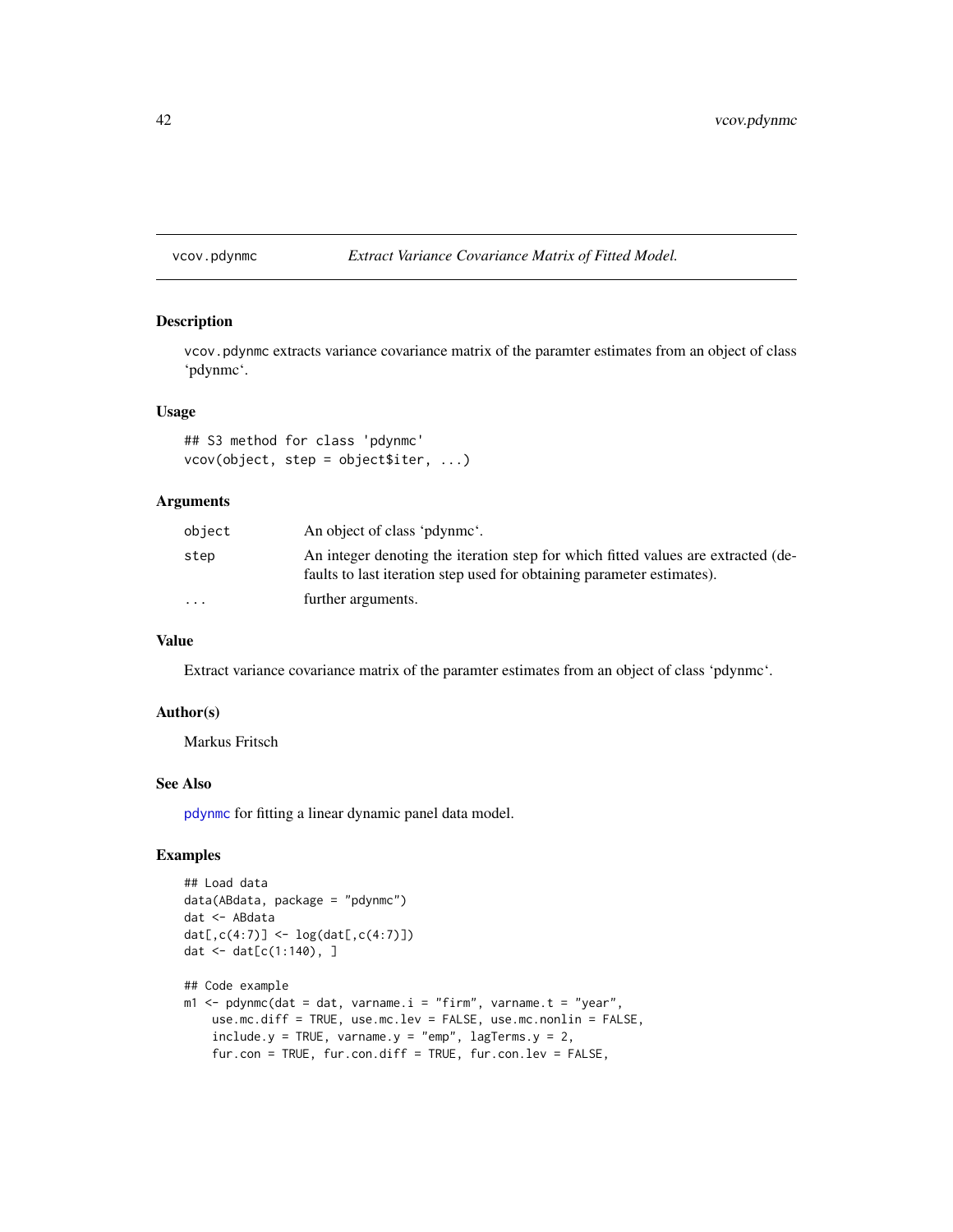```
varname.reg.fur = c("wage", "capital", "output"), lagTerms.reg.fur = <math>c(1,2,2)</math>,include.dum = TRUE, dum.diff = TRUE, dum.lev = FALSE, varname.dum = "year",
   w.mat = "iid.err", std.err = "corrected", estimation = "onestep",
   opt.meth = "none")
vcov(m1)
## Load data
data(ABdata, package = "pdynmc")
dat <- ABdata
dat[,c(4:7)] <- log(data[, c(4:7)]m1 < - pdynmc(dat = dat, varname.i = "firm", varname.t = "year",
   use.mc.diff = TRUE, use.mc.lev = FALSE, use.mc.nonlin = FALSE,
    include.y = TRUE, varname.y = "emp", lagTerms.y = 2,fur.con = TRUE, fur.con.diff = TRUE, fur.con.lev = FALSE,
   varname.reg.fur = c("wage", "capital", "output"), lagTerms.reg.fur = c(1,2,2),
   include.dum = TRUE, dum.diff = TRUE, dum.lev = FALSE, varname.dum = "year",
   w.mat = "iid.err", std.err = "corrected", estimation = "onestep",
   opt.meth = "none")
 vcov(m1)
```
<span id="page-42-1"></span>

|--|

#### Description

wald.fct computes F test statistics and corresponding p-values for 'pdynmc' objects.

#### Usage

wald.fct(object, param)

#### Arguments

| object | An object of class 'pdynme'.                                                                                                                                            |
|--------|-------------------------------------------------------------------------------------------------------------------------------------------------------------------------|
| param  | A character string that denotes the null hypothesis. Choices are time.dum (i.e.,<br>all time dummies are jointly zero), slope (i.e., all slope coefficients are jointly |
|        | zero), and all (i.e., all dummies and slope coefficients are jointly zero).                                                                                             |

# Details

The three available null hypothesis are: All time dummies are jointly zero, all slope coefficients are jointly zero, all times dummies and slope coefficients are jointly zero.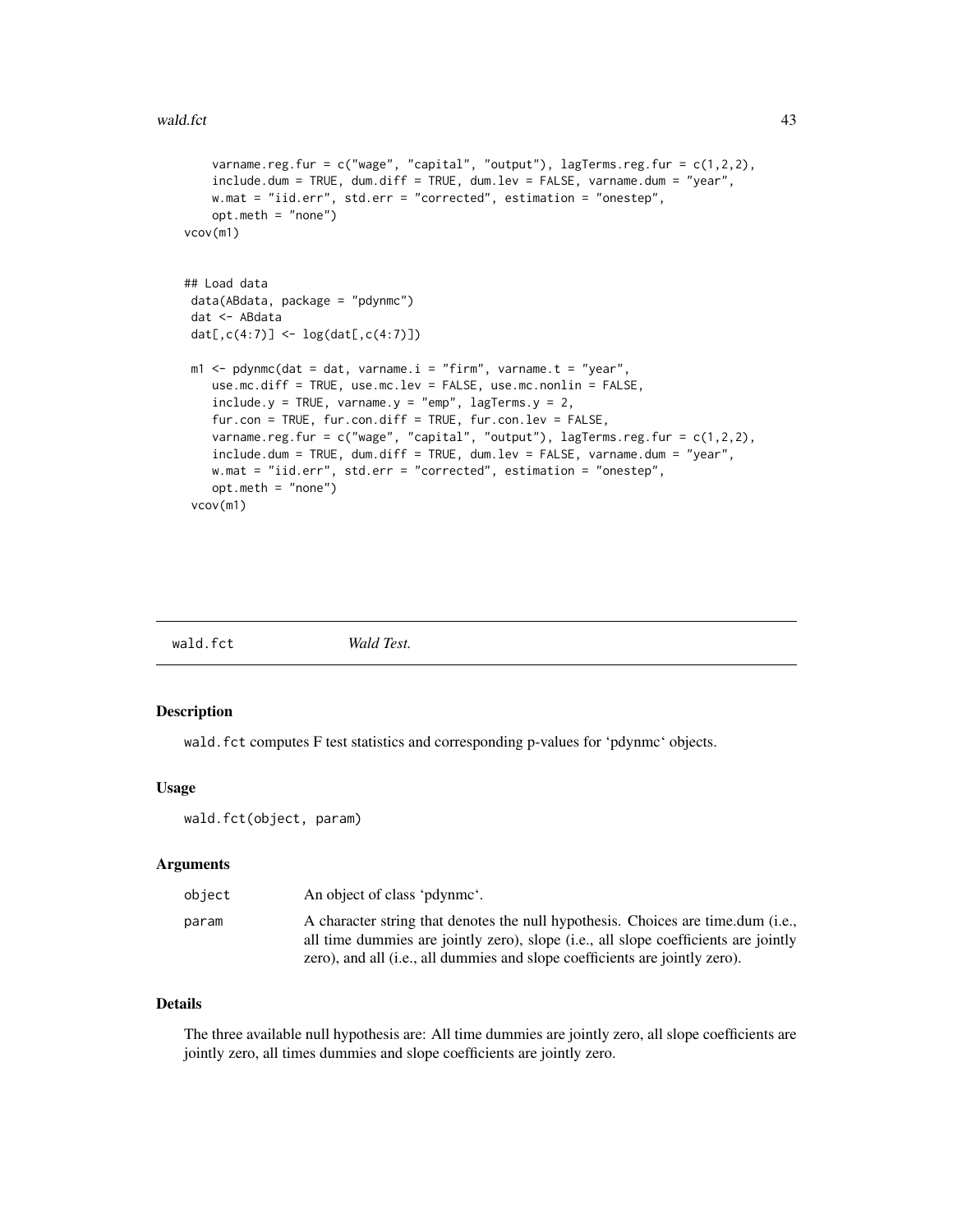#### <span id="page-43-0"></span>Value

An object of class 'htest' which contains the F test statistic and corresponding p-value for the tested null hypothesis.

# See Also

[pdynmc](#page-21-1) for fitting a linear dynamic panel data model.

```
## Load data
data(ABdata, package = "pdynmc")
dat <- ABdata
dat[,c(4:7)] <- log(data[, c(4:7)]dat <- dat[c(140:0), ]
## Code example
m1 \leq pdynmc(dat = dat, varname.i = "firm", varname.t = "year",
    use.mc.diff = TRUE, use.mc.lev = FALSE, use.mc.nonlin = FALSE,
    include.y = TRUE, varname.y = "emp", lagTerms.y = 2,fur.con = TRUE, fur.con.diff = TRUE, fur.con.lev = FALSE,
    varname.reg.fur = c("wage", "capital", "output"), lagTerms.reg.fur = c(1,2,2),
    include.dum = TRUE, dum.diff = TRUE, dum.lev = FALSE, varname.dum = "year",
   w.mat = "iid.err", std.err = "corrected", estimation = "onestep",
    opt.meth = "none")
wald.fct(param = "all", m1)
## Load data
 data(ABdata, package = "pdynmc")
 dat <- ABdata
 dat[,c(4:7)] <- log(data[, c(4:7)]## Further code example
 m1 <- pdynmc(dat = dat, varname.i = "firm", varname.t = "year",
   use.mc.diff = TRUE, use.mc.lev = FALSE, use.mc.nonlin = FALSE,
    include.y = TRUE, varname.y = "emp", lagTerms.y = 2,
    fur.con = TRUE, fur.con.diff = TRUE, fur.con.lev = FALSE,
   varname.reg.fur = c("wage", "capital", "output"), lagTerms.reg.frur = <math>c(1,2,2)</math>,include.dum = TRUE, dum.diff = TRUE, dum.lev = FALSE, varname.dum = "year",
   w.mat = "iid.err", std.err = "corrected", estimation = "onestep",
    opt.meth = "none")
 wald.fct(m1, param = "all")
```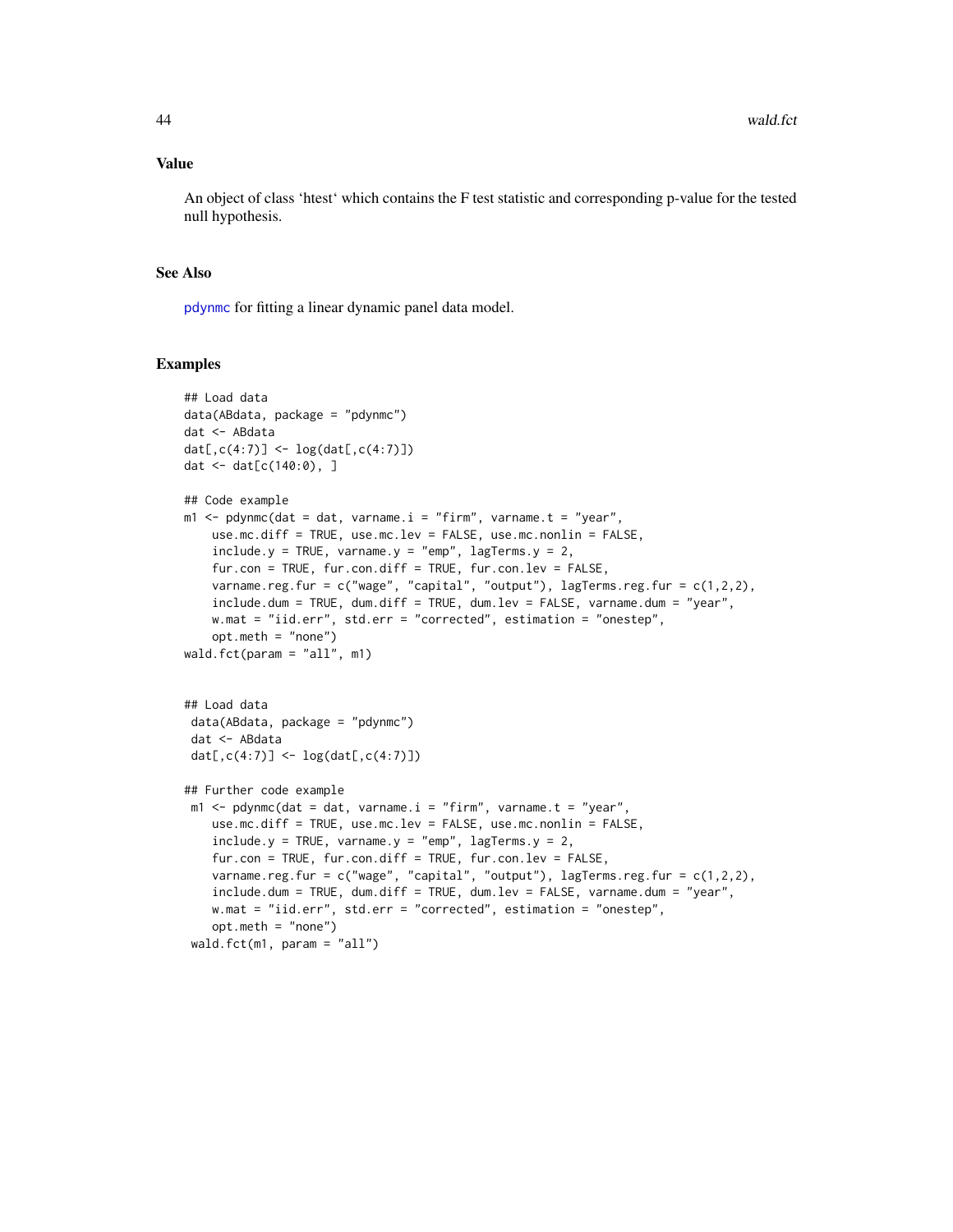<span id="page-44-0"></span>

#### Description

wmat is a generic function for extracting the weighting matrix of an object.

#### Usage

wmat(object, ...)

# Arguments

| object | An object for which the weighting matrix is desired. |
|--------|------------------------------------------------------|
| .      | further arguments.                                   |

# Value

Extract weighting matrix from an object.

#### Author(s)

Markus Fritsch

# See Also

[pdynmc](#page-21-1) for fitting a linear dynamic panel data model.

# Examples

```
## Load data
data(ABdata, package = "pdynmc")
dat <- ABdata
dat[,c(4:7)] <- log(data[, c(4:7)]dat <- dat[c(1:140), ]
## Code example
m1 < - pdynmc(dat = dat, varname.i = "firm", varname.t = "year",
   use.mc.diff = TRUE, use.mc.lev = FALSE, use.mc.nonlin = FALSE,
   include.y = TRUE, varname.y = "emp", lagTerms.y = 2,fur.con = TRUE, fur.con.diff = TRUE, fur.con.lev = FALSE,
   varname.reg.fur = c("wage", "capital", "output"), lagTerms.reg.fur = c(1,2,2),
    include.dum = TRUE, dum.diff = TRUE, dum.lev = FALSE, varname.dum = "year",
   w.mat = "iid.err", std.err = "corrected", estimation = "onestep",
   opt.meth = "none")
wmat(m1)
```
## Load data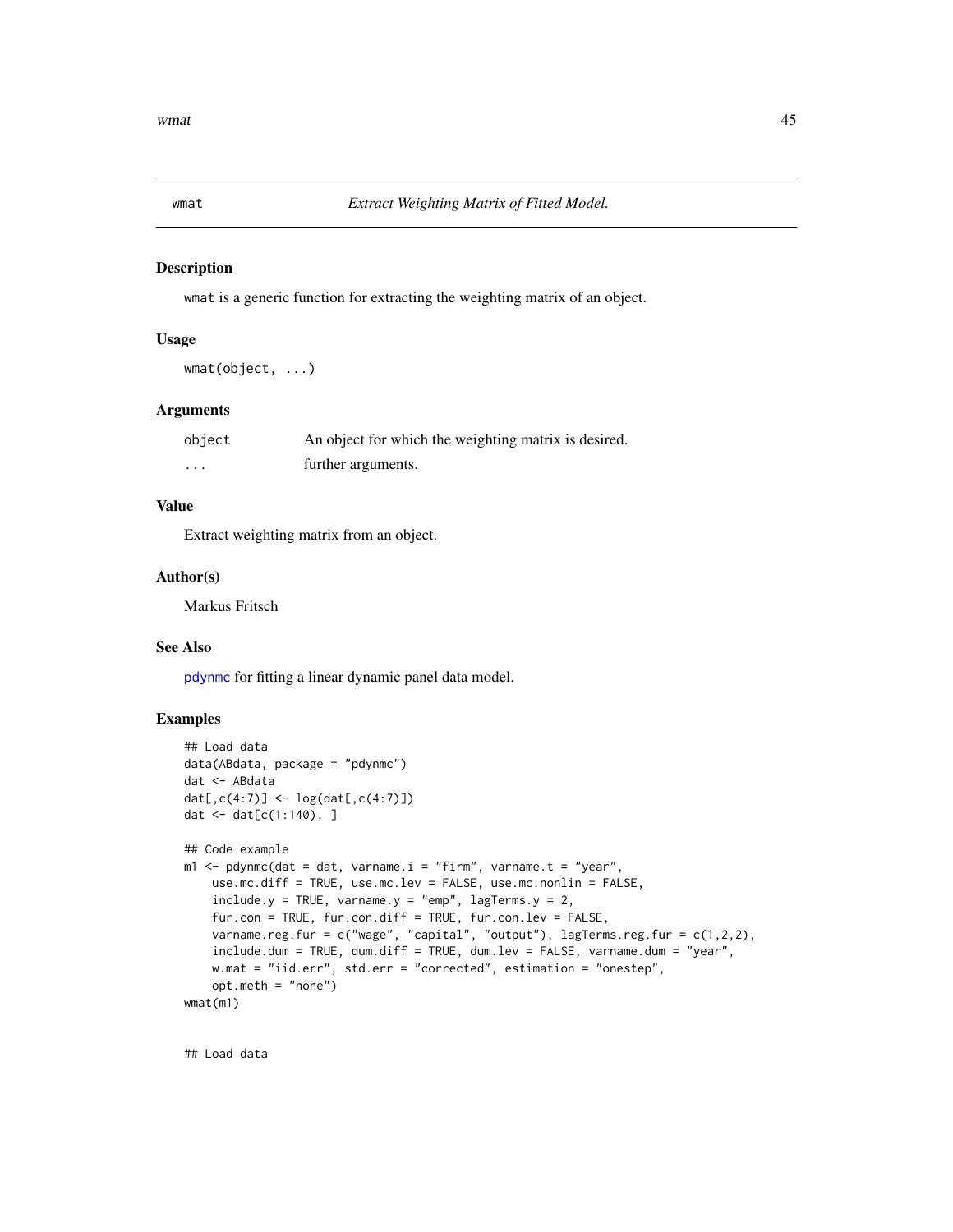```
data(ABdata, package = "pdynmc")
dat <- ABdata
dat[,c(4:7)] <- log(data[, c(4:7)]m1 <- pdynmc(dat = dat, varname.i = "firm", varname.t = "year",
  use.mc.diff = TRUE, use.mc.lev = FALSE, use.mc.nonlin = FALSE,
   include.y = TRUE, varname.y = "emp", lagTerms.y = 2,fur.con = TRUE, fur.con.diff = TRUE, fur.con.lev = FALSE,
  varname.reg.fur = c("wage", "capital", "output"), lagTerms.reg.fur = c(1,2,2),
  include.dum = TRUE, dum.diff = TRUE, dum.lev = FALSE, varname.dum = "year",
  w.mat = "iid.err", std.err = "corrected", estimation = "onestep",
   opt.meth = "none")
wmat(m1)
```
wmat.pdynmc *Extract Weighting Matrix of Fitted Model.*

# Description

wmat.pdynmc extracts weighting matrix from an object of class 'pdynmc'.

# Usage

## S3 method for class 'pdynmc' wmat(object, step = object\$iter, ...)

#### Arguments

| object    | An object of class 'pdynme'.                                                                                                                                |
|-----------|-------------------------------------------------------------------------------------------------------------------------------------------------------------|
| step      | An integer denoting the iteration step for which fitted values are extracted (de-<br>faults to last iteration step used for obtaining parameter estimates). |
| $\ddotsc$ | further arguments.                                                                                                                                          |

#### Value

Extract weighting matrix from an object of class 'pdynmc'.

# Author(s)

Markus Fritsch

#### See Also

[pdynmc](#page-21-1) for fitting a linear dynamic panel data model.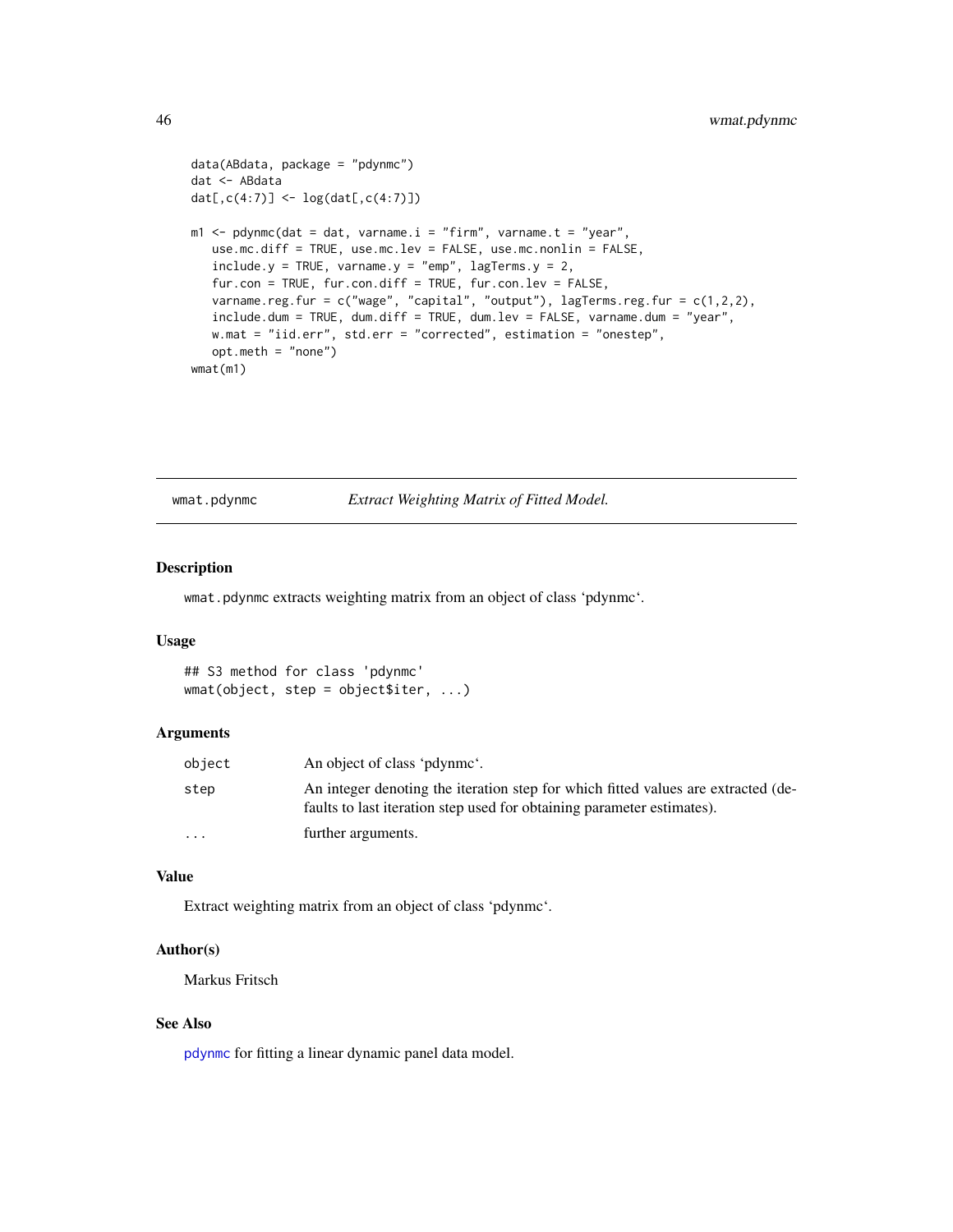# wmat.pdynmc 47

```
## Load data
data(ABdata, package = "pdynmc")
dat <- ABdata
dat[,c(4:7)] <- log(data[, c(4:7)]dat \leq - dat[c(1:140), ]## Code example
m1 \leq -\text{pdynmc}(dat = dat, varname.i = "firm", varname.t = "year",use.mc.diff = TRUE, use.mc.lev = FALSE, use.mc.nonlin = FALSE,
    include.y = TRUE, varname.y = "emp", lagTerms.y = 2,fur.con = TRUE, fur.con.diff = TRUE, fur.con.lev = FALSE,
   varname.reg.fur = c("wage", "capital", "output"), lagTerms.reg.fur = c(1,2,2),
    include.dum = TRUE, dum.diff = TRUE, dum.lev = FALSE, varname.dum = "year",
   w.mat = "iid.err", std.err = "corrected", estimation = "onestep",
   opt.meth = "none")
wmat(m1)
## Load data
 data(ABdata, package = "pdynmc")
 dat <- ABdata
 dat[0, c(4:7)] <- log(data[, c(4:7)]m1 <- pdynmc(dat = dat, varname.i = "firm", varname.t = "year",
    use.mc.diff = TRUE, use.mc.lev = FALSE, use.mc.nonlin = FALSE,
    include.y = TRUE, varname.y = "emp", lagTerms.y = 2,fur.con = TRUE, fur.con.diff = TRUE, fur.con.lev = FALSE,
   varname.reg.fur = c("wage", "capital", "output"), lagTerms.reg.fur = c(1,2,2),
    include.dum = TRUE, dum.diff = TRUE, dum.lev = FALSE, varname.dum = "year",
   w.mat = "iid.err", std.err = "corrected", estimation = "onestep",
   opt.meth = "none")
 wmat(m1)
```